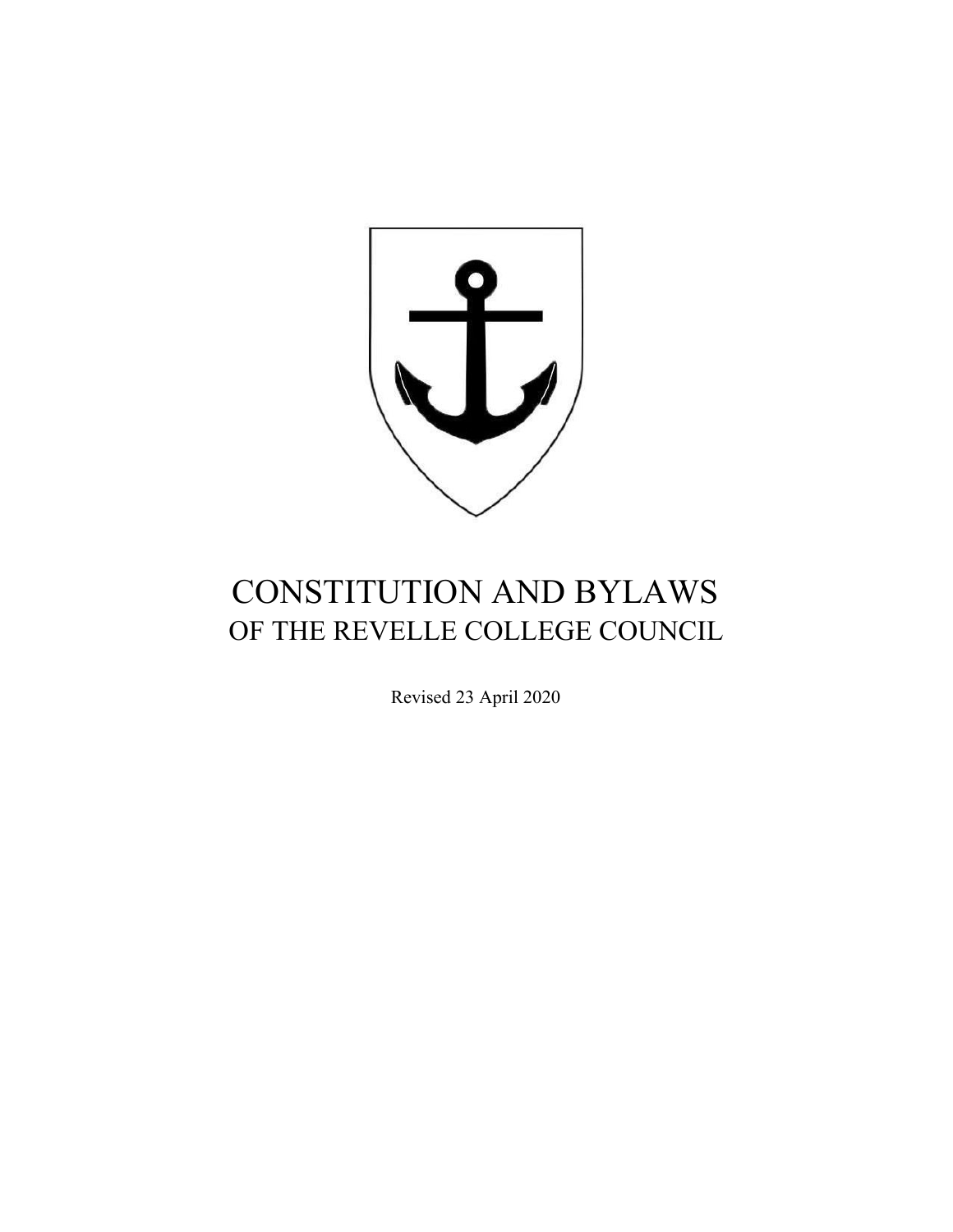# **CONTENTS**

# CONSTITUTION OF THE REVELLE COLLEGE COUNCIL

#### PREAMBLE

ARTICLE I. General Provisions

ARTICLE II. Membership

ARTICLE III. Legislative Business

ARTICLE IV. Powers

ARTICLE V. Amendments and Suspension of Governing Documents

# BYLAWS OF THE REVELLE COLLEGE COUNCIL

ARTICLE I. General Provisions

ARTICLE II. Membership

ARTICLE III. Committees

ARTICLE IV. Finance

ARTICLE V. Election Code

ARTICLE VI. Standing Committees

ARTICLE VII. Powers

ARTICLE VIII. Amendment or Suspension of Governing Documents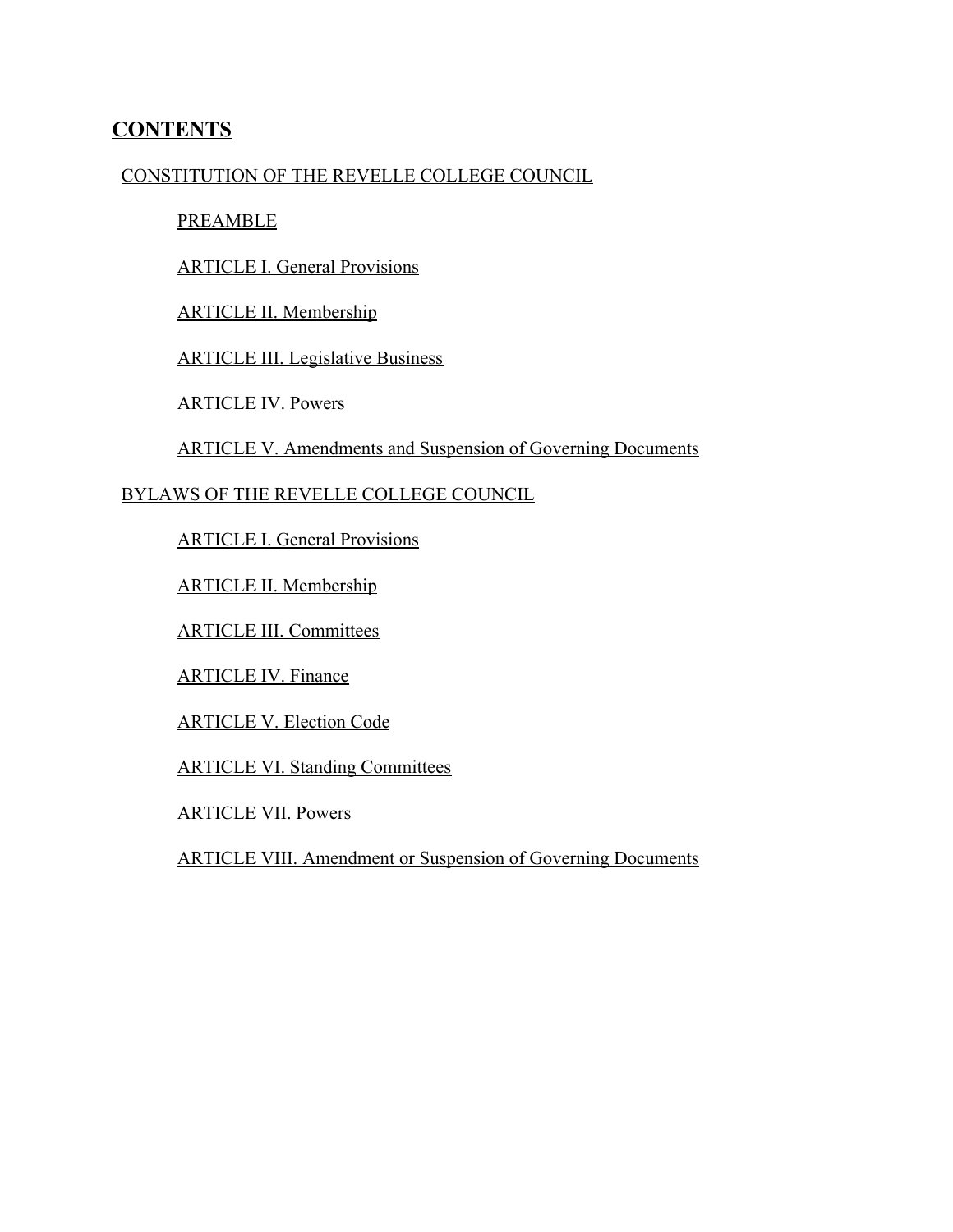# CONSTITUTION OF THE REVELLE COLLEGE COUNCIL REVISED THROUGH November 2019

# **PREAMBLE**

We, the undergraduates of Revelle College at this UC San Diego, are the student governing body of this college, and are therefore entitled to an active role in deciding its policies and priorities. To this end, we hereby constitute an undergraduate government to advocate student interests, represent Revelle in the greater university community, provide programs and activities, encourage student participation, unite the Revelle community, and promote a sense of belonging at Revelle College.

# **ARTICLE I. General Provision**s

# Section 1. Names

The name of the undergraduate government shall be the Revelle College Council, hereinafter referred to as RCC.

# Section 2. Purpose

The purpose of the Council is to pursue the objects stated in the preamble. Any matter that can be decided or considered by an officer, office, or official body within Revelle College, or that directly affects the quality of undergraduate education or life, falls within the Council's jurisdiction. The Council shall be responsible for representation and advocacy on behalf of the college's undergraduate students, as well as the selection of Revelle representatives for university-wide committees and the allocation of student fees.

# **Article II. Membership**

# Section 1. Members

The Council shall be composed of the following members:

- 1. President
- 2. Vice President Internal
- 3. Vice President Finance
- 4. Vice President External
- 5. Vice President Administration
- 6. Director of Spirit and Events
- 7. Director of Student Services
- 8. Revelle College Associated Students (A.S.) Senators (2)
- 9. Revelle Organizations Committee Chairperson
- 10. Class Representatives
	- A. Fourth Year Representative
	- B. Third Year Representative
	- C. Second Year Representative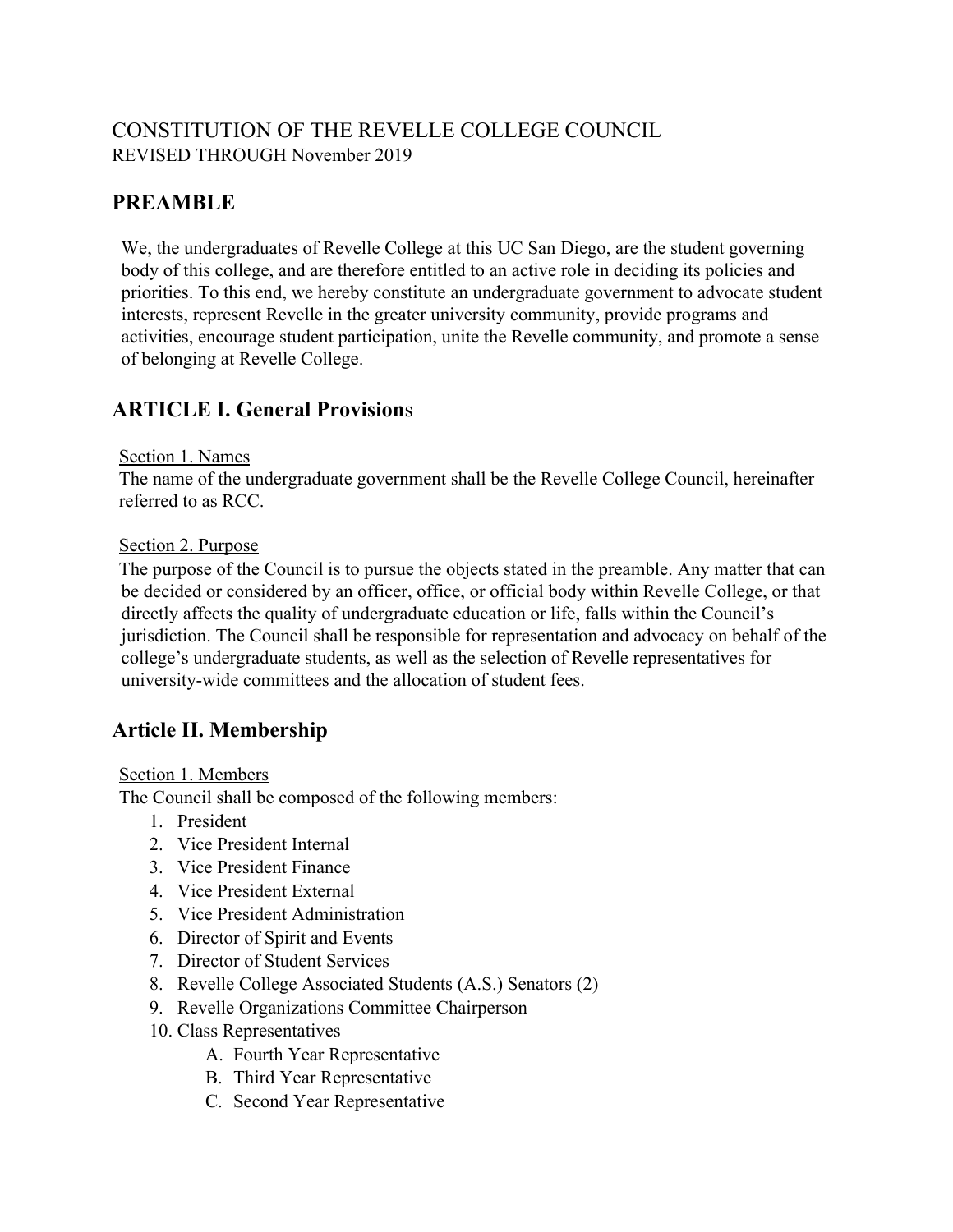- D. First Year Representative (2)
- 11. Transfer Representative (2)
- 12. Commuter Representative
- 13. Residential Representative
- 14. International Representative
- 15. Out-of-State Representative
- 16. Ex-Officio Members
	- A. Revelle Resident Assistant Representative
	- B. Revelle Judicial Board Representative
	- C. Revelle College Dean of Student Affairs
	- D. Sustainability Advocate
	- E. Equity Diversity and Inclusion (EDI) Advocate
	- F. Basic Needs Advocate
	- G. Campus-Wide Committee Representatives
	- H. Revelle Organization Co-Chairs

# Section 2. Eligibility

All RCC members, as defined in Article II. Section 1, with the exception of the Revelle Resident Assistant Representative, must be registered Revelle students at the time of filing or of application, as a candidate, and throughout their term. All RCC members must be in good academic standing (defined as a minimum 2.0 GPA) at Revelle and the university regardless of pending appeals (2.0 GPA). No member may hold more than one (1) voting position on council. The class status of class representatives will be determined based upon years of attendance at UCSD. First year transfer students will be treated as third year students. Students who are in their fifth year or higher are eligible for the Fourth Year Representative position. Students who are elected or appointed to a position which sits on the Executive Committee may not hold any other position, except in the case of interim appointments.

# Section 3. Election

All members (excluding non-voting and appointed members) shall be elected in the Spring A.S. and College Council Elections. The Elections Committee shall administer the election of members of RCC in accordance with the RCC Election Bylaws.

# Section 4. Tenure

An elected representative shall take office during the fifth week of Spring Quarter and shall serve until the fifth week of the subsequent Spring Quarter unless they resign, leaves the college, or are removed from office for non-attendance or misconduct. First Year, Transfer, International, and Out-of-State Representatives shall serve until the appointment of their successors. No position on RCC may be held for more than 2 academic years with the exception of the advisor.

# Section 5. Vacancy

Following the resignation or removal of a member, the vacancy must be announced during the next Council meeting. A vacancy must be filled within four weeks of the member's removal or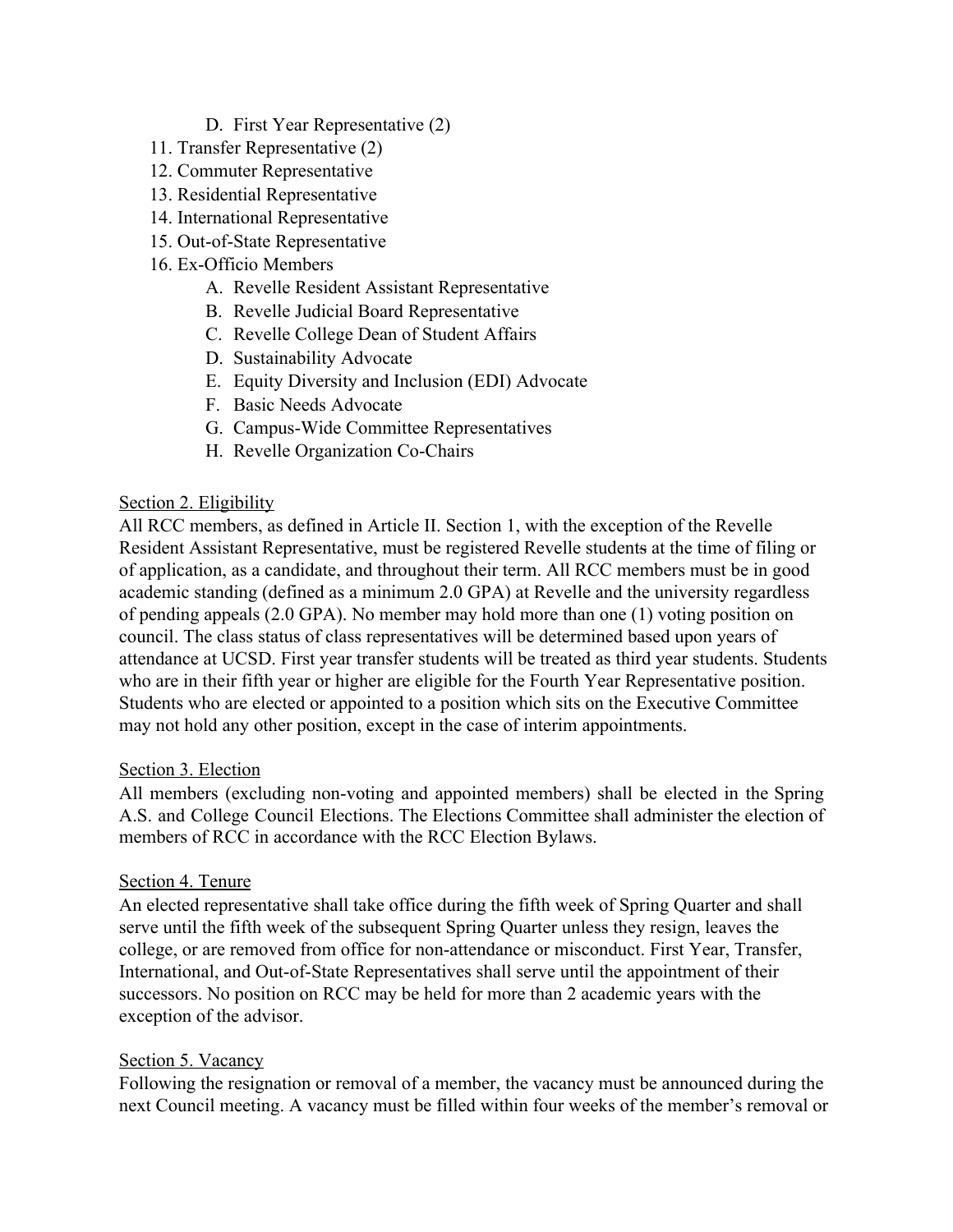resignation through the appointments process, as outlined in the Council Bylaws. Vacancies that arise from the Spring Elections shall be filled in this manner as well.

# **Article III. Legislative Business**

# Section 1. Meetings

RCC shall hold regular meetings during the academic year at a time prescribed by the President. The time, date, and location of Council meetings shall be published on the RCC website. Any undergraduate may attend any meeting of the Council unless the meeting has been closed to the public, as outlined in the Council Bylaws.

# Section 2. Quorum

Quorum shall be defined as a simple majority (greater than 50%) of current (non-vacant) voting RCC members, excluding the President. Council business may continue in the absence of a quorum, however no motions can be passed. Quorum for committees shall solely consist of the voting membership and the Chair.

# Section 3. Motions

All voting members of RCC possess the right to propose, second, object, and vote on motions during meetings. Ex-officio members possess the right to propose, second, and object to motions during meetings. The President may vote only when it will affect the result (e.g., in the event of a tie). RCC members must abstain when voting on issues where there is a direct or personal conflict of interest. Voting by proxy is prohibited.

# Section 4. Parliamentary Procedure

The Council shall be governed by simplified Parliamentary Procedure based on the latest edition of *Robert's Rules of Order Newly Revised*.

# Section 5. Remote Meeting

Voting may be held over the email listserv if regular meeting time is displaced only if the business is related to a time sensitive matter that is deemed necessary by the council. The results shall be included in the minutes for the meeting following the vote. Council must vote with a simple majority to hold a vote over the listserv.

# **ARTICLE IV. Powers**

# Section 1. Revelle College Council

All legislative and administrative authorities of RCC shall be exercised according to appropriate rules and procedures. RCC shall:

- A. Develop, review, and approve a quarterly budget of RCC.
- B. Determine RCC policy.
- C. Appoint Revelle College Representatives to campus-wide committees and fill RCC vacancies.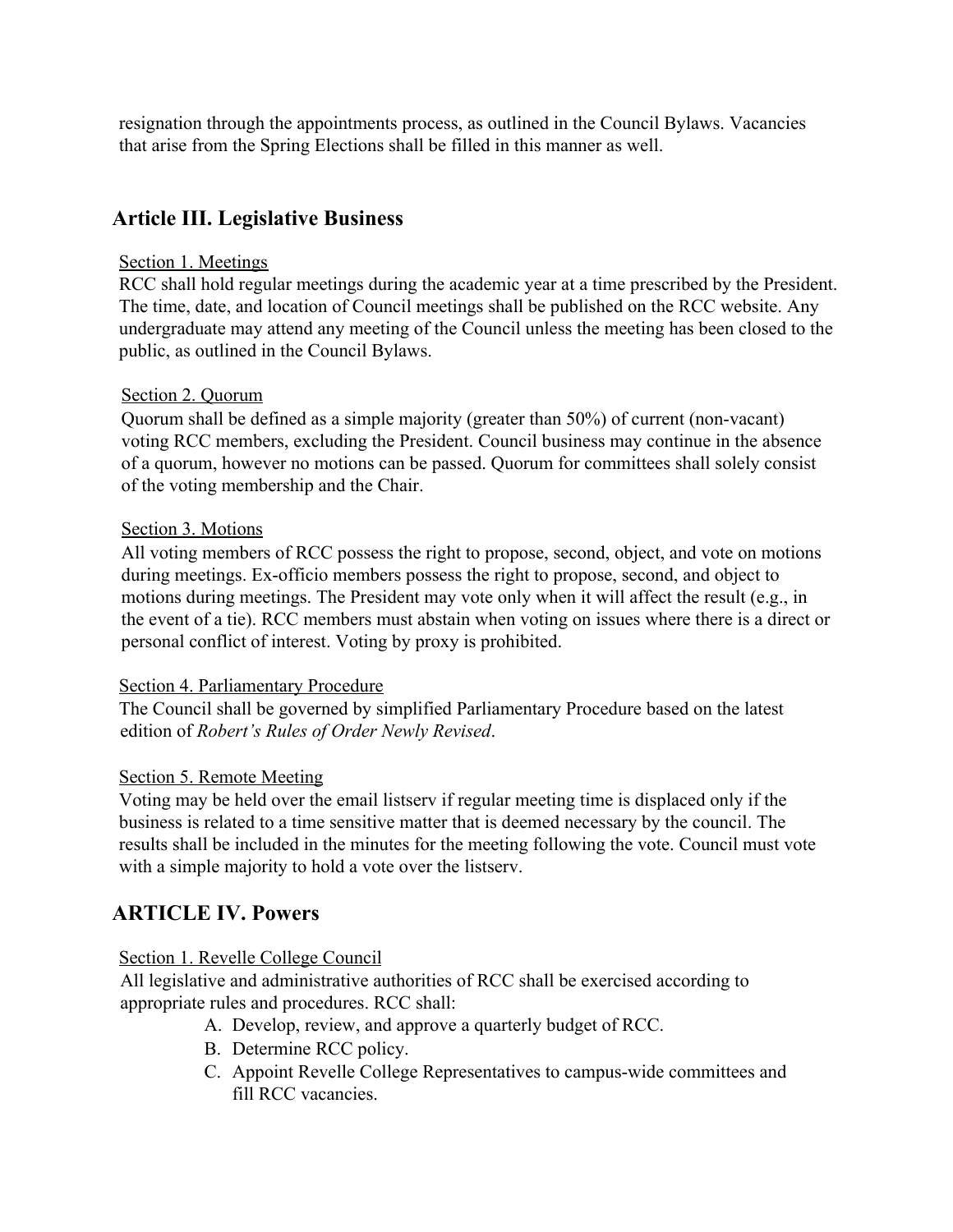D. Create new boards or committees to deal with specific issues as needed.

# Section 2. Revelle Student Body

Members of the Revelle Student Body may override a decision by RCC to pass or fail a specific piece of legislation through the procedure of a petition and college vote.

- A. Proposed override of RCC's decision on legislation including but not limited to budgets, appropriations, and/or expenditures of funds requires a petition signed by 10% of the members of the Revelle Student Body, followed by a simple majority vote by the Revelle Student Body.
- B. The petitions required above shall include the intent to override RCC's decision, the specific legislation that RCC considered, and the fact that a Special Election may need to be called.
- C. Such petitions must be presented to the President within five (5) academic days from the time of passage or failure of the legislation.
- D. If such a petition is received with the required number of signatures, the Revelle Student Body must vote on the matter within fifteen (15) academic days of receipt of the petition by the RCC President.
- E. During the interval of the presentation of the petition and the election, all action concerning the issue (as defined in the petition) shall be suspended and all associated expenditures of funds, if any, shall cease.
- F. A simple majority of Revelle Student Body members shall be necessary to override RCC's decision on the specific legislation with a minimum turnout of 15% of the Revelle Student Body.
- G. If the Revelle student body does not override RCC's decision, the legislation may not be resubmitted to RCC sooner than one (1) year after the proposed override petition was submitted.

# **ARTICLE V. Amendment and Suspension of Governing Documents**

# Section 1. Rules Committee

The Rules Committee shall thoroughly review any proposed amendments to the Constitution and Bylaws and provide a detailed analysis of such changes to the Council prior to a vote.

# Section 2. Amendment of the Constitution and Bylaws

# Subsection 1. Proposal

If a proposed amendment to the Constitution and Bylaws is received by the Rules Committee, the Rules Committee must discuss the amendment internally. They must then notify all Council members of the proposed amendment during the next council meeting. This communication must include the text of the proposed amendment and a brief explanation of what changes will occur if the amendment is put into effect.

# Subsection 2. Voting

The Council may, by a three-fourths  $(3/4)$  affirmative vote of the present voting membership, ratify amendments proposed to the Constitution and Bylaws.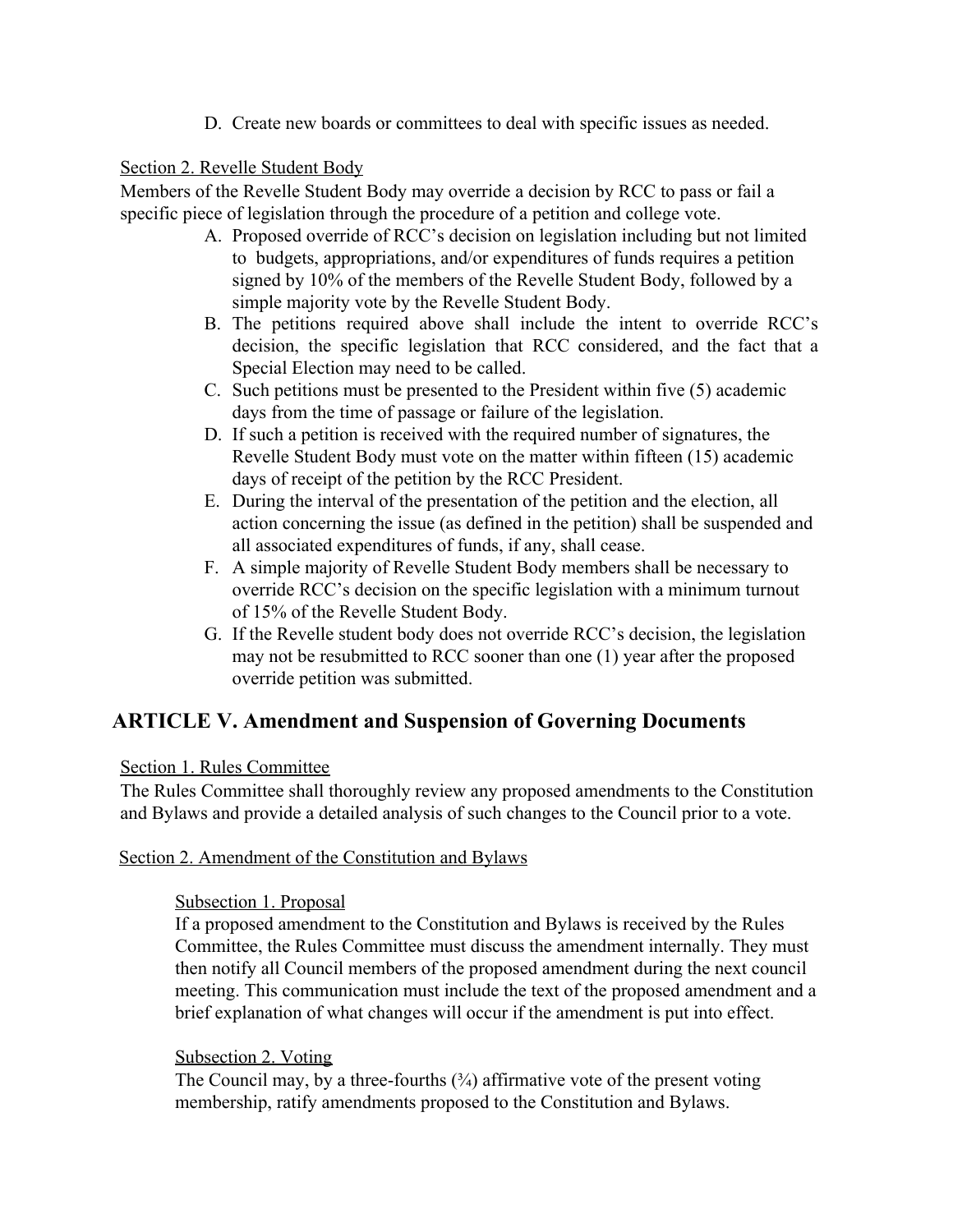#### Subsection 3. Appeal

If any current Revelle student objects to changes made by the Council, they may forward the objection to the Revelle Judicial Board Chair. The Chair shall review the case and, if the change is deemed unconstitutional, shall schedule a hearing in accordance with the process outlined in the RCC Bylaws. If the Revelle Judicial Board rules in favor of the student who raised the objection, the amendment will be overturned.

#### Subsection 4. Unforeseen Circumstances and Emergencies.

If an unforeseen circumstance or emergency (e.g. cancellation of school or prohibition of in-person meetings) arises, the President may amend the constitution with the approval of the Dean of Student Affairs. Amendments written and approved by this method must be removed after the circumstance or emergency is resolved, defined by the Dean of Student Affairs, and a proviso must be written in the language.

#### Section 3. Suspension of the Bylaws

The Council may vote to suspend any of its Bylaws by a three fourths  $(3/4)$  affirmative vote of the present voting membership.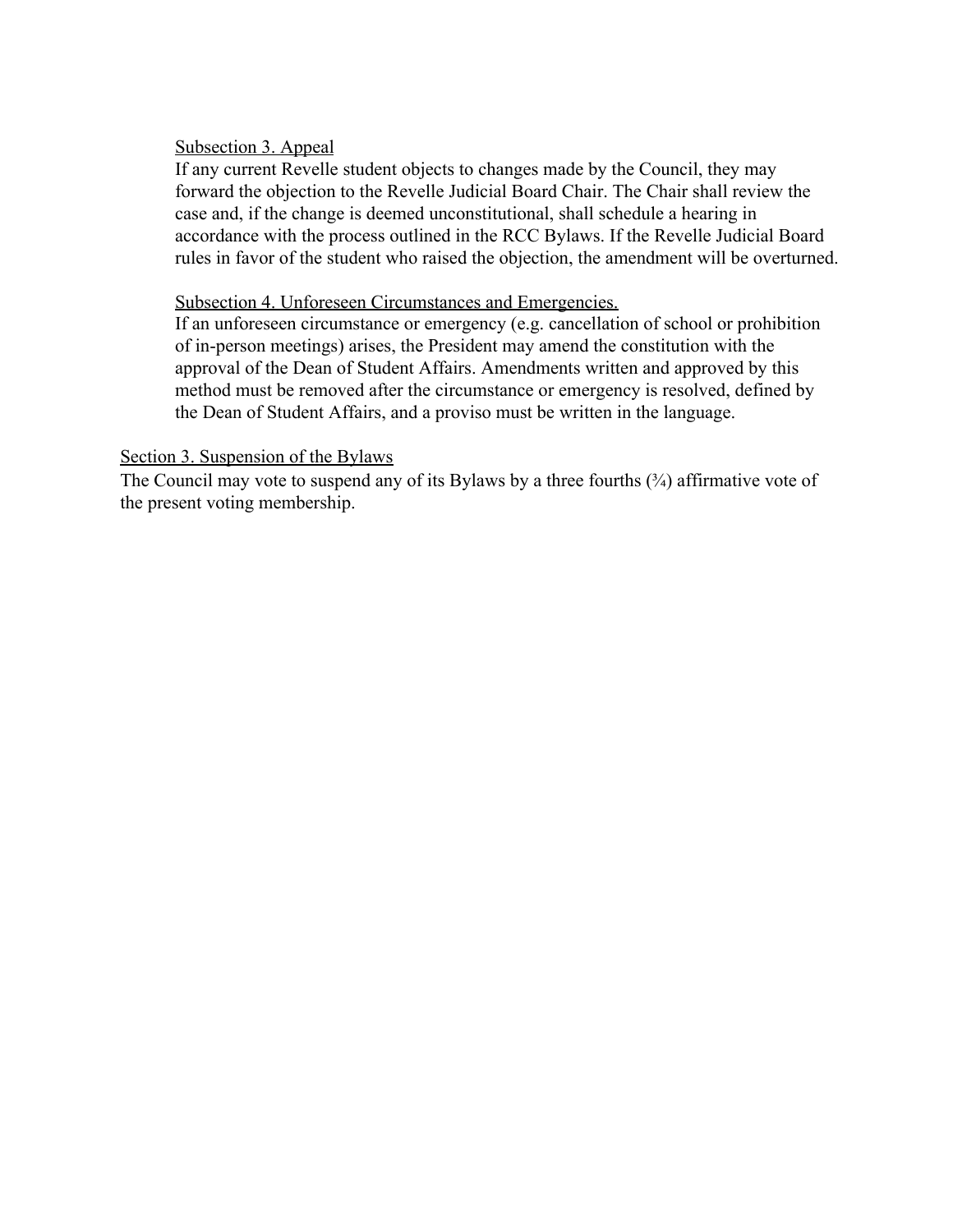# BYLAWS OF THE REVELLE COLLEGE COUNCIL

# **ARTICLE I. General Provisions**

# Section 1. Purpose

The Bylaws of the Revelle College Council define specific procedures for the effective operation of the Council and its committees. These Bylaws are designed to direct the Council toward fulfilling its purpose as outlined in the Constitution.

# **ARTICLE II. Membership**

# Section 1. Attendance

# Subsection 1. Record

- A. Procedure: The Vice President Administration shall call roll at the beginning and end of each regular meeting and shall note all late arrivals and early departures of members from the meetings and the times thereof until the meeting is adjourned. All absence records shall be cleared at the end of each quarter. The chairs of the individual committees are responsible for maintaining their own attendance records and reporting any absences to the Vice President Administration.
- B. Reports: All members shall submit written agenda reports through the official agenda form no later than 5 hours before scheduled meeting time.
- C. Half-Absence. Any one of the following is considered grounds for receipt of one half-absence: absence from roll call at the beginning or end of a regular meeting or absence from a substantive portion of the meeting. Absences for committees meetings shall be considered half-absences.
- D. Full Absence: Any one of the following is considered grounds for receipt of one full absence: absence from the roll call at the beginning and end of a regular meeting, failure to attend the delineated below except as noted in Section 1.2.
	- A. Fall Retreat
	- B. 10th Week Events
	- C. Spirit Night
- E. Attendance policies will apply to all members of council unless otherwise specified. A member will be defined as any position included under Article II (Membership) of the RCC Constitution.

#### Subsection 2. Absences

In the event that a Council member is unable to attend a Council meeting or event delineated in Section 1.1(c) or the first or last roll call of a Council meeting (special or regular), they must inform the Vice President Administration in writing at least twenty-four (24) hours prior to the meeting. Absences shall be excused at the discretion of the Vice President Administration, subject to appeal by a majority vote of Council. Each Council member is allowed one (1) unexcused absence or four (4) total excused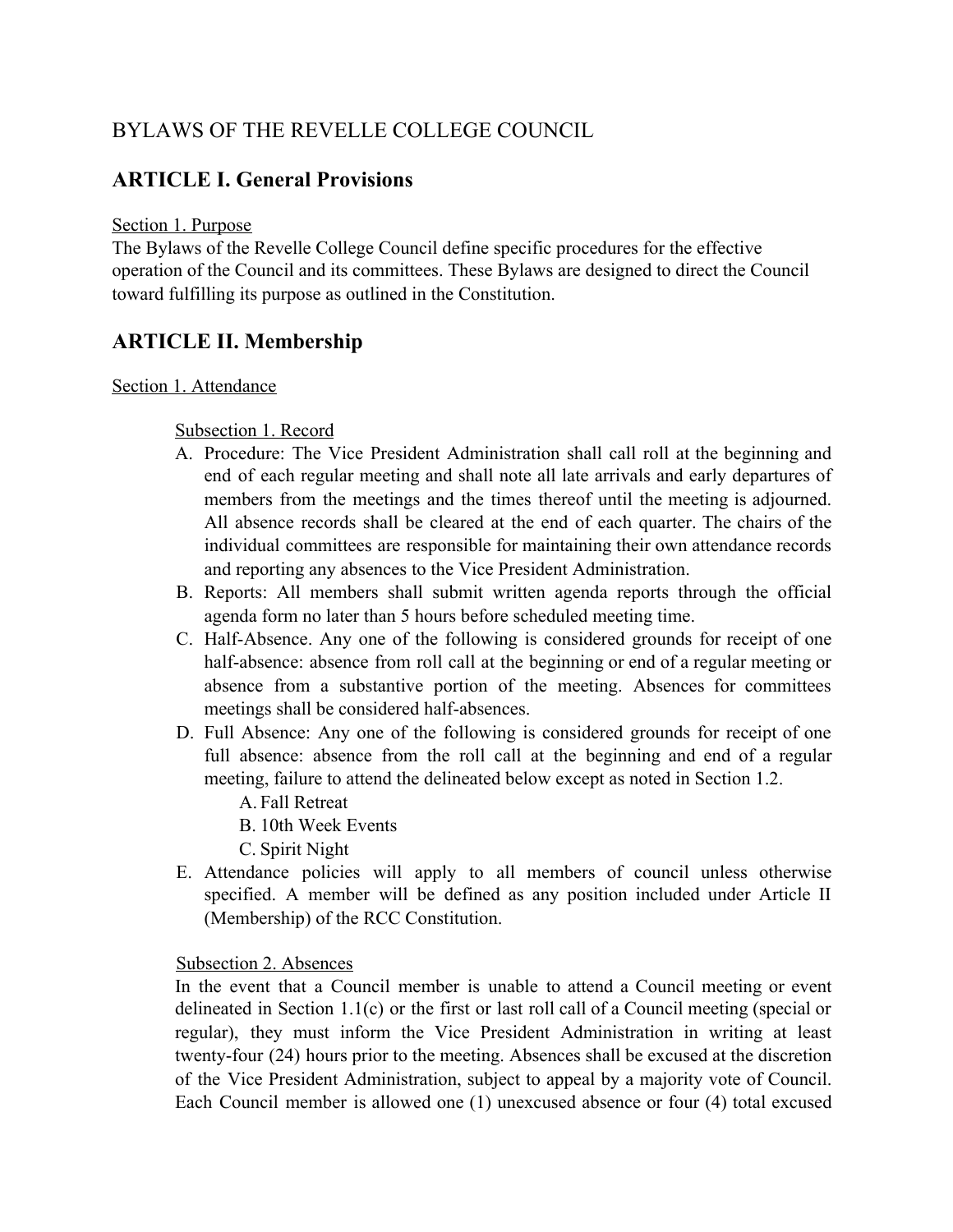absences per quarter. Council members whose terms conclude at week five are allowed one half (0.5) unexcused or two (2) total excused absences. Absences due to class conflicts, mandatory athletic events, or other obligations deemed excusable by the Vice President Administration are exempt from the rules specified above only for the duration of the obligation and are not included in the total count of excused or unexcused absences. Council members will be held responsible for attending meeting after their obligations if meeting is still ongoing.

#### Subsection 3. Notification of Attendance Status

The Vice President Administration shall review Council attendance records on a weekly basis and immediately notify the Vice President Internal in writing of any member who is within one absence of removal from the Council. The Vice President Administration shall inform any member who is within one absence of removal no later than forty-eight (48) hours after their most recent absence. The affected council member must provide written confirmation of receipt of this notification to the Vice President Administration. If the Vice President Administration is unable to fulfill this task, it shall be the responsibility of the Vice President Internal to do so.

# Subsection 4. Violation of Attendance Requirement

In the event that a member exceeds the total number of allowed excused and/or unexcused absences, they shall be removed from the Council. These removals occur automatically and are not subject to any deliberation or vote. The removal shall be announced during the Vice President Administration's report during the next Council meeting.

#### Subsection 5. Reinstatement.

If a member is removed due to attendance reasons, they may submit a written appeal to the Revelle Judicial Board within five (5) academic days of the date of the notification. The Revelle Judicial Board Chairperson shall inform the RCC President upon receipt of an appeal and gather any relevant materials before arriving at a decision. The process of the appeal shall be the same as outlined in Section 2.

#### Subsection 6. Attendance Verification.

If the Vice President Administration is not performing his or her duties in regard to attendance enforcement, then any Council member has the right to inspect the attendance rolls and move for the removal of certain members.

#### Section 2. Removal from Office

Members of RCC may be considered for removal from Council for non-attendance related reasons by a two-thirds (2/3) vote of the entire voting membership. Grounds for removal of a member include but are not limited to misuse of funds, failure to perform duties, improper or unethical use of authority, actions unbecoming an officer of RCC, and ineligibility for office. Any member of RCC may present charges against any member of RCC, and any individual outside RCC may present charges against any member of RCC so long as those charges are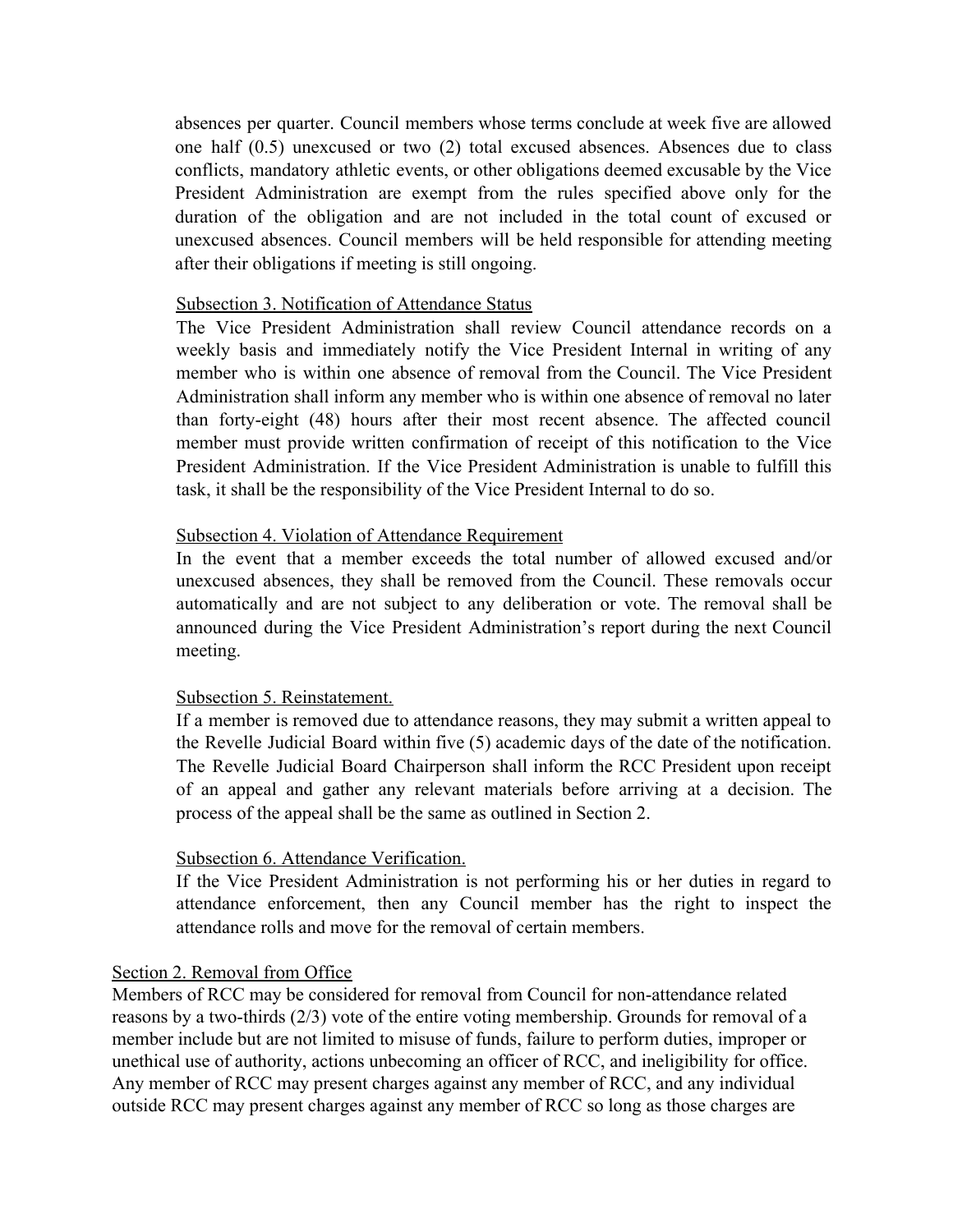sponsored by at least one member of RCC. The non-attendance related removal of a member must adhere to the following process:

- A. The member presenting or sponsoring the charges must do so during the "New Business" section during an RCC meeting. The member will introduce these charges in the form of an impeachment resolution. A vote on whether or not to formally consider these charges by accepting them into the agenda for the next immediate meeting will then be taken by RCC, requiring a simple majority  $(\frac{1}{2})$  of RCC to pass.
- B. If the impeachment resolution is accepted by RCC, then during the "Unfinished Business" section of the next immediate meeting, RCC shall automatically enter an executive session to consider the impeachment resolution. Either the member of RCC who originally presented or sponsored the original charges or another member of RCC designated by them shall reintroduce the charges and present the case in favor of removal of the member. The accused member shall then be given the option to present a defense of themselves, or they may designate another member of RCC to do so.
- C. After the introductory arguments during the deliberations, both the prosecution and defense may then enter into a cross-examination period with the other, with each side allowed to question the other side, starting with the prosecution and then the defense. This will be followed by both sides answering questions asked by members of RCC, starting with the prosecution and then the defense. Both sides shall conclude the debate with closing statements, once again, starting with the prosecution followed by the defense.
- D. At the end of this executive session shall be a vote on approving the charges in the impeachment resolution, which shall require a two-thirds (⅔) of the entire voting membership to pass. Once the resolution is passed, the accused member shall be immediately removed.
- E. Should the removed member of RCC wish to appeal the council's decision, they must submit a written request for appeal to the Revelle Judicial Board (RJB) Chairperson within five (5) academic days of their removal.
- F. Upon receipt of the repeal request, the RJB Chairperson will select a date for the hearing within five (5) academic days. The date of the hearing may not exceed more than one (1) month from the day the appeal was submitted.
- G. After the hearing, the Revelle Judicial Board Chairperson will have one (1) academic day to notify the RCC President of the decision. A three-fourths (3/4) majority vote is required to overturn the Revelle Judicial Board decision.

# Section 3. Duties and Responsibilities of RCC

Subsection 1. President

- A. Shall serve for one year unless removed prior to this duration.
- B. Shall serve as the official representative of RCC.
- C. Shall serve as the speaker of RCC.
- D. Shall be a non-voting member of the Associated Students (ASUCSD).
- E. Shall have the power to require written progress reports from any of the organizations receiving funding from RCC.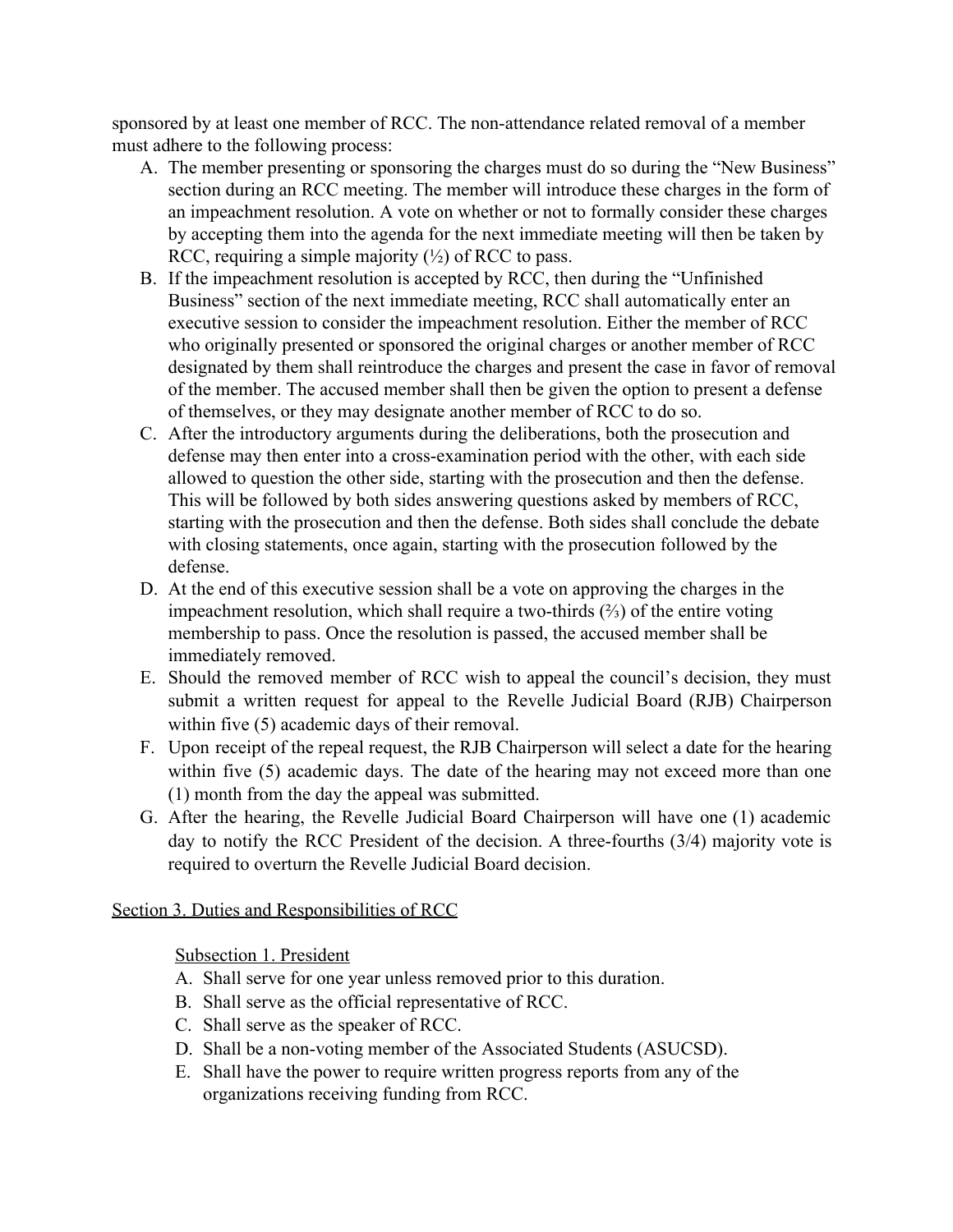- F. Shall have the power to require each Council member to submit a written report.
- G. Shall reaffirm council goals throughout the year.
- H. Shall inform all RCC members of the functions and responsibilities of RCC and of their individual positions.
- I. Shall ensure that Council members fulfill the goals of RCC and their individual goals as Council members, by actively communicating with Council members throughout the year (i.e., one-on-ones).
- J. Shall assist the Vice President Internal in strengthening relationships among Council members throughout the year.
- K. Shall attend the ROC transition meeting.
- L. Shall periodically meet with the Provost to discuss issues pertinent to students at Revelle College.
- M. Shall organize meetings with the Dean of Student Affairs at least twice a month to discuss RCC goals and issues.
- N. Shall have quarterly one-on-ones with voting members of council in conjunction with the Vice President Internal.
- O. Shall chair the Rules Committee.
- P. Shall chair the Executive Committee.
- Q. May vote only when it will affect the result.
- R. May, in the event of vacant council positions, appoint an interim member for a period of no longer than twenty-five (25) academic days. Such an appointment must be approved by RCC with a simple majority vote.
- S. Shall determine the time and place of RCC meetings with the approval of council.
- T. Shall have the power to amend the Constitution and Bylaws in the case of unforeseen circumstance or emergency, as dictated in Article V, Section 2, Subsection 4, of the Constitution.

Subsection 2. Vice President Internal

- A. Shall preside over meetings in absence or removal of the President.
- B. Shall assist the President with his or her duties upon request.
- C. Shall oversee activities designed to strengthen relationships among council members and other Revelle student leaders, including but not limited to:
	- a. The RCC retreat, with the assistance and approval of the Executive Committee.
	- b. The end-of-the-year dinner.
- D. Shall ensure that all members of the Council have a current list of contact information.
- E. Shall chair the Appointments Committee.
- F. Shall serve on the Executive Committee.
- G. Shall be responsible for preparing all RCC member materials, including but not limited to binders.
- H. Shall assume the duties of Vice President Administration in the event of their absence or removal.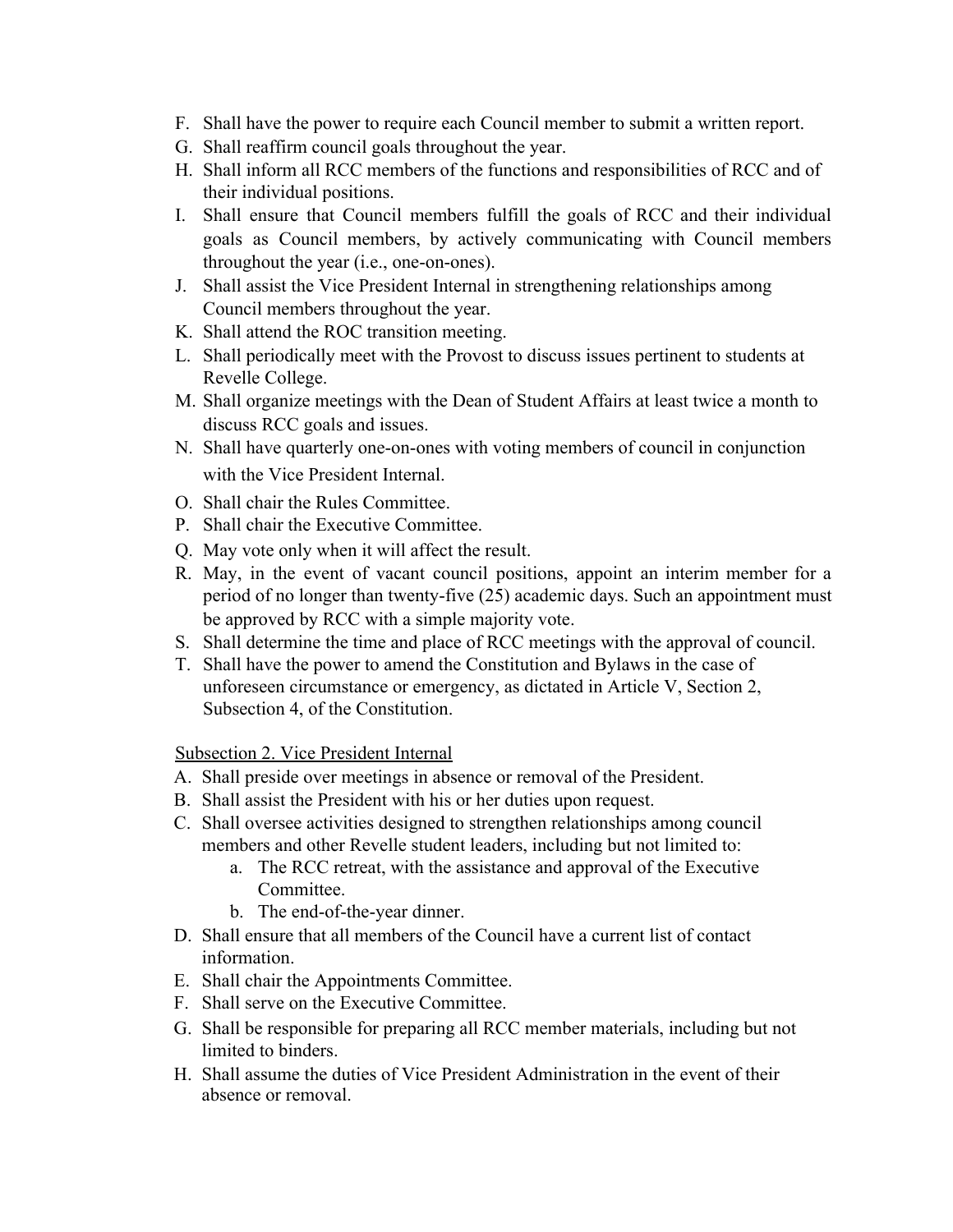Subsection 3. Vice President Finance

- A. Shall chair the Finance Committee.
- B. Shall serve on the Rules Committee, the Executive Committee, and the Student Services Committee.
- C. Shall forward all budget recommendations to RCC from the Finance Committee.
- D. Shall be responsible for the RCC Budget.
- E. Shall coordinate with the Executive Assistant to the Dean of Student Affairs on a quarterly basis to discuss RCC Finance affairs.
- F. Shall inform the chairs of Revelle Standing Committees about the funding process.
- G. Shall collect funding request forms from Revelle Standing Committees.
- H. Shall hold a quarterly budget meeting with all Revelle Standing Committee chairs during the eighth week of the preceding academic quarter.
- I. Shall update the "Finance & Budget" page of the RCC website.
- J. Shall prepare and present a quarterly presentation to the Council regarding RCC finance allocations and activity.
- K. Shall provide a detailed financial report to the Council at the end of the term, including a record of all expenditures throughout the term of office, any requests that have not yet been voted upon by RCC, any outstanding Post-Event reports, and the final monetary amounts remaining in each account at that time.
- L. Shall advise the incoming Vice President Finance until week 6 spring quarter or until deemed necessary.

# Subsection 4. Vice President External

- A. Shall be responsible for:
	- a. Designing and purchasing apparel to increase RCC visibility.
	- b. Designing and distributing materials to promote Revelle College (e.g., HUM Buttons).
	- c. Providing nameplates and gavel for Council meetings.
	- d. Publicizing vacant RCC positions and appointments in conjunction with the Vice President Internal.
- B. Shall aid Council members in publicizing their events.
- C. Shall carry out a minimum of one (1) project per quarter with the aim of increasing awareness of and accessibility to RCC.
- D. Shall have quarterly one-on-ones with campus-wide representatives.
- E. Shall verify and help coordinate events proposed by non-voting council members.
- F. Shall serve on the Executive Committee and Student Services Committee.
- G. Shall be responsible for RCC Social Media accounts.

# Subsection 5. Vice President Administration

- A. Shall serve as the Clerk of the Council, which shall include but is not limited to the following duties:
	- a. Taking the minutes of the Council.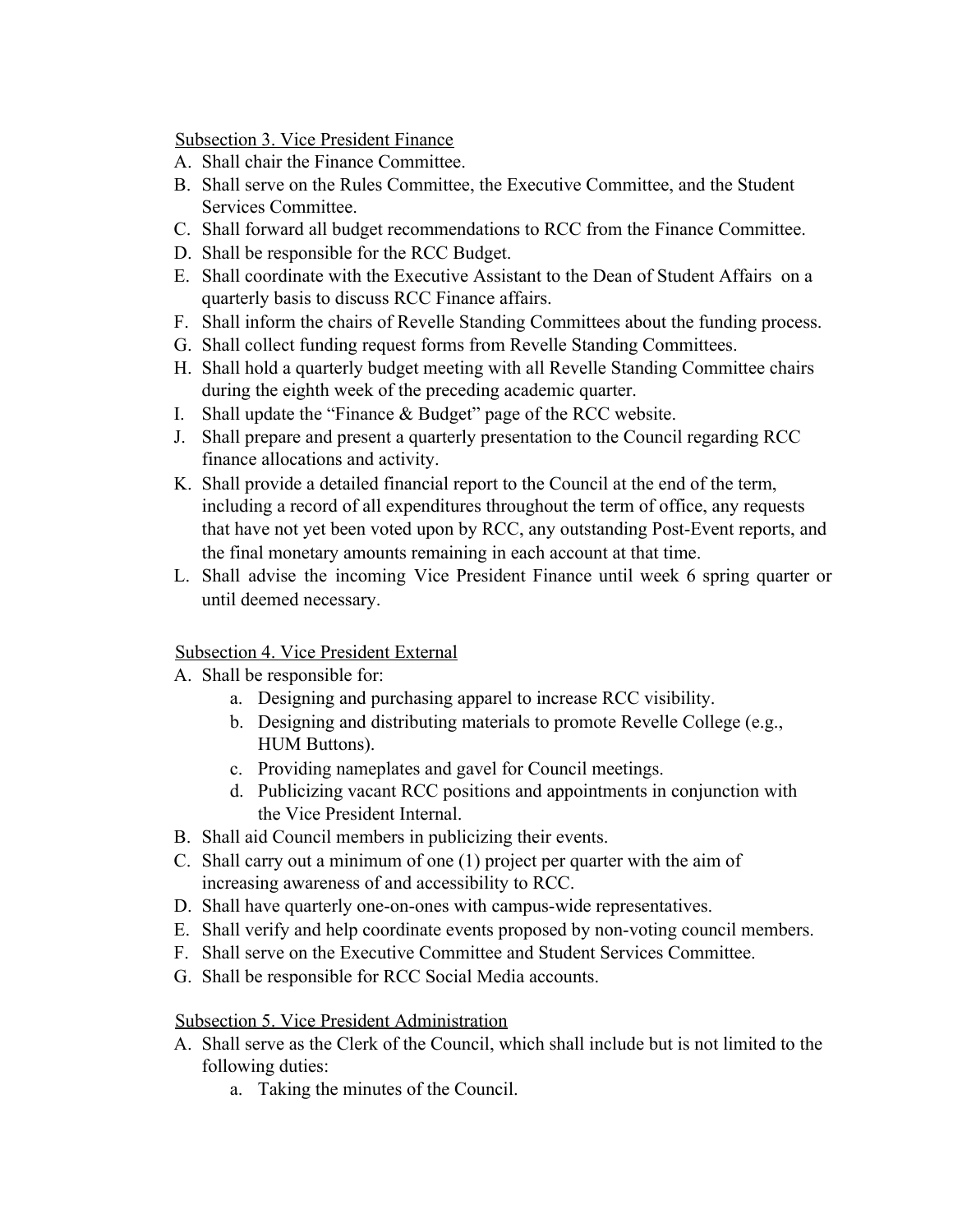- b. Providing copies of the minutes of Council meetings on a weekly basis.
- c. Keeping track of attendance policies as specified in Section 1. Attendance.
- d. Informing members of their absences when asked.
- B. Shall work with the Executive Assistant to the Dean of Student Affairs to ensure that the RCC website is current, including but not limited to current:
	- a. Profiles of all members of the Council.
	- b. Information about RCC Campus-Wide Representatives.
	- c. Information regarding vacancies, appointments, and elections.
	- d. Versions of the governing documents of RCC.
	- e. Official minutes on a weekly basis.
- C. Shall prepare the agendas for RCC meetings in accordance with the RCC Constitution.
- D. Shall serve on the Executive Committee and one other committee.

# Subsection 6. Director of Spirit and Events

- A. Shall organize the following:
	- a. RCC Welcome Week activities.
	- b. Quarterly 10th Week Events.
	- c. Spirit Week.
- B. Shall create new events as prescribed by the Council or Special Events Committee.
- C. Shall promote Revelle spirit.
- D. Shall verify and help coordinate events proposed by voting council members.
- E. Shall serve on a committee.

# Subsection 7. Director of Student Services

- A. Shall Chair the Student Services Committee
- B. Shall improve current RCC Services while building foundations for future services, as needed.
- C. Shall oversee the following, but not limited to:
	- a. College Center Rental Inventory.
	- b. Humanities Book Lending Program.
- D. Shall organize at least one (1) event per quarter aimed to increase awareness and usage of current services.

# Subsection 8. Revelle Organizations Committee (ROC) Chairperson

- A. Shall chair the Revelle Organizations Committee (ROC) and conduct ROC meetings Week 2, Week 5, and Week 8 of every quarter.
- B. Shall serve as a liaison between the Revelle College Standing Committees and RCC.
- C. Shall inform RCC of events of the Revelle College Standing Committees.
- D. Shall work with the Revelle Student Affairs staff and the Revelle Coordinator of Student Activities to maintain a current events calendar based on Revelle College Standing Committee event submissions.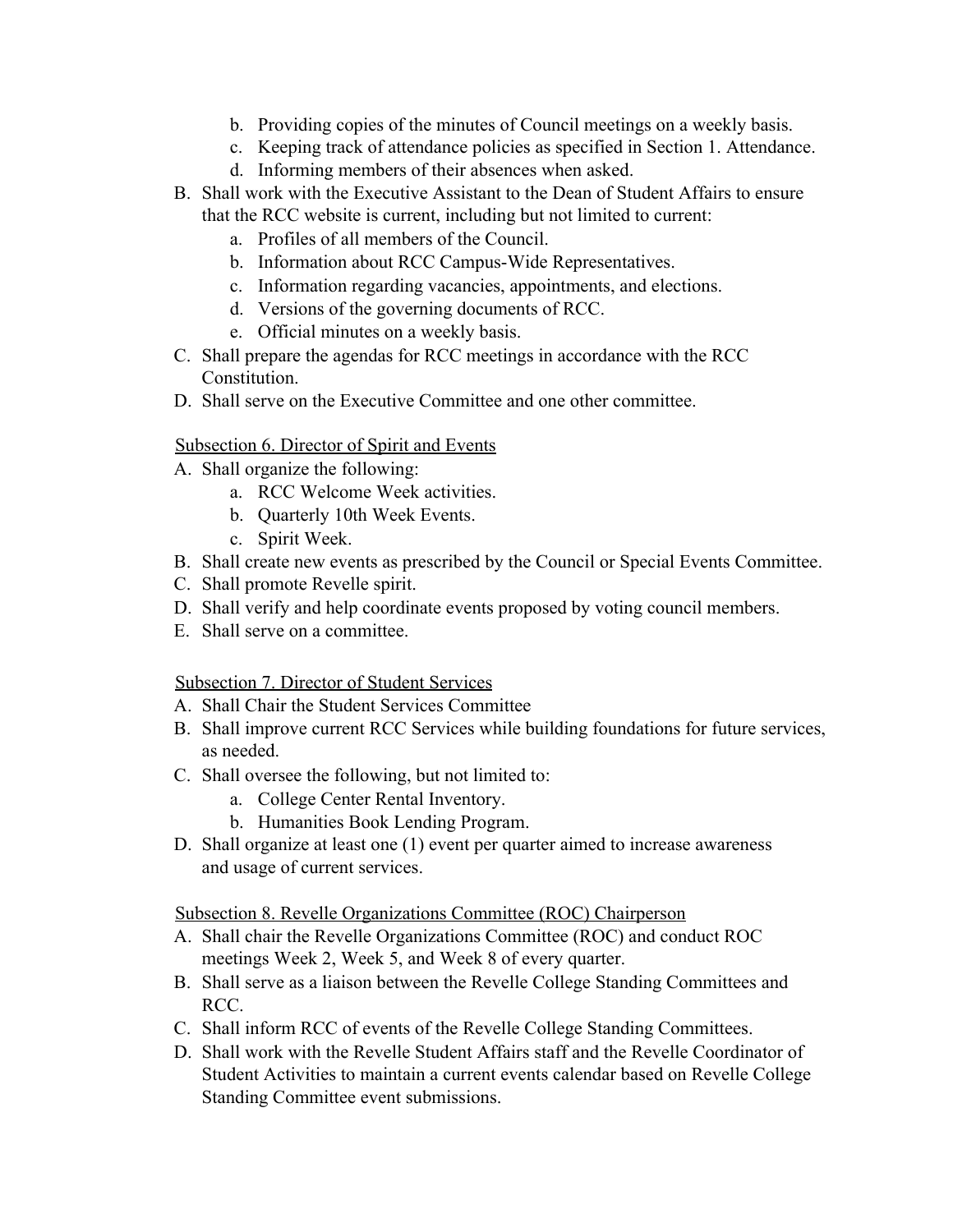- E. Shall encourage the chairpersons of the Revelle College Standing Committees or an appointed representative to attend a Council meeting at least once per quarter and provide an update regarding upcoming or current initiatives, membership, and past events.
- F. Shall be responsible for coordinating a Week 0 involvement fair which allows Revelle students to be acquainted with the Revelle organizations.
- G. Shall provide reports on each Standing Committee's membership, activities, and achievements.
- H. Shall serve on Finance Committee.

# Subsection 9. Revelle College Associated Students (A.S.) Senators

- A. Shall represent the interests of the Revelle College Student Body on ASUCSD Senate.
- B. Shall act as a liaison between Revelle College and ASUCSD Senate, including but not limited to any relevant legislation presented in either council meetings.
- C. Shall attend all meetings of the ASUCSD Senate and RCC.
- D. Shall coordinate at least one project or event per quarter.
- E. Shall actively gather input on RCC and ASUCSD issues.
- F. Shall serve on a committee.

# Subsection 10. Fourth Year Representative

- A. Shall represent the interests of the Revelle College Student Body (especially their constituents) to RCC.
- B. Shall coordinate with the help of the Director of Spirit and Events at least one project per quarter.
- C. Shall serve on the Revelle Graduation Committee and one other committee.

# Subsection 11. Third Year Representative

- A. Shall represent the interests of the Revelle College Student Body (especially their constituents) to RCC.
- B. Shall coordinate with the Director of Spirit and Events at least one project per quarter.
- C. Shall serve on a committee.

# Subsection 12. Second Year Representative

- A. Shall represent the interests of the Revelle College Student Body (especially their constituents) to RCC.
- B. Shall coordinate with the Director of Spirit and Events at least one project per quarter.
- C. Shall serve on a committee.

# Subsection 13. First Year Representative

A. Shall be appointed by the fifth week of Fall Quarter and serve until the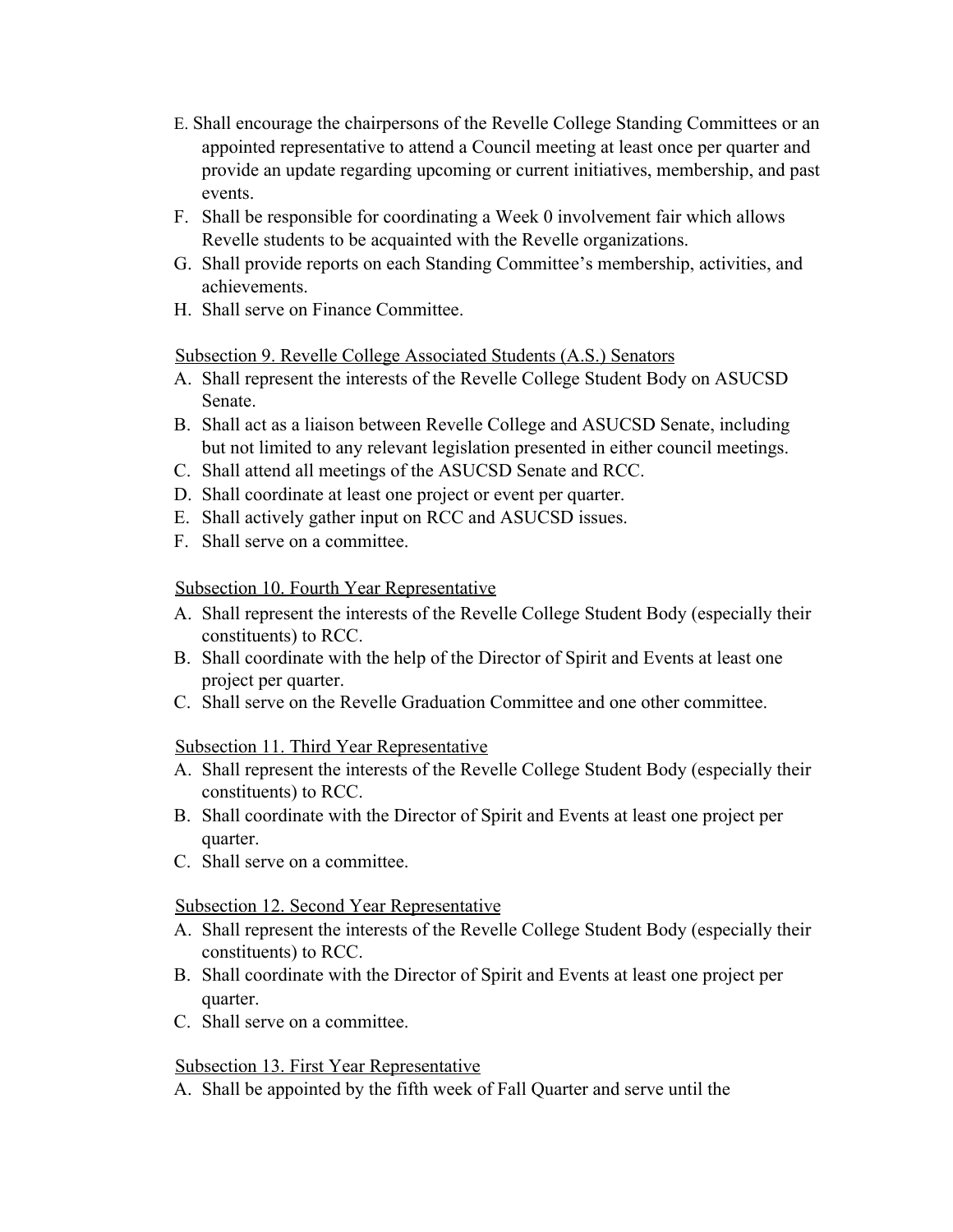appointment of their successor.

- a. If the current First Year Representative is elected to another office of RCC or ASUCSD, an interim representative from the first year class shall be appointed by the end of Spring Quarter and shall serve for the remainder of the term
- B. Shall represent the interests of the Revelle College Student Body (especially their constituents) to RCC.
- C. Shall coordinate with the Director of Spirit and Events at least one project per quarter.
- D. Shall serve on a committee.

Subsection 14 Transfer Representative (2)

- A. Shall be appointed by the fifth week of Fall, Winter, or Spring quarter dependent on the vacancy of a Transfer Representative.
	- a. If the current Transfer Representative is elected to another office of RCC or ASUCSD (including the AS Transfer Senator position), an interim representative from the transfer class shall be appointed by the end of Spring Quarter and shall serve for the remainder of the term.
- B. Shall coordinate with the Director of Spirit and Events on at least one project per quarter through RTSN, connecting Revelle transfer students to the rest of the Revelle community.
- C. Shall co-chair the Revelle Transfer Student Network (RTSN).
- D. Shall be the Revelle College representative to the All Campus Transfer Association (ACTA).
- E. Shall serve on a committee.

Subsection 15. Commuter Representative

- A. Shall represent the commuter students of Revelle College.
- B. Shall coordinate with the Director of Spirit and Events on at least one project per quarter connecting Revelle commuter students to the Revelle community.
- C. Shall be a member of the Revelle Commuter Activities Board (CAB).
- D. Shall be the Revelle College representative to the All Campus Commuter Board (ACCB).
- E. Shall be the Revelle College representative to the Student Transportation Advisory Committee (STAC).
- F. Shall serve on a committee.

# Subsection 16. Residential Representative

- A. Shall be appointed by the fifth week of Fall Quarter and serve until the appointment of their successor.
- B. Shall represent the residents of Revelle College, including overflow residents from other colleges.
- C. Shall coordinate with the Director of Spirit and Events on at least one project per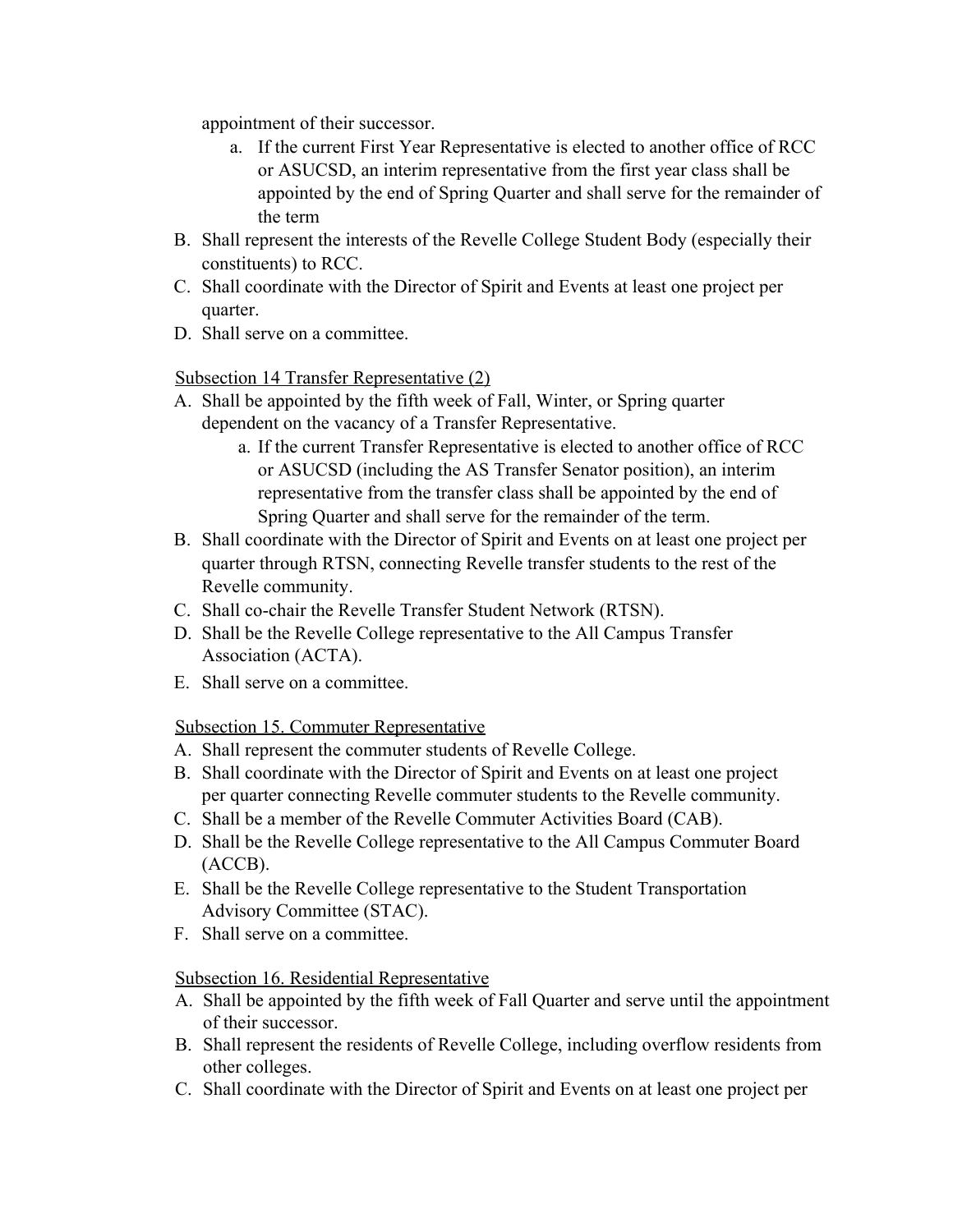quarter to unite the Revelle residential community.

- D. Shall be a resident of Revelle College.
- E. Shall serve on a committee.

#### Subsection 17. International Representative

- A. Shall be appointed by the fifth week of Fall Quarter and serve until the appointment of their successor.
- B. Shall represent the international students of Revelle College.
- C. Shall coordinate with the Director of Spirit and Events at least one project per quarter connecting Revelle international students to the Revelle community.
- D. Shall serve on a committee.

# Subsection 18. Out-of-State Representative

- A. Shall be appointed by the fifth week of Fall Quarter and serve until the appointment of their successor.
- B. Shall represent the out-of-state students of Revelle College.
- C. Shall coordinate with the Director of Spirit and Events at least one project per quarter connecting out of state students to the Revelle community.
- D. Shall serve on a committee.

# Subsection 19. Revelle Resident Assistant Representative Ex-Officio

- A. Shall be selected by the Revelle Residence Life staff.
- B. Shall serve as the liaison between Revelle Residence Life and RCC.
- C. Shall inform RCC of the large-scale events of Revelle Resident Assistants.
- D. Shall assist in any RCC visibility efforts.
- E. Shall be a non-voting member.

#### Subsection 20. Revelle Judicial Board Representative

- A. Shall be selected by the Revelle Judicial Board.
- B. Shall serve as the liaison between Revelle Judicial Board and RCC.
- C. Shall inform RCC of the affairs of Revelle Judicial Board.
- D. Shall assist in any RCC visibility efforts.
- E. Shall serve as the RCC representative for Student Conduct Standards Group (SCSG).
- F. Shall be a non-voting member.

#### Subsection 21. Revelle Dean of Student Affairs

- A. Shall serve as the advisor to RCC, acting as an informational source on all matters.
- B. Shall be a non-voting member.

#### Subsection 22. Campus-wide Committee Representatives

- A. Shall attend all meetings of their respective campus-wide committee from the following list:
	- a. On-Campus Housing, Dining, Hospitality Advisory Committee (HDH).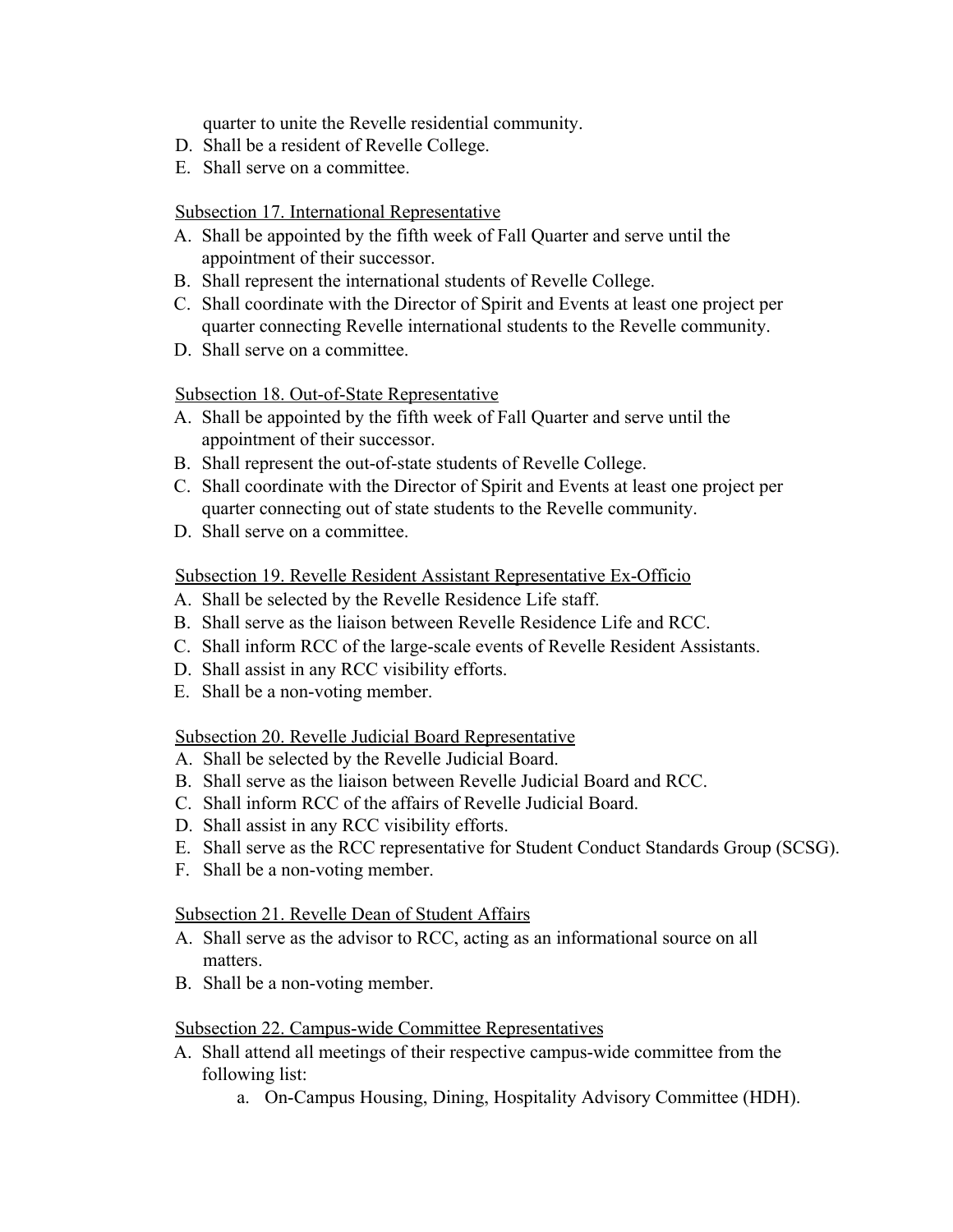- b. Associated Students Concerts and Events (ASCE).
- c. Sports Facilities Advisory Board (SFAB).
- d. Student Fee Advisory Committee (SFAC).
- e. Student Organized Voter Access Committee (SOVAC).
- f. University Centers Advisory Board (UCAB).
- g. Wellness Cluster Student Advisory Board (WCSAB).
- B. Shall attend all RCC meetings.
- C. Shall represent the interests of the Revelle College Student Body on campus-wide committees.
- D. Shall provide regular written and/or oral reports of their committee meetings to RCC.
- E. Shall prepare a summary of the term for their successor.
- F. Shall organize projects to inform and obtain information from Revelle students regarding any issues related to their campus-wide committee.
- G. Shall be non-voting members.

# Subsection 23. Sustainability Advocate

- A. Shall be responsible for advocating for environmental sustainability and representing environmental interests within RCC.
- B. Shall ensure that the business of RCC is conducted in a manner which is respectful and supportive of the environmental sustainability of the Revelle community.
- C. Shall carry out at least one substantial project or program per year to advocate for the environmental sustainability of the Revelle community.
- D. Shall serve as a member of the RCC Finance Committee
- E. Shall be a non-voting member.

# Subsection 24. Equity Diversity and Inclusion Advocate

- A. Shall advocate for historically underrepresented groups, improve cross-cultural relations, and contribute to a campus climate that is safe and welcoming to all.
- B. Shall ensure that the business of RCC is conducted in a manner which is respectful and supportive of EDI matters of Revelle College.
- C. Shall be a non-voting member.

# Subsection 25. Basic Needs Advocate

- A. Shall advocate for food security on campus.
- B. Shall aim to build a network of resources and awareness about food insecurity in conjunction with the Triton Food Pantry.
- C. Shall serve as a liaison between RCC and the Triton Food Pantry.
- D. Shall encourage members to donate leftover non perishable foods of any RCC sponsored event to the Triton Food Pantry.
- E. Shall be a non-voting member.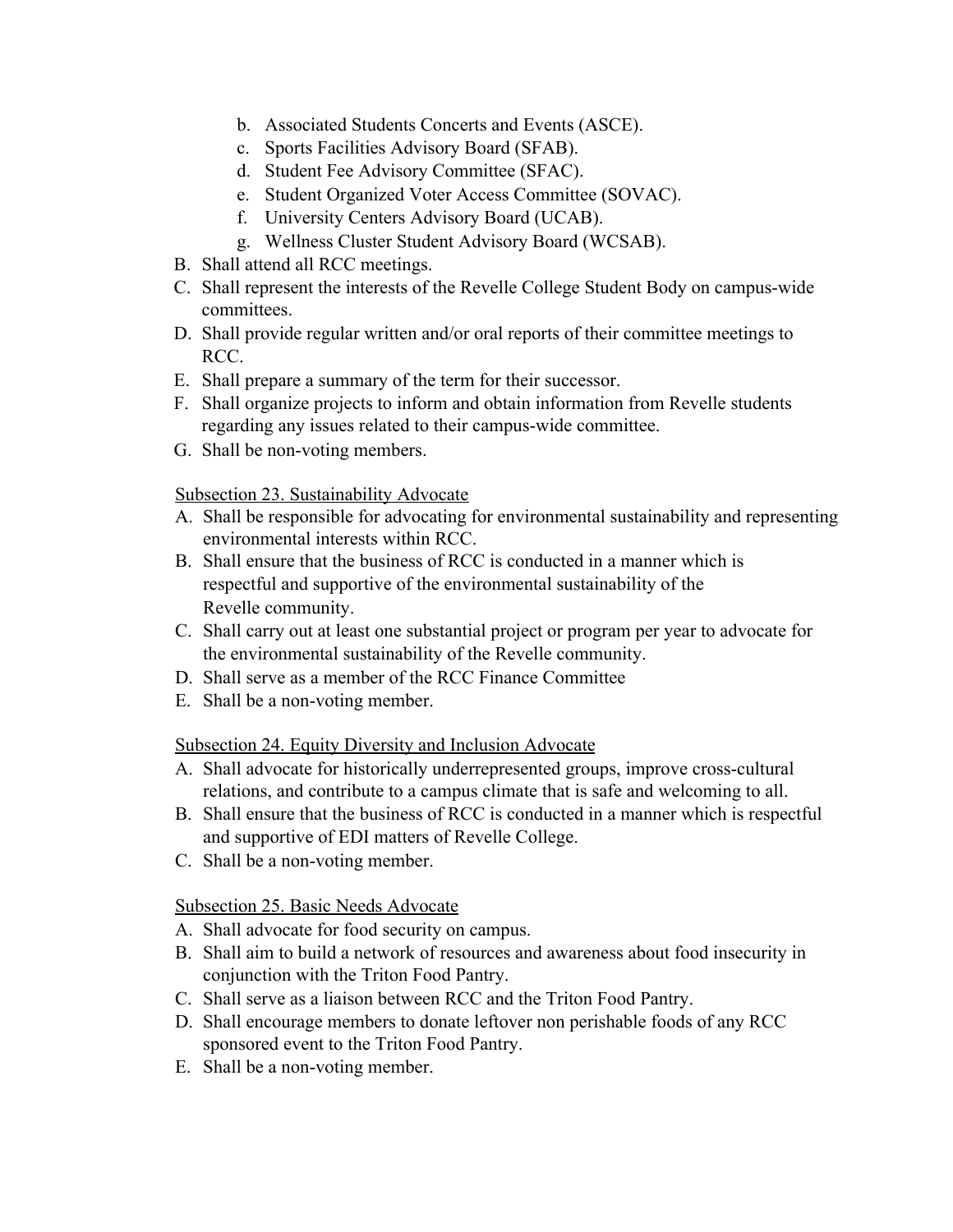Subsection 26. Revelle Organization Co-Chairs

- A. Shall represent Revelle Standing Committees.
- B. May not serve on an RCC committee.
- C. Shall be non-voting members.
- D. Shall be exempt from RCC attendance policy.

# **ARTICLE III. Committees**

# Section 1. Appointments Committee

# Subsection 1. Purpose

The Appointments Committee shall plan and oversee the appointment of Revelle Representatives to Campus-Wide Committees and fill new or vacant positions on RCC in a fair and unbiased manner.

# Subsection 2. Membership

The Appointments Committee shall be appointed through a simple majority vote of RCC and shall consist of:

A. The Vice President Internal.

B. A minimum of three (3) members of RCC.

All Appointments Committee members, with the exception of the Vice President Internal, are voting members. Upon presentation of the Appointments Committee recommendations to RCC, the Vice President Internal may only vote in the case of a tie.

# Subsection 3. Meetings

Meetings shall be held only to fill new or vacant positions of Revelle Representatives to Campus Committees or Council members to RCC. Members may be removed from the committee due to failure to fulfill their responsibilities at the discretion of the Vice President Internal, subject to appeal by RCC.

# Subsection 4. Appointments

The Appointments Committee shall interview and forward recommendations to RCC for the following positions:

- A. Sustainability Advocate.
- B. Equity Diversity and Inclusion Advocate (EDI).
- C. Basic Needs Advocate.
- D. Campus-wide Committee Representatives.
	- a. SOVAC Representative shall be appointed during spring quarter.
- E. First Year Representatives.
- F. Transfer Representatives.
- G. International Representative.
- H. Out-of-State Representative.

# Subsection 5. Resignation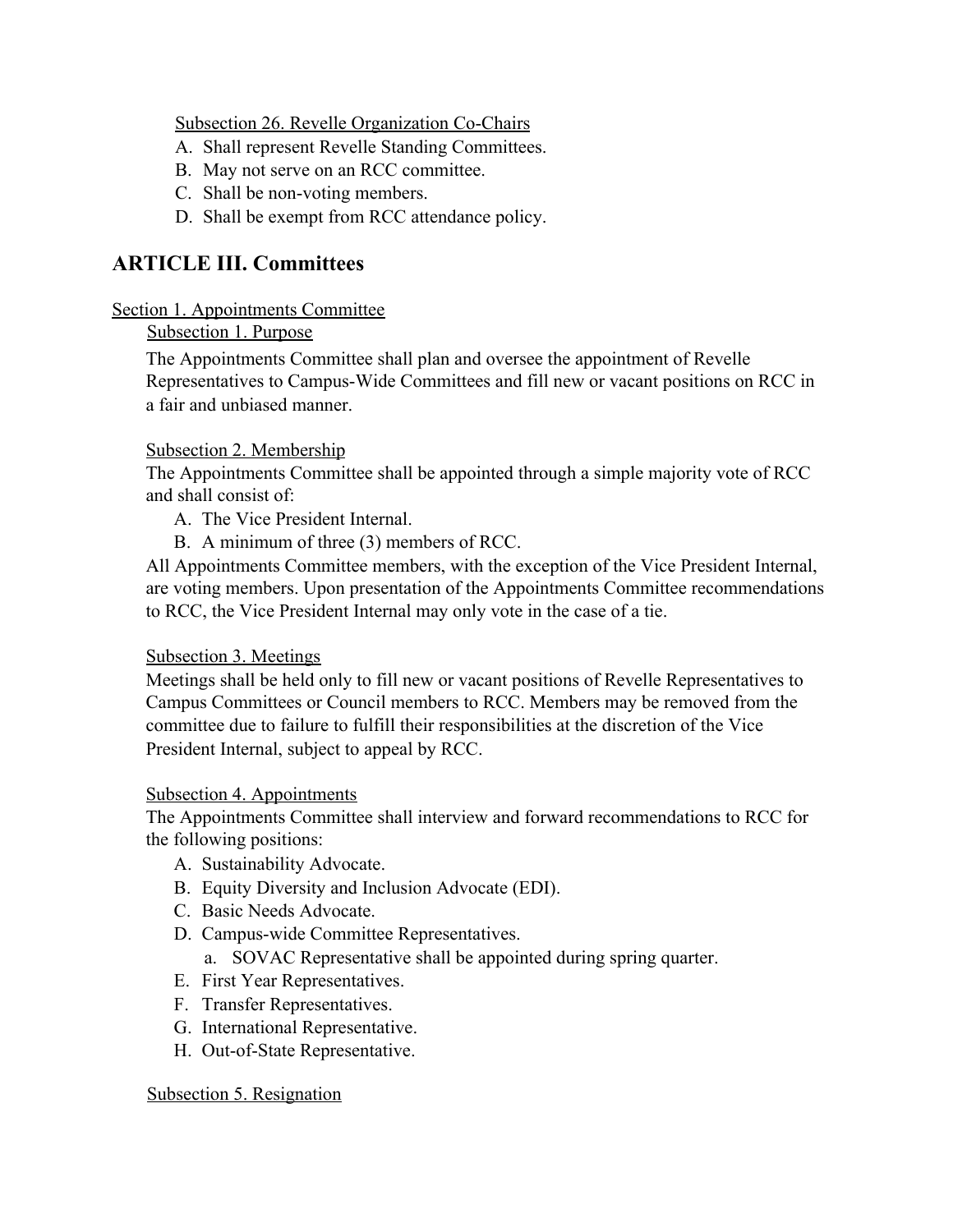In the event an RCC member resigns, the Appointments Committee shall make applications available and interview prospective candidates. All recommendations shall be forwarded to RCC for final approval.

#### Subsection 6. Application Process

- a. The Vice President Internal shall develop the Appointments application.
- b. Descriptions of each position must be available with the application and on the RCC website.
- c. The Vice President External must conduct an information session for Fall and Spring Quarter appointments.
- d. The Vice President Internal shall notify campus-wide committees of appointed Revelle Representatives.
- e. Applications shall remain open for at least one week.

# Section 2. Election Committee

# Subsection 1. Purpose

The Election Committee shall work in conjunction with the RCC Election Manager to plan, conduct, and coordinate all elections to be held during any academic quarter.

#### Subsection 2. Election Bylaws

The RCC Election Code (Article V) shall govern the actions and policies of the Election Committee.

#### Subsection 3. Membership

The Election Committee shall be appointed through a simple majority vote of RCC voting members and shall consist of:

- A. The RCC Election Manager
- B. The A.S. Election Committee Representative
- C. A minimum of five (5) Revelle students not on the ballot.

All members of the Election Committee are voting members. The Elections Manager may only vote in the case of a tie. The Election Committee shall be established no later than the fifth week of Winter Quarter and shall serve until the newly elected council officially terms in. The election results will be considered invalid if no such committee is formed in its entirety. The members of the Election Committee shall not be candidates for elected offices, or support or oppose any candidates, slates, or referenda in elections. Members of the Election Committee shall be removed by RCC or the Revelle Judicial Board for failure to comply with regulations. The A.S. Election Committee representative shall serve as the Revelle Election Manager in the absence of the Revelle Election Manager.

# Subsection 4. Meetings

The Election Committee shall convene at the discretion of the Election Manager, in accordance with the RCC Election Code (Article V).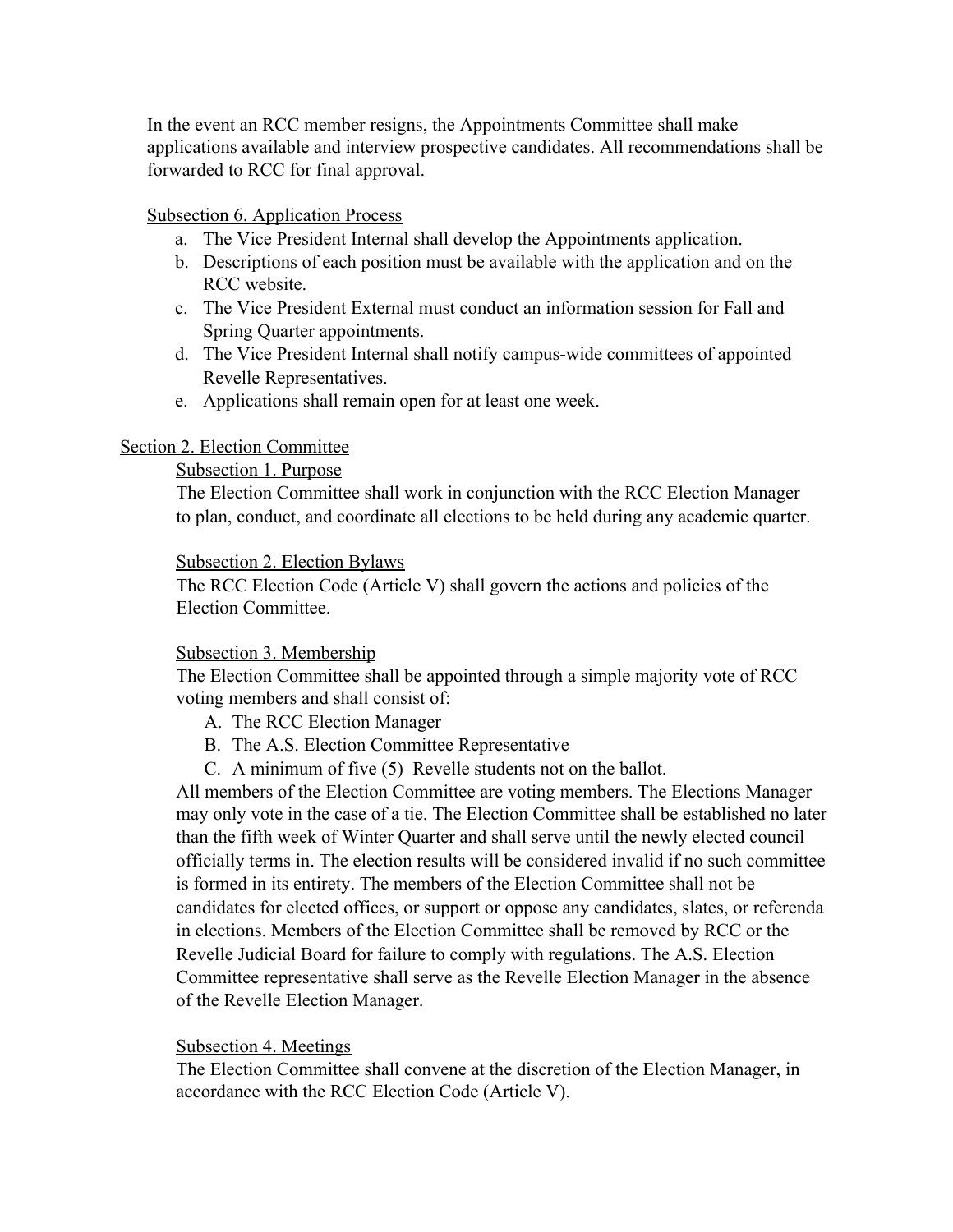# Section 3. Finance Committee

# Subsection 1. Purpose

The Finance Committee shall be responsible for managing the Revelle College Council budget and ensuring fiscal responsibility.

# Subsection 2. Finance Bylaws

The RCC Finance Bylaws (Article IV) shall govern the actions and policies of the Finance Committee.

# Subsection 3. Membership

The Finance Committee shall be appointed by a simple majority vote of RCC voting members and shall consist of:

- A. The Vice President Finance.
- B. The ROC Chairperson.
- C. At least two (2) members of RCC.
- D. The Sustainability Advocate.

All members of the Finance Committee are voting members on the committee. Quorum shall consist of the Vice President Finance and at least four other members. Members of the Finance Committee that are also principal members of a Revelle Standing Committee must abstain from voting pertaining to that Standing Committee. The Vice President Finance may only vote in the case of a tie.

# Subsection 4. Duties

The Finance Committee shall:

- A. Decide which budgets are brought to RCC by holding a simple majority vote. Revelle Standing Committee budgets that do not exceed their remaining line item will automatically be brought to RCC.
- B. Speak on behalf of budgets that are presented in RCC.
- C. Ensure that organizations comply with the RCC Financial Bylaws.
- D. Work to inform RCC and Revelle Standing Committees about the funding process.
- E. Notify organizations about the status of their funding requests.
- F. Reserve the right to audit or investigate the University's financial records pertaining to organizations funded by RCC.

# Subsection 5. Meetings

Meetings shall be weekly or as deemed necessary by the Vice President Finance. Members may be removed from the committee due to failure to fulfill their responsibilities at the discretion of the Vice President Finance, subject to appeal by RCC.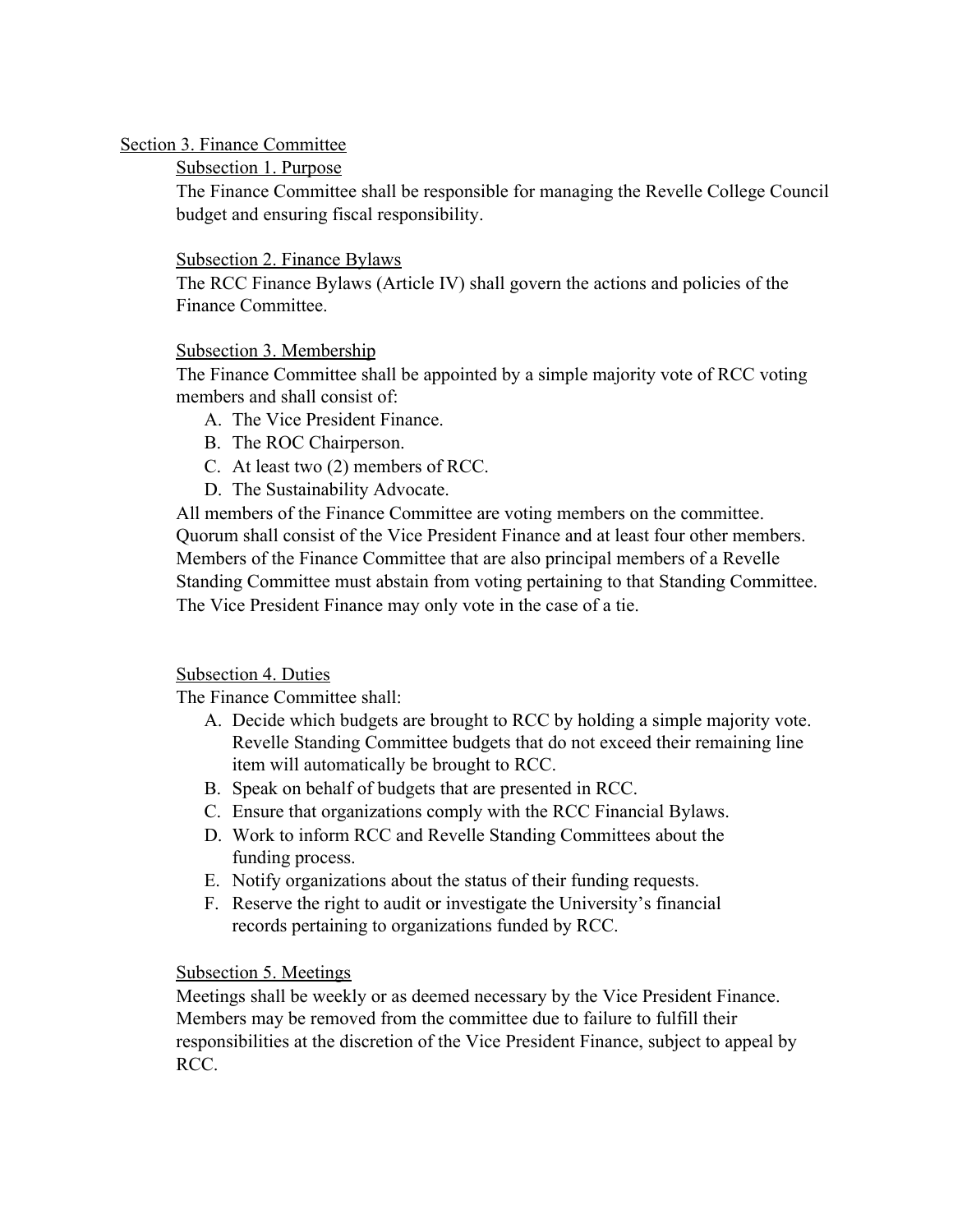# Section 4. Rules Committee

# Subsection 1. Purpose

The Rules Committee shall be responsible for reviewing and providing recommendations or changes to any legislation relevant to RCC. All legislation must first be considered by the Rules Committee before being brought onto council floor.

# Subsection 2. Membership

The Rules Committee shall be appointed through a simple majority vote of RCC voting members and shall consist of:

- A. The President.
- B. The Vice President Finance.
- C. At least three (3) members of RCC, at least two (2) of whom must be voting members.

All Rules Committee members are voting members of the committee. The President may only vote in the case of a tie.

# Subsection 3. Duties

The Rules Committee shall:

- A. Consider any proposed changes to the RCC governing documents and report findings or desired action to the Council. Recommendations are considered unofficial until voted on by the Council.
- B. Consider any legislation requiring ratification or support by RCC.
- C. Review the existing rules and contracts of RCC.
- D. Work with the Executive Assistant to the Dean of Student Affairs to ensure the most recent version of the RCC Constitution and Bylaws are published on the RCC website.

# Subsection 4. Meetings

Meetings shall be biweekly or as deemed necessary by the President. Members may be removed from the committee due to failure to fulfill their responsibilities at the discretion of the President, subject to appeal by RCC.

# Section 5. Executive Committee

# Subsection 1. Purpose

The Executive Committee shall meet to discuss issues pertinent to RCC and provide counsel to the RCC President.

# Subsection 2. Membership

The RCC President shall chair the Executive Committee. The President may vote only in the case of a tie. Members of the Executive Committee shall consist of:

- A. The President.
- B. The Vice President Internal.
- C. The Vice President Finance.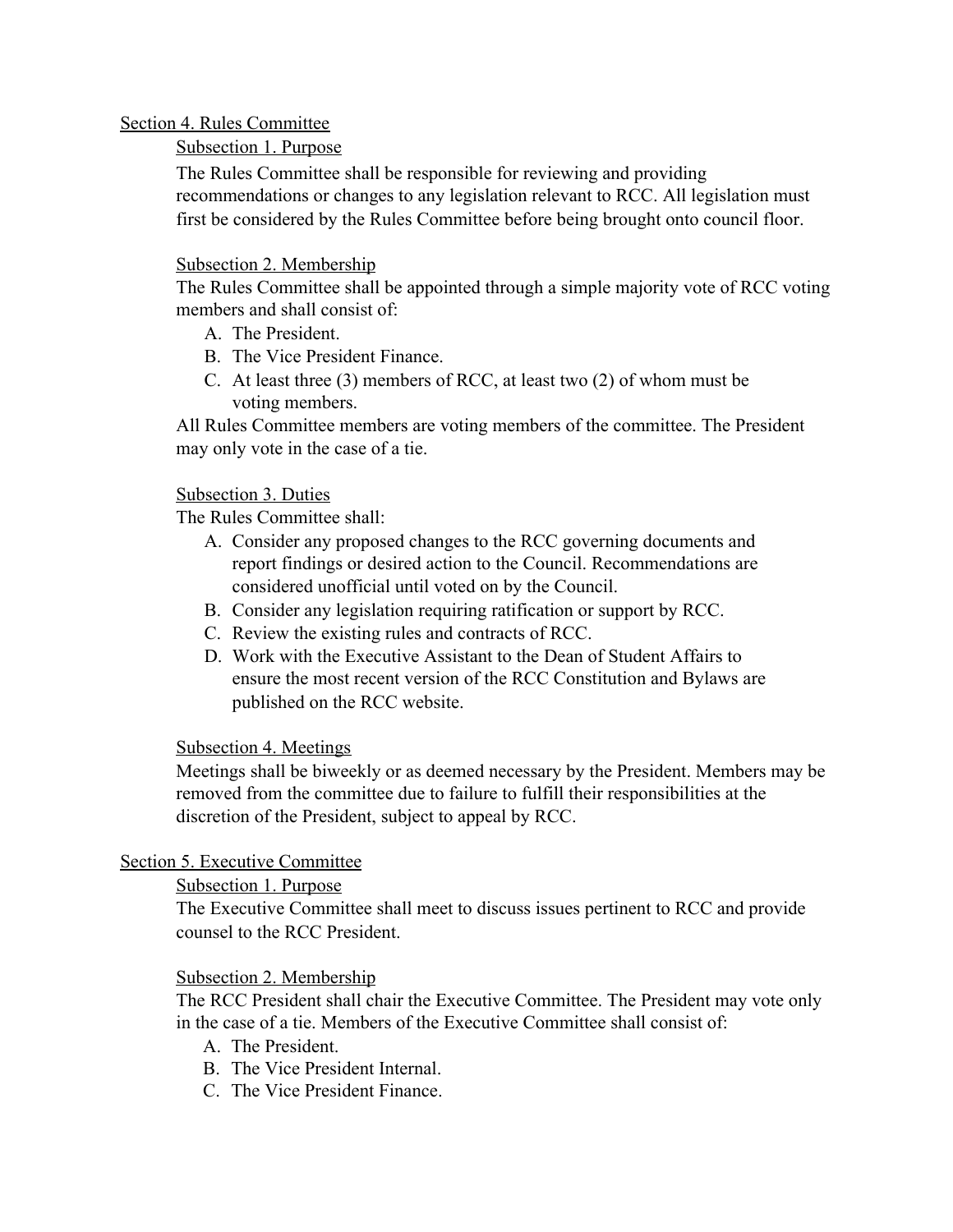- D. The Vice President External.
- E. The Vice President Administration.

# Subsection 3. Duties and Powers

The Executive Committee shall:

- A. Plan RCC retreats and development events.
- B. Discuss and address interpersonal conflict and misconduct by RCC members.
- C. Have the authority to allocate funds from the RCC Fall Retreat line item with a majority vote and approval of the Dean of Student Affairs or their designee.

# Subsection 4. Meetings

The Executive Committee shall meet weekly or at the discretion of the President. Any member of the Executive Committee may call a meeting of the committee, so long as notice is given at least 24 hours in advance.

# Section 6. Student Services Committee

#### Subsection 1. Purpose

The Student Services Committee shall meet to discuss issues pertinent to services offered to Revelle students and to support individual student initiatives that give back to the Revelle Community.

#### Subsection 2. Membership

The Director of Student Services shall chair the Student Services Committee. The Director of Student Services may vote only in the case of a tie. Members of the Student Services Committee shall consist of:

- 1. The Director of Student Services
- 2. The Vice President Finance
- 3. The Vice President External
- 4. At least one (1) member of RCC

#### Subsection 3. Duties and Powers

The Student Services Committee shall:

- A. Manage current Student Service projects (e.g. College Center Rental Inventory and Humanities Book Lending Program).
- B. Bring new innovative services to the Revelle community.
- C. Review applications for student initiatives from the Revelle student body or residents. Applications will be constitutively open on the RCC website. The committee's recommended initiatives shall be brought to Council for approval.

#### Subsection 4. Meetings

The Student Services Committee shall meet biweekly (once every two weeks) or at the discretion of the Director of Student Services. Any member of the Student Service Committee may call a meeting of the committee, so long as notice is given at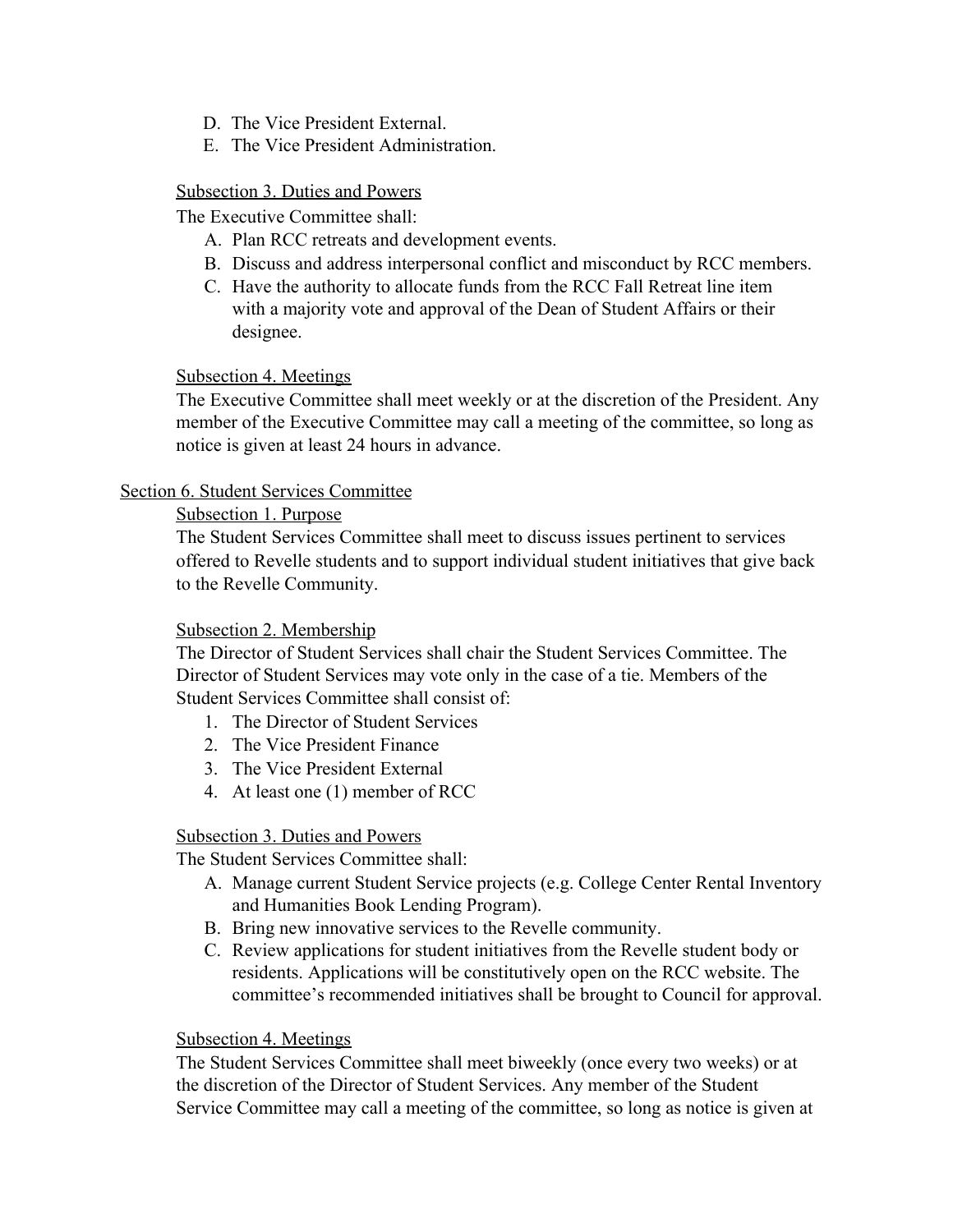least 24 hours in advance.

# Section 8. Creation of New Committees

Any member of RCC may charge a committee as needed. Each committee shall consist of the member and a minimum of two (2) Revelle College students appointed through a simple majority vote of RCC voting members. The RCC member shall chair the committee and may only vote in the case of a tie. New committees may be dissolved by the founding member or through a two-thirds (2/3) majority vote by RCC voting members. New committees not listed in the Constitution or Bylaws will be dissolved on the date listed on their charge. If no date is listed on the charge, the committee shall be dissolved at the beginning of the next council's term.

# **ARTICLE IV. Finance**

Section 1. Statement of Finance Goals and Policies

- A. Revelle College Council (RCC) shall allocate its funds to Revelle College organizations and to projects that benefit the Revelle College community in a fair and unbiased manner.
- B. All allocations made by RCC shall comply with RCC and the University of California business and accounting procedures.
- C. In the event that an organization violates any RCC policy, RCC reserves the right to withdraw funding and/or affiliation in accordance with the due process principles set forth in the University of California policies and UCSD Campus Regulations.
- D. It is not the responsibility of RCC to ensure that the organizations receiving funding are familiar with all UC, ASUCSD, and UCSD policies and regulations regarding student organizations and activities.
- E. Funding requests must be used within seven (7) days of the proposed event date.
- F. If a student organization has received funding for an event on a specific date, the student organization must obtain prior approval from the Finance Committee to change the date of the event, reallocate the funds to a different event, or use the funds for a different purpose. The Vice President Finance will report changes to Finance Committee for approval.

Section 2. The Revelle College Activity Fee

- A. RCC will assess a Revelle College Activity Fee of nine dollars (\$9) per student per quarter. This fee shall be collected in conjunction with the regular registration fees through the Registrar's office and in accordance with UC policies and procedures.
- B. To propose (a) modification(s) to the Revelle College Activity Fee or to propose disestablishment of the fee, a petition of at least ten percent (10%) of the Revelle College student body or a two-thirds (2/3) vote of RCC is needed.
- C. To pass the proposed modifications or disestablishment, a simple majority affirmative vote by twenty percent (20%) of the Revelle College student body during either a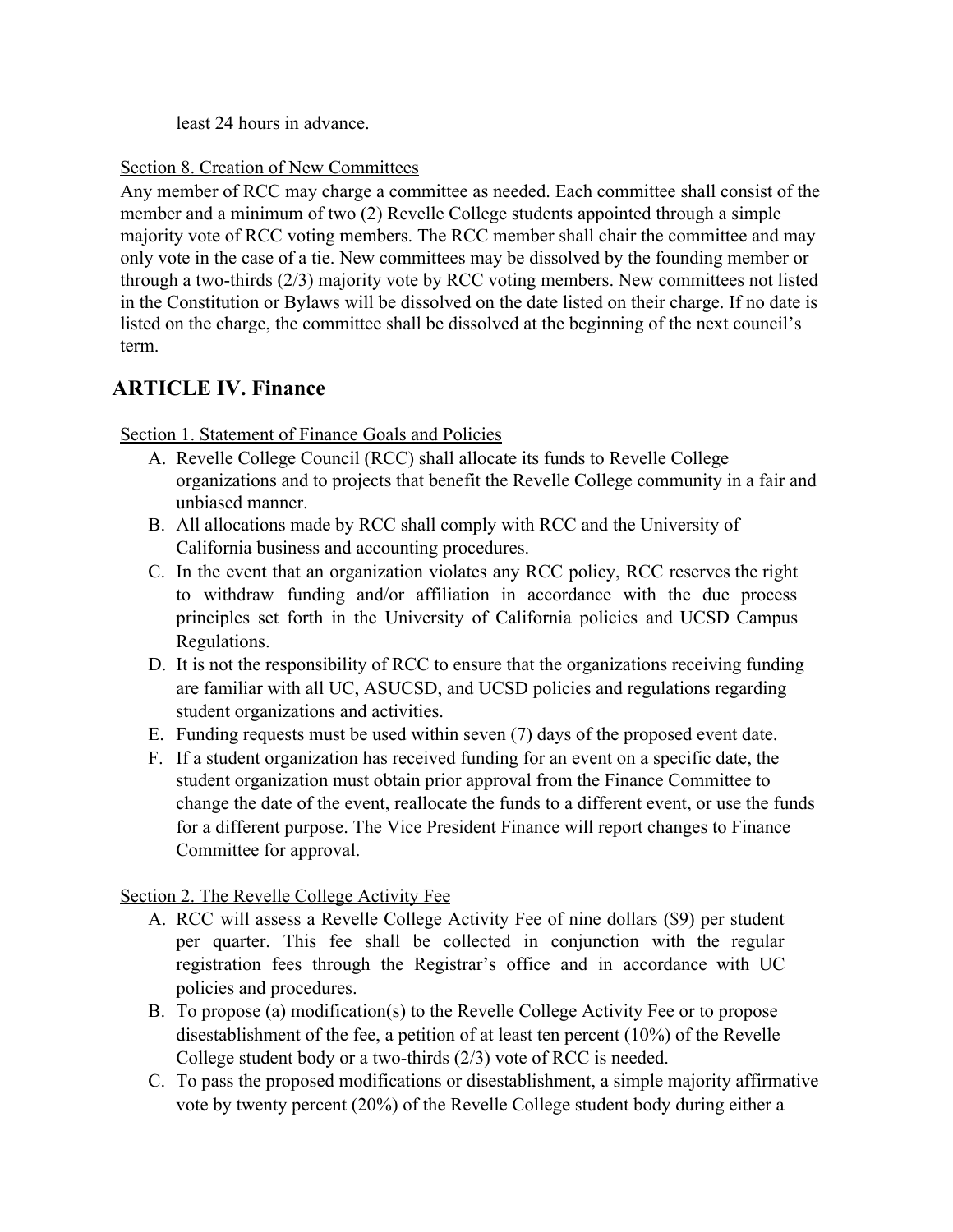special or regular election is required.

D. Any modification of the Revelle College Activity Fee is contingent upon the approval of the Chancellor of UC San Diego (or their designee), as set forth in University of California policies.

# Section 3. RCC Standing Committee Annual Allocations

The Vice President Finance shall be responsible for organizing Quarterly Budget Allocations. This shall entail: collecting quarterly budget requests and descriptions from Revelle Standing Committee chairs and/or advisors at the end of Week 7; reviewing quarterly budget requests and descriptions with Revelle Standing Committee chairs during Week 8; and approving budgets through Finance Committee during Week 9.

# Subsection 1. Limitations and Accountability

- A. Allocations may be used within the guidelines set forth by the RCC Constitution and Bylaws and staff advisor's approval. RCC has the ability to change annual allocations at the end of each academic year as they see fit based on previous organization expenditures and involvement.
- B. All organizations that receive funding for publicity must say in their publicity that their event was funded by Revelle student fees.

# Subsection 2. Post Event Report Forms

A. Standing Committees are required to electronically submit a post event report form within seven (7) days after the event date. Funding allocations for future events/projects may not be approved by RCC if this form is not submitted within seven (7) days.

# Subsection 3. Creation of New Revelle Standing Committee Annual Allocation

- A. For the first academic year (three quarters), organizations will submit quarterly allocations as outlined in Section 9 of Finance Bylaws.
- B. After the first year, the Vice President Finance will determine an annual allocation for the Standing Committee based on organization expenditures and involvement.

# Section 4. Line Items

For the purposes of this document, a line item shall be defined as a sum of money to be set aside for a given purpose that may not be used for any other purposes. This funding shall be approved by a simple majority vote by RCC and shall come from the Line Items Account. Revelle Standing Committee funding shall not be limited by the line item amount. However, a two-thirds majority vote of present members by RCC is required for approval of funding requests over the line item amount, and this additional funding shall come from General Unallocated (GU). The following items shall be allocated at the beginning of each term. Detailed use of these funds, including receipts and summary, must be reported to the Vice President Finance. Use of these funds, with the exception of the President's Discretionary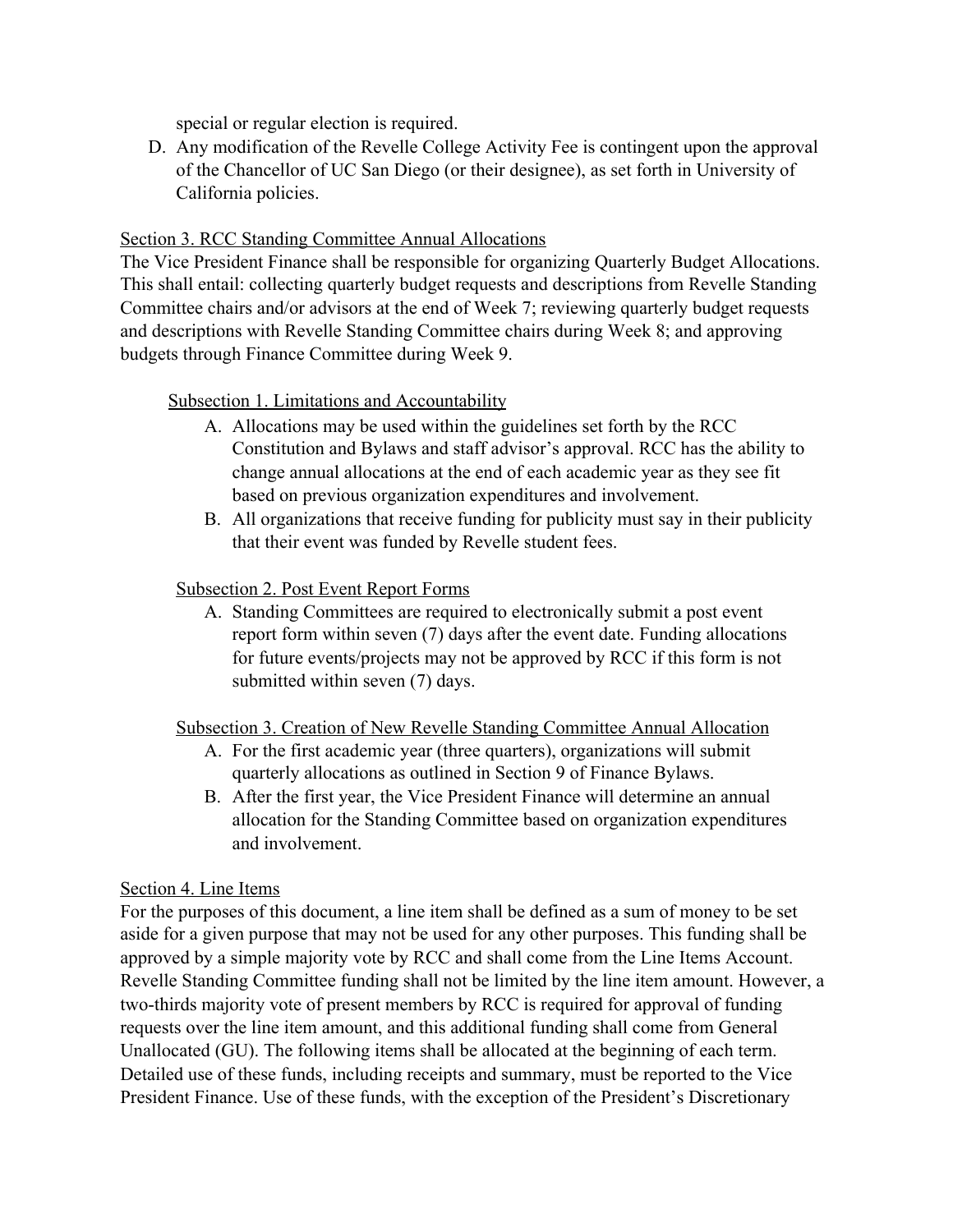Fund, must be reviewed and approved by RCC.

# Subsection 1. President's Discretionary Fund

At the beginning of each term, \$2500 will be set aside for the President's Discretionary Fund. The President may allocate funds towards RCC expenditures as they deem necessary with prior approval from the Vice President Finance and the Dean of Student Affairs. These funds may not be used for the RCC Fall Retreat.

# Subsection 2. Revelle College Council Operating Budget:

At the beginning of each term, \$100 will be set aside for Election packets and promotional materials.

# Subsection 3. 10th Week Event

At the beginning of each term, \$3000 will be set aside for each 10th Week Event that take place each quarter for a total allocation of \$9000.

# Subsection 4. RCC Retreat

At the beginning of each term, \$1500 will be set aside for the RCC Fall Retreat. The Executive Committee shall have authority to spend from this line item with approval of the Dean of Student Affairs or their designee.

#### Subsection 5. Revelle Spirit Week

At the beginning of each term, \$7000 will be set aside for Spirit Crew for Spirit Week.

# Subsection 6. Revelle Welcome Week Committee

At the beginning of each term, \$12500 will be set aside for the Welcome Week Committee Operating Budget.

#### Subsection 7. Emerging Leaders Program

At the beginning of each term, \$7500 will be set aside for the Emerging Leaders Program event budget.

#### Subsection 8. Revelle Festival, Revellution

At the beginning of each term, \$30000 will be set aside for the Revelle Festival budget.

# Subsection 9. Watermelon Drop and Festivities

At the beginning of each term, \$4000 will be set aside for the Annual Watermelon Drop and Festivities event budget.

#### Subsection 10. ROC Welcome Week Recruitment Event

At the beginning of each term, \$750 will be set aside a recruitment event for Revelle College Standing Committees.

# Subsection 11. Commuter Activities Board (CAB) CABreakfast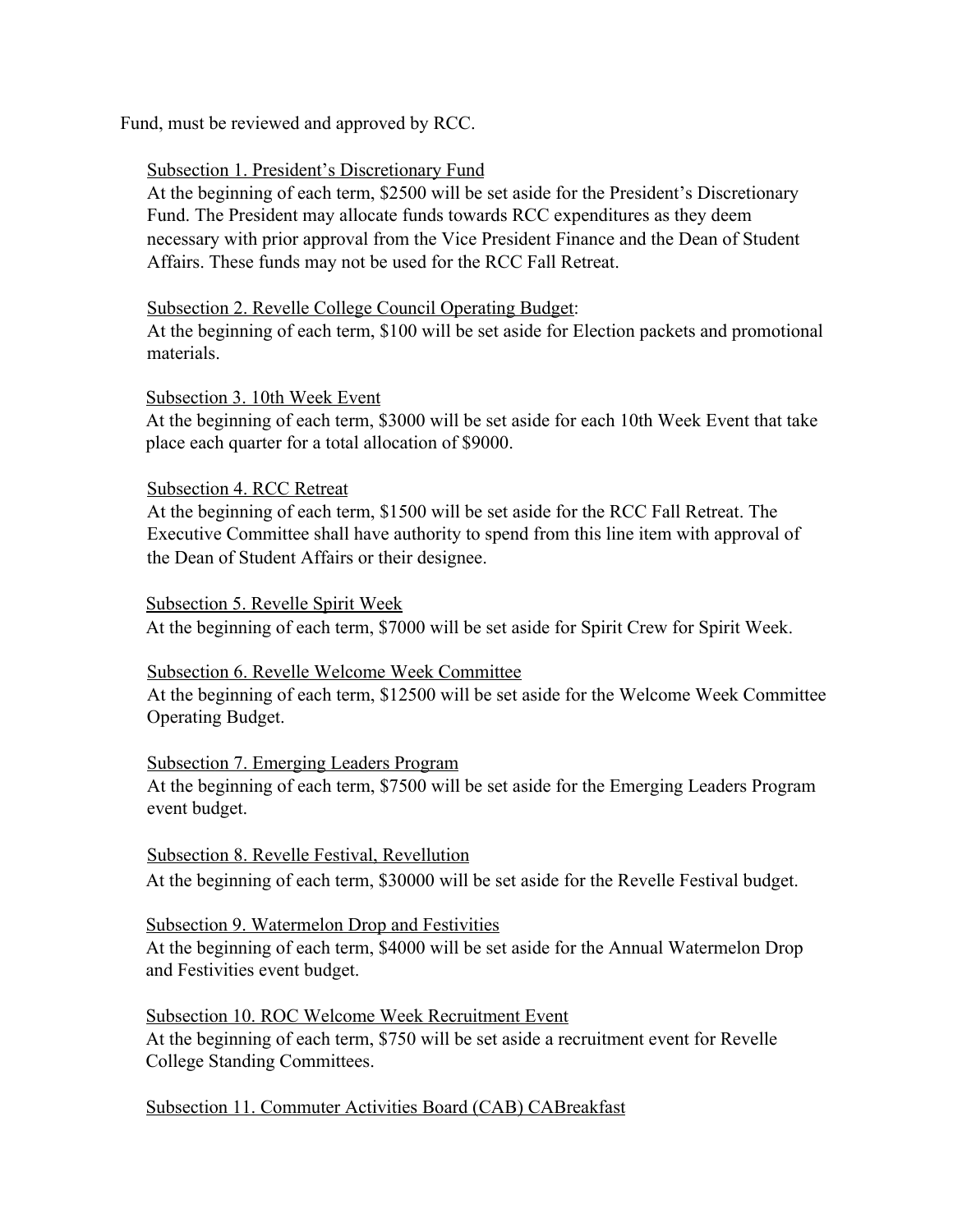At the beginning of each term, \$4650 will be set aside for the CABreakfast event budget (\$300 for each event—four in Fall Quarter, five in Winter Quarter, and five in Spring Quarter—and \$150 each quarter (\$450 yearly) for paper goods).

#### Subsection 12. Revelle Judicial Board

At the beginning of each term, \$1000 will be set aside for Revelle Judicial Board's quarterly events.

Subsection 13. Graduation Committee At the beginning of each term, \$12000 will be set aside for the Graduation Committee.

#### Subsection 14. Commuter Activities Board

At the beginning of each term, \$5000 will be set aside for the Commuter Activities Board.

#### Subsection 15. Cultural Awareness Network

At the beginning of each term, \$3000 will be set aside for the Cultural Awareness Network.

Subsection 16. Revelle Community Outreach At the beginning of each term, \$2500 will be set aside for Revelle Community Outreach.

Subsection 17. Revellations At the beginning of each term, \$1700 will be set aside for Revellations.

#### Subsection 18. Revelle Programming Board

At the beginning of each term, \$11000 will be set aside for the Revelle Programming Board.

Subsection 24. Muir Musical At the beginning of each term, \$500 will be set aside for the Muir Musical.

#### Section 5. Accounts

After the funds for the aforementioned budgets have been allocated, all remaining funds, including rollover from all previous terms, within RCC are to be divided into the following five accounts by the percentage specified below.

#### Subsection 1. Mandated Reserves

This account shall reserve \$20000 to be used for Revelle College Emergencies. A Revelle College emergency shall be defined as any situation where immediate financial attention is needed (that cannot be met through the current budget) and that directly affects Revelle College students. A three-fourths (3/4) majority vote of RCC is required to use these funds. If these funds are used, A.S. Funding must be used to refill the Mandated Reserves to \$20000. During this process, A.S. Funding may not be used for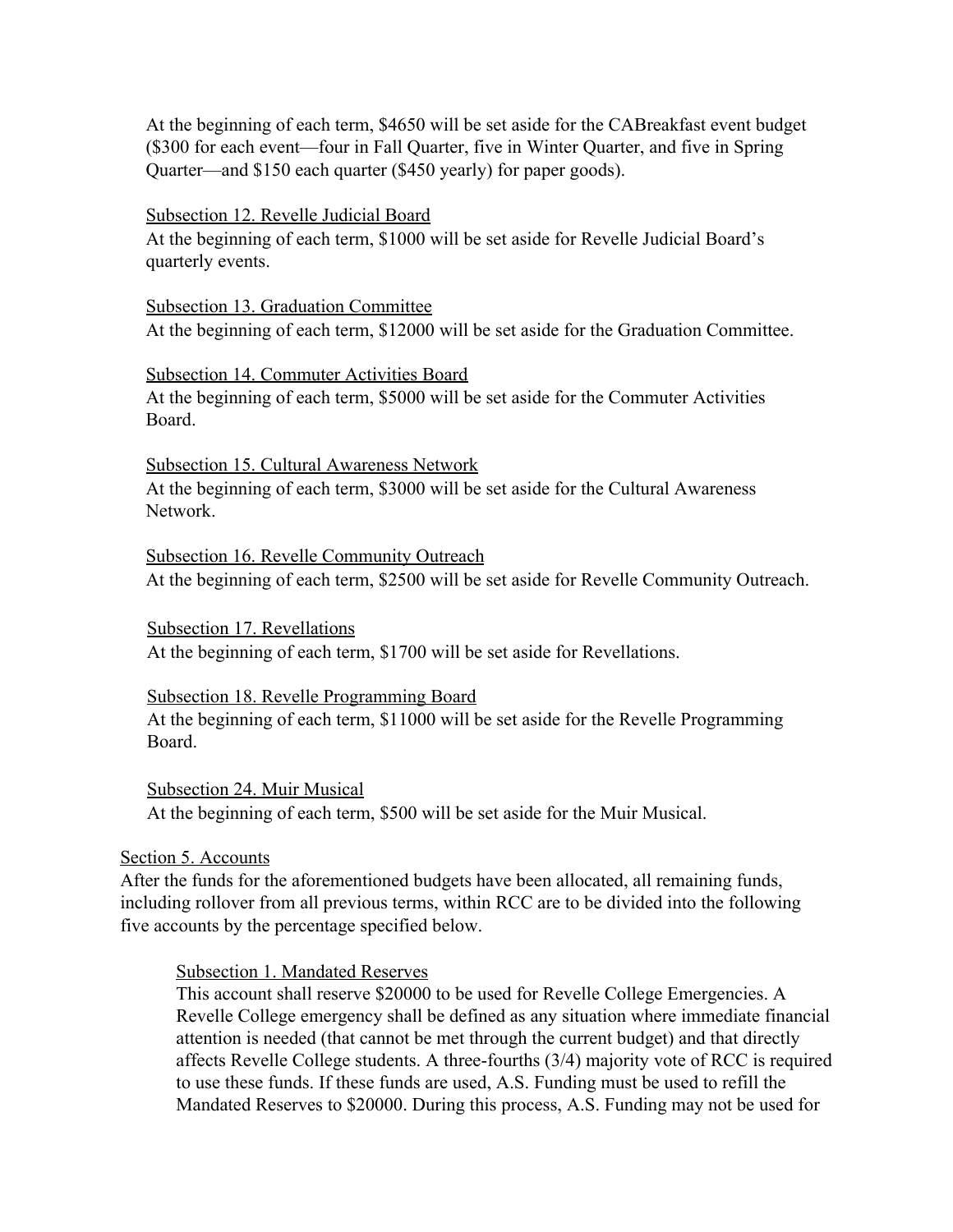any other purpose.

Subsection 2. Line Items

This account shall hold the sum of all line items outlined in Section 4.

#### Subsection 3. General Unallocated (GU)

This account shall hold all remaining funds not contained by the other accounts. These funds may be used for RCC and Revelle Standing Committee operations.

# Subsection 4. A.S. Funding

This account shall hold the funds that paid to RCC each year by ASUCSD. These funds will be used for programming events which may extend beyond the Revelle Community and for funding Revelle Student Initiatives. These funds will rollover and not be returned to the other accounts with the exception of refilling the Mandated Reserves.

# Section 6. External Funding

Any organization that is not a Revelle Standing Committee may receive funding from RCC with a two-thirds (2/3) majority approval of RCC. Council may approve up to \$1000 per quarter from General Unallocated, for a maximum of \$3000 per term. No other RCC funding sources may be used for funding external organizations, with the exception of the Muir Musical line item. Any organization that is not a Revelle Standing Committee may request up to \$75. If the Council chooses to fund a higher amount, it must be approved by a three-fourths (3/4) majority vote of RCC. Any organization that is not a Revelle Standing Committee that requests funding from RCC must submit the entirety of their event budget and other sources of funding prior to Finance Committee reviewing their funding request. Any organization that is not a part of Revelle College must submit their budget at least three (3) weeks in advance of their event. Funding for external organizations can only come from the External Organization Funding Line Item.

# Section 7. Funding Procedures

Subsection 1. Submitting a Funding Request

- A. To qualify for RCC funding, an organization must file a completed RCC funding request form with the Finance Committee at least one (1) week prior to the event.
- B. A representative from the organization must attend the Finance Committee meeting to present the funding request and answer any questions that may arise. Finance Committee meeting times are published on the RCC website. Failure to attend the Finance Committee meeting may result in either a postponement or denial of funding.

Subsection 2. Processing a Funding Request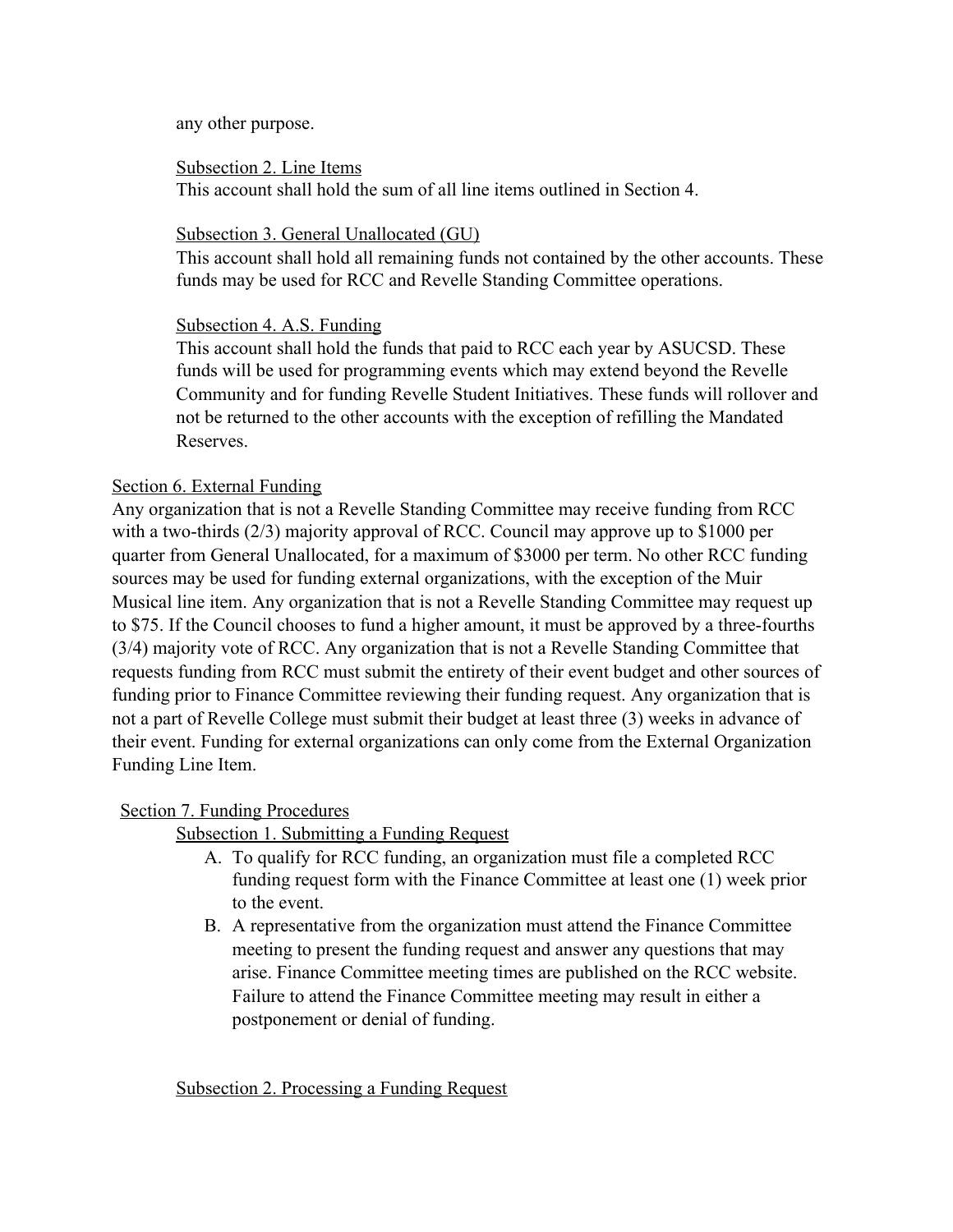- A. All funding requests must be reviewed by the Finance Committee for the purpose of making a recommendation to RCC.
- B. When voting, RCC shall review the recommendations given by the Finance Committee.
- C. All funding requests require a simple majority vote of RCC.
- D. The Vice President Finance shall notify the organization of the action taken by RCC regarding its funding request within twenty-four (24) hours of RCC's decision.

# Section 11. Special and Non-Allocations

Subsection 1. Events which RCC will not fund

- A. Events that have already occurred.
- B. Events that take place during university breaks. Summer break shall be determined by the end of the previous Spring Quarter and the beginning of Welcome Week of the subsequent Fall Quarter.

Subsection 2. RCC shall not allocate funds for the use of:

- A. Personal financial gain.
- B. Scholarships.
- C. Payment of fines.
- D. Purchase of food or incentives to be used exclusively by members of Revelle Standing Committees or Revelle College Council during standard meetings with the exception of an organization's first General Body Recruitment Meeting and the RCC Retreat.
- E. Expenses that were not approved by RCC prior to the expenditure.
- F. Controlled substances or alcoholic beverages of any kind.
- G. Uniform or club apparel, unless by underwrite. Council funds may be used to subsidize RCC or Revelle Standing Committee polos by fifty percent  $(50\%)$ .
- H. Instructors, referees, or umpire fees, unless directly related to the purpose of the event.

# Subsection 3. A 2/3 majority vote of RCC is required to approve funds for the purpose of:

A. Any type of permanent equipment.

# **ARTICLE V. Election Code**

# Section 1. General Provisions

# Subsection 1. Purpose

All elections shall be open, democratic, and fair to all candidates. The purpose of the Election Bylaws is to provide the conduct, by which all elections held under the jurisdiction of RCC, should adhere to. The Election Code shall serve to prevent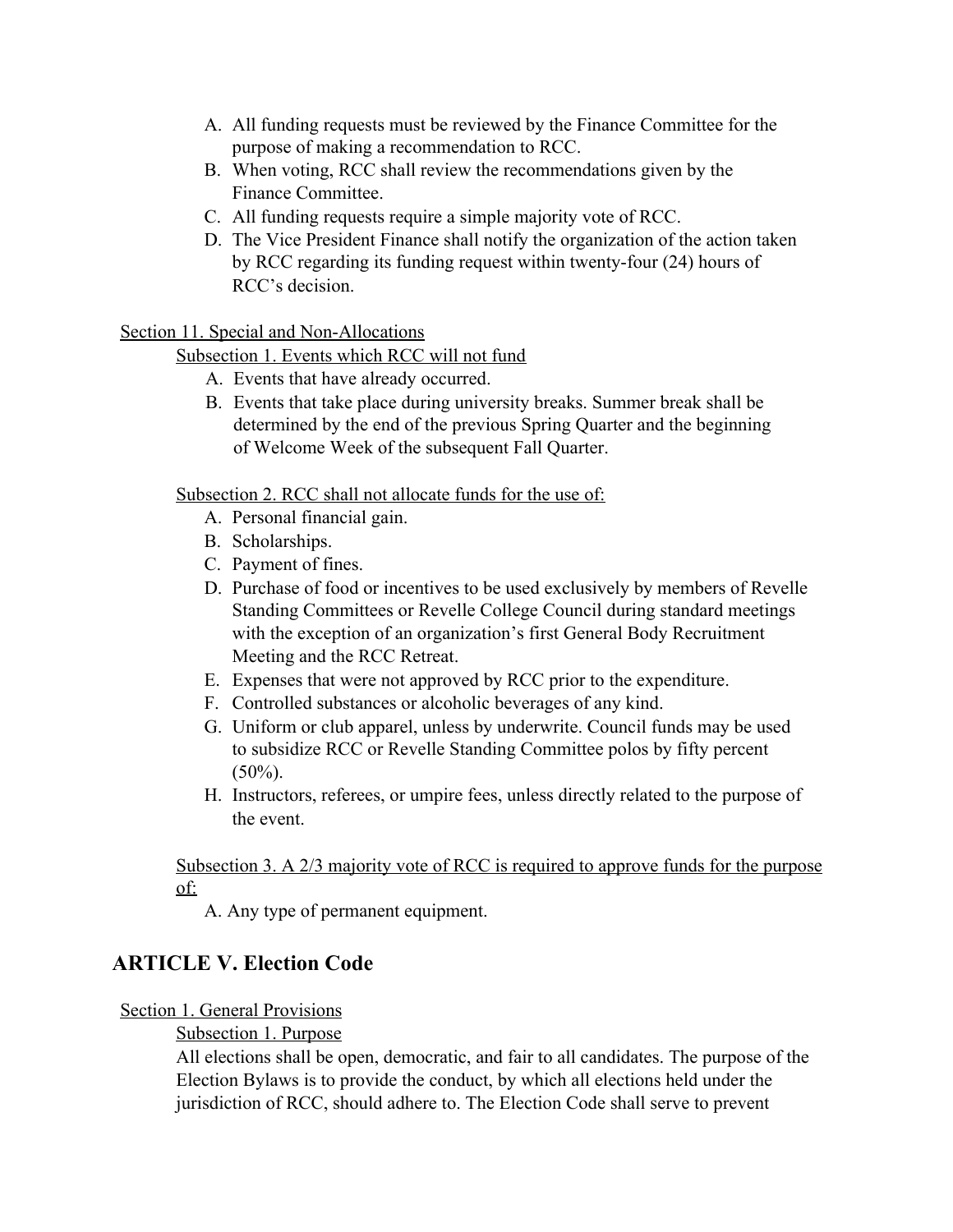foul-play in the election process.

#### Subsection 2. Equal Protection

The Election Bylaws are designed to ensure that each candidate is afforded an opportunity for election equal to that of any other candidate for that office.

#### Subsection 3. Endorsements

Neither RCC as a whole nor RCC members–by the use of their position title–are permitted to explicitly endorse any candidate for office, whether it is for RCC, another college council, ASUCSD, or any referendum.

#### Subsection 4. Authority

The authority to govern Revelle College elections is vested in these Bylaws in order to provide for a fair, open, and democratic election of RCC officers. These Election Bylaws (Article V) shall assume the highest authority in any dispute regarding a candidate or slate for RCC office except for AS Senator candidates, who shall follow the ASUCSD Election Code. Any dispute between any candidate running for office in RCC or any Revelle specific referendum and any non-Revelle candidate or campus wide referendum, shall be resolved by the ASUCSD Election Code, which shall as serve as the highest authority.

#### Subsection 5. Unforeseen Circumstance

If a situation arises that is not provided for in the Election Code, the RCC Elections Committee shall have the authority to implement any new policy for the duration of the Election that is consistent with the spirit of the purpose of the Election Code with the approval of the advisor.

#### Section 2. Election Manager

#### Subsection 1. Appointment

The RCC Election Manager shall be appointed by a two-thirds (2/3) majority vote of RCC no later than the end of week four (4) of Winter Quarter and shall serve until the newly elected council officially terms in. Candidates for the RCC Election Manager shall be forwarded to RCC by the President or the Vice President Internal.

#### Subsection 2. Eligibility

The Election Manager shall not be a candidate for any elected office or publicly support or oppose any candidate, slate, or referendum in that year's RCC or ASUCSD election. Failure to comply shall be sufficient grounds for removal from the position by RCC or the Revelle Judicial Board.

#### Subsection 3. Duties

The Election Manager shall:

A. Publicize the upcoming Revelle College elections to solicit candidates and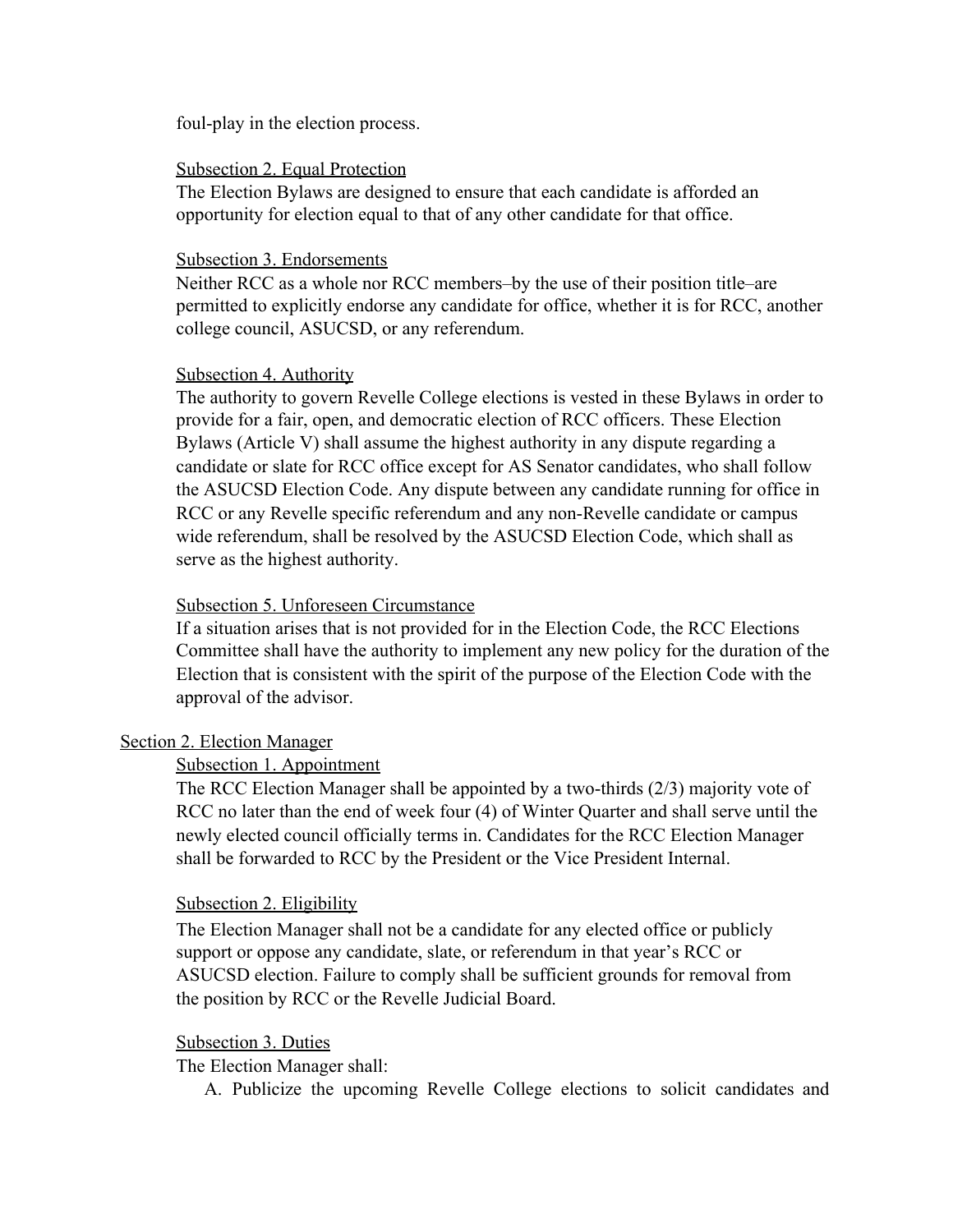inform members of the Revelle College Student Body of relevant information concerning the dates, times, and location of voting on election days.

- B. Schedule, coordinate, and publicize candidates' speeches and forums as needed.
- C. Act as the formal hearing officer for complaints concerning violations of the Election Bylaws. If the dispute cannot be settled to the satisfaction of the parties involved, a formal violation report may be filed and heard before the Revelle Election Committee.
- D. Receive verified election results, which include the total number of votes cast for each candidate and/or referenda, and ensure the deliverance of said results to RCC and the Revelle Dean of Student Affairs.
- E. Secure Elections Committee appointments from RCC and hold two (2) election committee meetings no later than the ninth week of Winter Quarter.

#### Section 3. Election Committee

#### Subsection 1. Membership

The membership of the Election Committee is outlined in Article III, Section 2.3.

#### Subsection 2. Duties

The Election Committee shall plan, conduct, and coordinate any or all elections to be held during any academic quarter in conjunction with the Election Manager.

#### Section 4. Revelle A.S. Election Committee Representative

#### Subsection 1. Eligibility

The Revelle A.S. Elections Committee Representative shall not be a candidate for elected office nor publicly support or oppose any candidate, slate, or referendum in that year's RCC or ASUCSD election. Failure to comply will be sufficient grounds for removal from the position by the A.S. Revelle Judicial Board.

#### Subsection 2. Appointment and Removal

The Revelle A.S. Election Committee Representative shall be appointed by RCC by a two-thirds (2/3) majority vote no later than the end of the seventh week of Winter Quarter and shall serve until the newly elected council officially terms in. Nominations of candidates for the position shall be forwarded to RCC by the President or the Vice President Internal. At this time, the selection must be sent to the A.S. Elections Manager and Clerk. Once appointed, only the A.S. Revelle Judicial Board shall have the authority to remove members of the A.S. Election Committee. The A.S. Revelle Community Conduct Outreach Board shall remove the Revelle A.S. Election Committee Representative if they cannot or have not performed their duties.

#### Subsection 3. Duties

The Revelle A.S. Election Committee Representative shall:

- A. Assist the A.S. Elections Manager with the planning and execution of the election.
- B. Work at the main polling location as determined by the A.S. Elections Manager.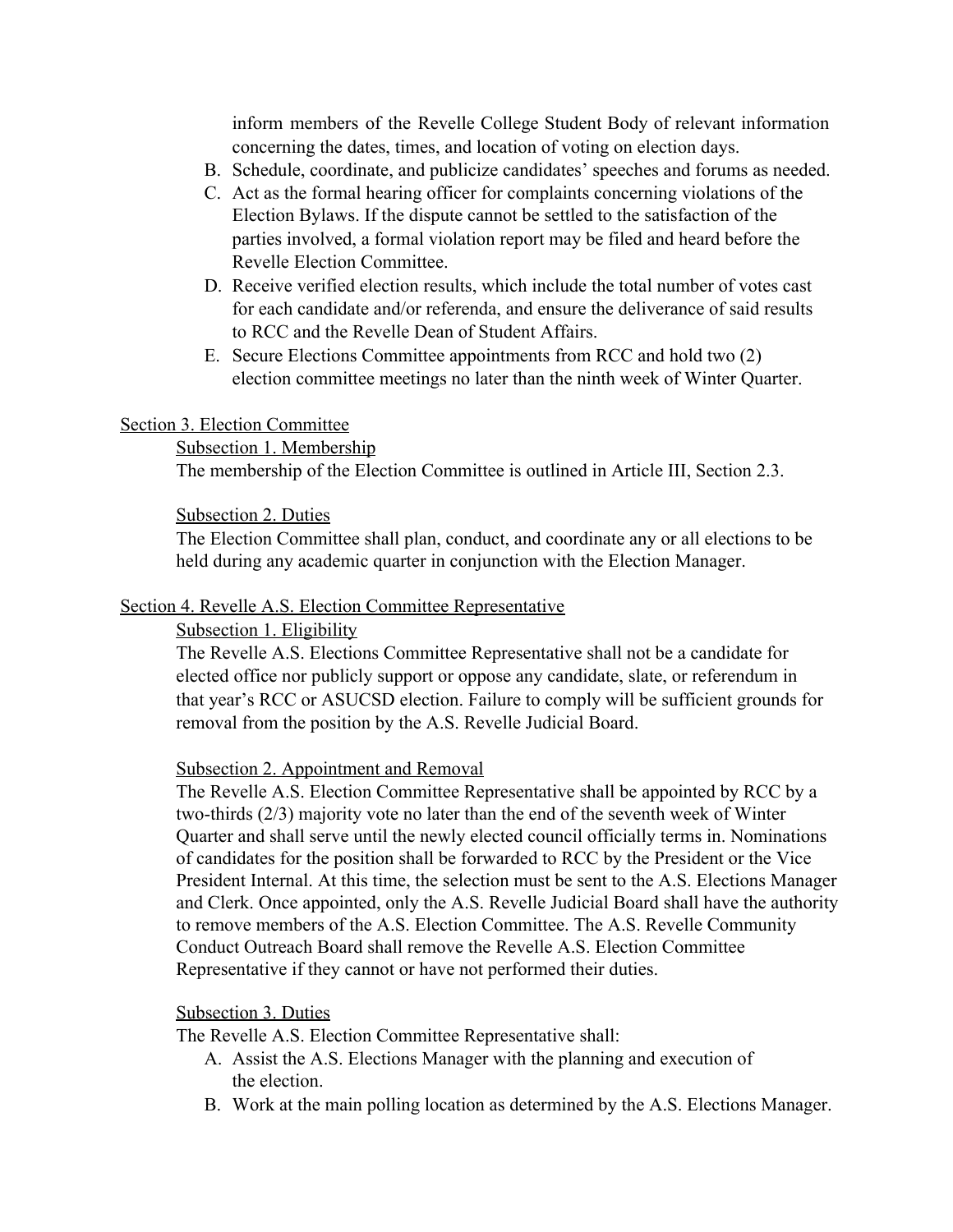- C. Distribute promotional materials throughout the campus.
- D. Perform any other duties as directed by the A.S. Elections Manager.

# Section 5. Candidates

Subsection 1. Eligibility

Each candidate must meet the following requirements of eligibility for the office for which they are running:

- A. Candidates must be a registered Revelle student at the time of filing and in good academic standing at Revelle and the university regardless of pending appeals (2.0 GPA).
- B. Each candidate for Revelle A.S. Senator must meet the requirements of eligibility for that office as established by RCC and as set forth in the ASUCSD Constitution.
- C. Candidates for class representatives will determine their class status based upon years of attendance at UCSD. First year transfer students will be treated as third year students. Students who are in their fifth year or higher are eligible for the Fourth Year Representative position.
- D. Candidates shall be responsible for providing proof of eligibility.

Subsection 2. Filing, Eligibility, and Restrictions

- A. The filing period for RCC candidacy shall follow the election timeline dictated by the Associated Students.
- B. They must submit their online candidate statement before the end of the filing period. Failure to do so will result in immediate disqualification.
- C. When filing, all candidates must sign a statement agreeing to adhere to the Election Bylaws, Revelle College posting policies, and UCSD posting policies, and must acknowledge receipt of the Bylaws and those posting policies.
- D. For any given election, an undergraduate student may file for only one (1) RCC position, including the Revelle A.S. Senator position.
- E. Incomplete or fraudulent filing can result in the ineligibility of candidate(s) and or referenda. The Election Manager can declare ineligibility at any time during the Election Period. This includes violations discovered prior to the official seating of the newly elected RCC or A.S. Council members.
- F. If more than six (6) positions on RCC have no candidates at the close of the filing period, the Election Committee shall hold a Special Election, as set forth in Article V, Section 13
- G. All candidates who fail to meet the necessary candidate requirements including academic standing as stated in Section 2.2: Eligibility shall be declared ineligible to run and shall be notified by the Election Manager within twenty-four hours from the determination of ineligibility.
- H. Any candidate found ineligible may appeal the decision of the RCC Election Committee to the Revelle Judicial Board within two academic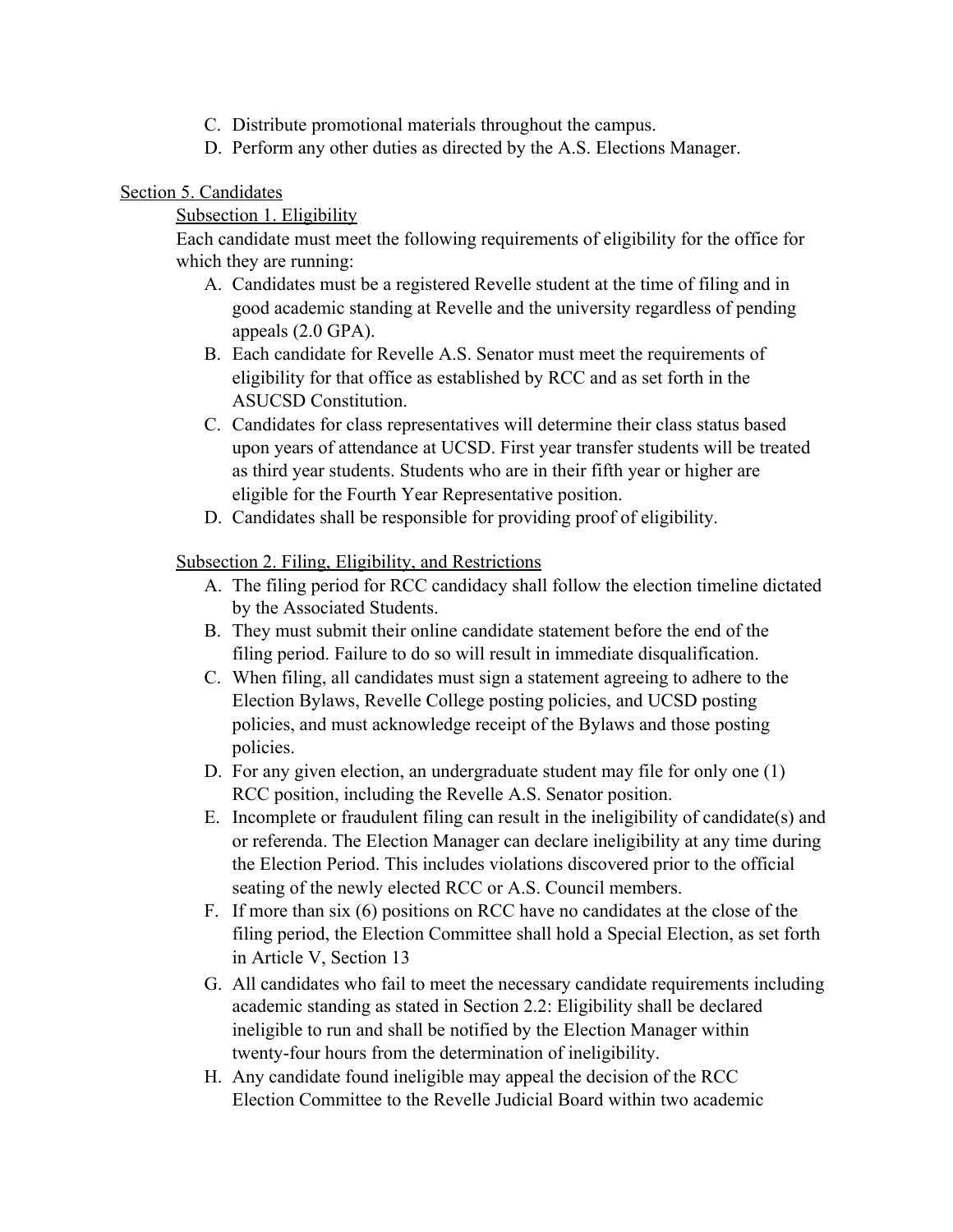days of notification by the RCC Election Manager.

I. Candidate and referendum order shall not be changed after the close of the ASUCSD Mandatory Candidate's Meeting.

Subsection 3. ASUCSD and Revelle College Mandatory Candidate's Meeting All RCC candidates are required to attend the ASUCSD and Revelle College Mandatory Candidate's Meetings. If unable to attend, the candidate must notify the A.S. Elections manager or the RCC Elections manager respectively, and provide a proxy.

# Subsection 4. Withdrawal Procedures

- A. A candidate may withdraw from the election at any time by submitting a signed and dated letter of withdrawal to the RCC Election Manager.
- B. In the event that a candidate withdraws after their name has been printed on the ballot, none of the votes that they received will be counted toward them.
- C. After a candidate has withdrawn from the election, they may not rescind that withdrawal unless the filing period has not yet ended.
- D. If a candidate withdraws, resigns, or becomes ineligible after the election results have been announced but before the new council terms in, the candidate with the second highest amount of votes shall be elected to the vacated position.

# Section 6. Slates

# Subsection 1. Definition

A slate is any group of two or more candidates who mutually agree to use the same slate/group name and conduct a joint campaign.

#### Subsection 2. Slate Formation and Affiliation

- A. All candidates who wish to run on a slate must be included on the Slate Authorization Form and must indicate slate affiliation on all filing documents.
- B. A representative of the slate must file the Slate Authorization Form that includes candidate positions and signatures of members by the end of the Candidate Filing Period.
- C. All slates may register online starting week eight of Winter Quarter, and may continue to form until the filing period for candidates ends. Online registration shall include the slate platform, governing structure, and primary representative.
- D. Slate managers need contact the Revelle Dean of Student Affairs with the same information as Article V Section 6.2 Subsection A by the end of the filing period.
- E. The slate name shall not be changed and no candidate shall be added to any slate after the close of the ASUCSD Mandatory Candidate's Meeting.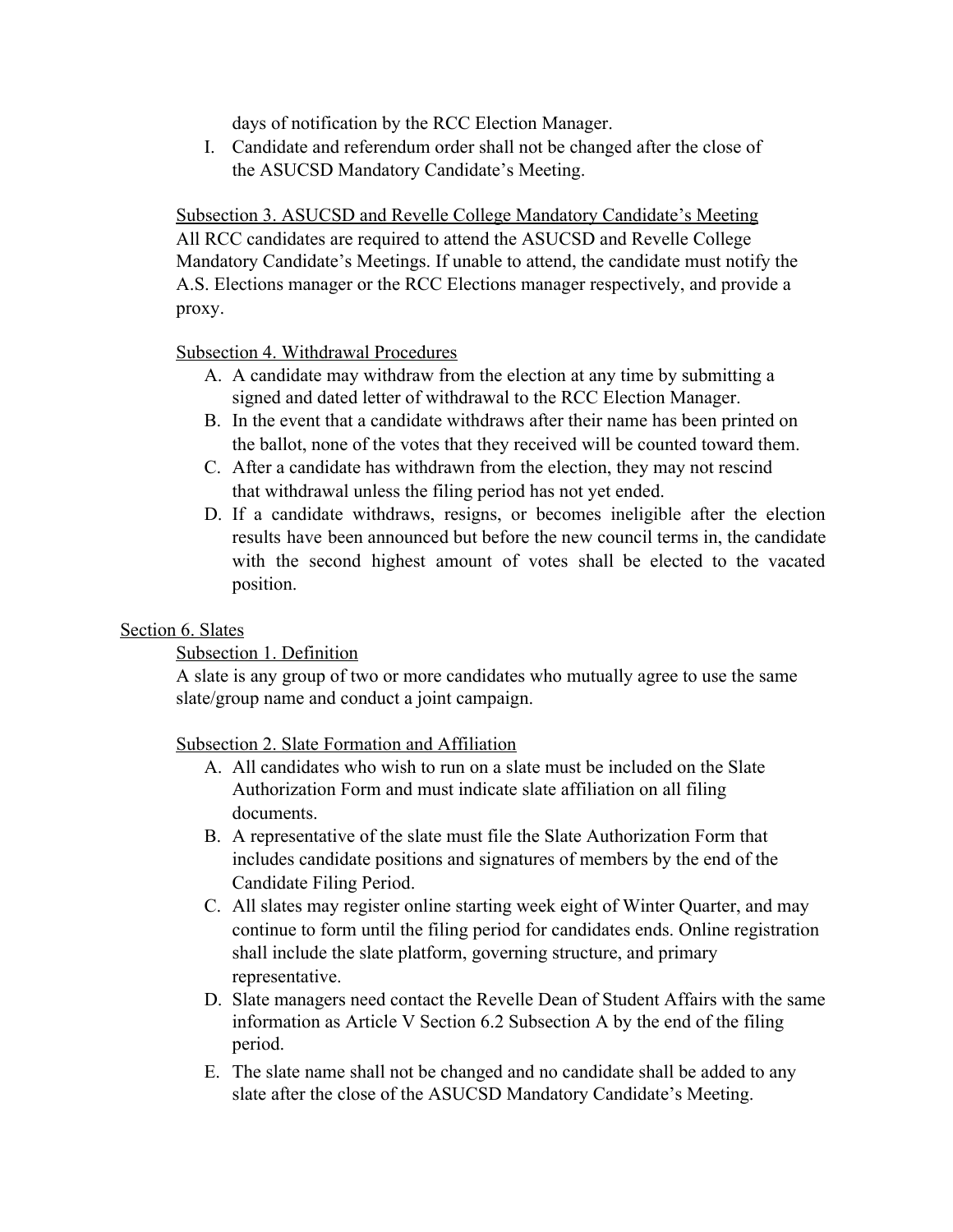- F. No candidate running for a RCC position, including A.S. Senator, may run on an A.S. Campus-Wide or Cross-College slate.
- G. A candidate may only join one slate, and the slate name must appear identically for all candidates on the same slate.

#### Subsection 3. Slate Regulations

- A. Slates may not receive funding from ASUCSD, RCC, or any other party besides the registered members of that slate.
- B. A slate may not use the same name and likeness as a registered student organization.
- C. Slates may not use the student organization's listserv.
- D. Slates shall not be listed with other student organizations in the Center for Student Involvement (CSI) registry.
- E. The Election Committee may determine if a slate's name is too similar to the name of an existing slate. Acquisition of slate names is done on a first-come-first-serve basis, unless a continuing slate from a previous year exists with a given name and plan of succession, in which case the slate shall have priority over the name.
- F. If the governing structure is contrary to university policy, the Election Committee shall request that it be changed. If the slate disagrees with this, they may appeal the decision to the AS Judicial Board.
- G. This Election Code and the processes and procedures outlined in it shall supersede any processes and procedures outlined in the slate's governing structure.

#### Section 7. Referenda

#### Subsection 1. Filing

Any registered Revelle student may author a referendum, which must be approved by either a two-thirds affirmative vote by RCC or a petition by ten percent (10%) of registered Revelle students. If approved, the referendum must be submitted to the Revelle Administration building by the end of the filing period.

#### Subsection 2. Finances

RCC shall only fund materials used to publicize the referenda and provide information in an unbiased manner.

#### Section 8. Campaign Procedures

#### Subsection 1. Campaign Period

The campaign period shall correlate with the ASUCSD campaign period or, in the case of a special election, conclude at a time designated by the Election Manager.

#### Subsection 2. Campaign Finance

A. No university, ASUCSD, or Revelle College allocated funds may be used in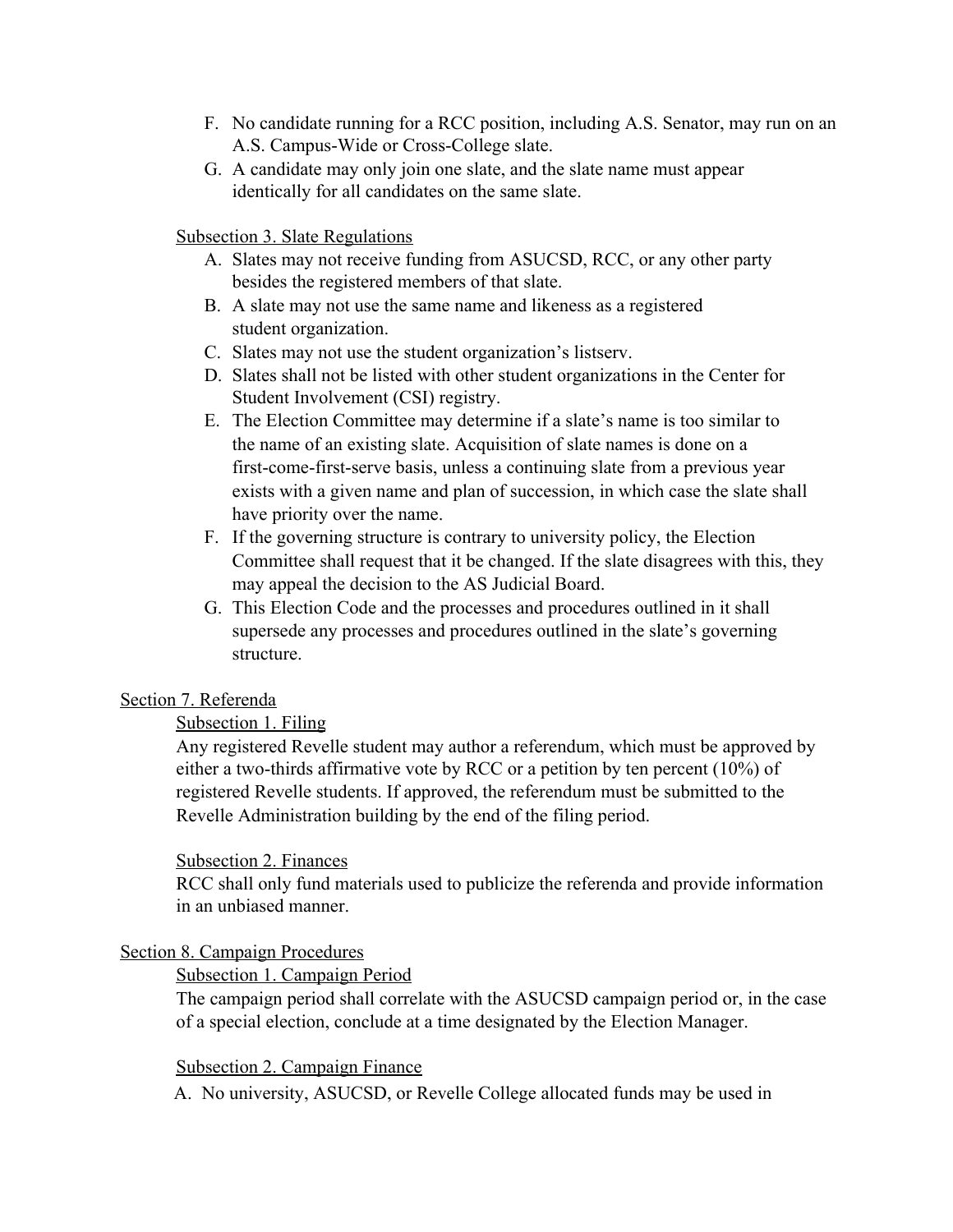support of or against a candidate or slate.

- B. Campaign contributions may not be accepted from any source not affiliated with UCSD, with the exception of the personal funds of the immediate family members of a candidate. An immediate family member is defined as a parent, sibling, child by blood, adoption, or marriage, spouse, and grandparent or grandchild.
- C. Spending Limits
	- a. RCC independent candidates may not spend more than \$300.
	- b. RCC candidates on slates: Total slate expenditures shall not exceed \$600.
	- c. Failure to adhere to these spending limits will result in the immediate disqualification of the slate or candidate.

# Subsection 3. Conduct of Campaign

It shall be a violation of the Election Code for any RCC Candidate to:

- A. Fail to include a clearly discernible phrase which shall be composed of "vote", followed by either "on" or "at" or "using" or "via" or "through" or "thru", followed by either "TritonLink" or "tritonlink.ucsd.edu" and finally the election period on all campaign materials.
- B. Willfully destroy, deface, move, remove, or completely cover posters, signs, flyers, banners, or campaign literature of any other candidate, slate, or issue.
- C. Violate University and Revelle College posting policies in the distribution and/or placement of campaign literature. If any material is posted that violates either of these policies, the Election Manager has the power to remove the offending material without convening a Board of Inquiry.
- D. Post campaign material in support of or against any candidate or slate in Residence Hall windows.
- E. Post or distribute any campaign material without prior approval of the RCC Election Manager.
- F. Distribute campaign literature door to door in the Residence Halls ("dorm storming").
- G. Falsify information on Election Candidacy forms.
- H. Commit libel or slander against a candidate or slate.
- I. Refuse to appear before the Elections Committee when so requested by the Committee.
- J. Tamper with or improperly influence the distribution, collection, tabulation, and/or storage of the election ballots.
- K. Use alcoholic beverages, firearms, or any other controlled substances as campaign materials on or off campus.
- L. Actively campaign in any classroom or lab with the exception of student organization meetings.
- M. Campaign within 50 feet of the officially established polling sites on election days, as measured and designated by the Elections Manager.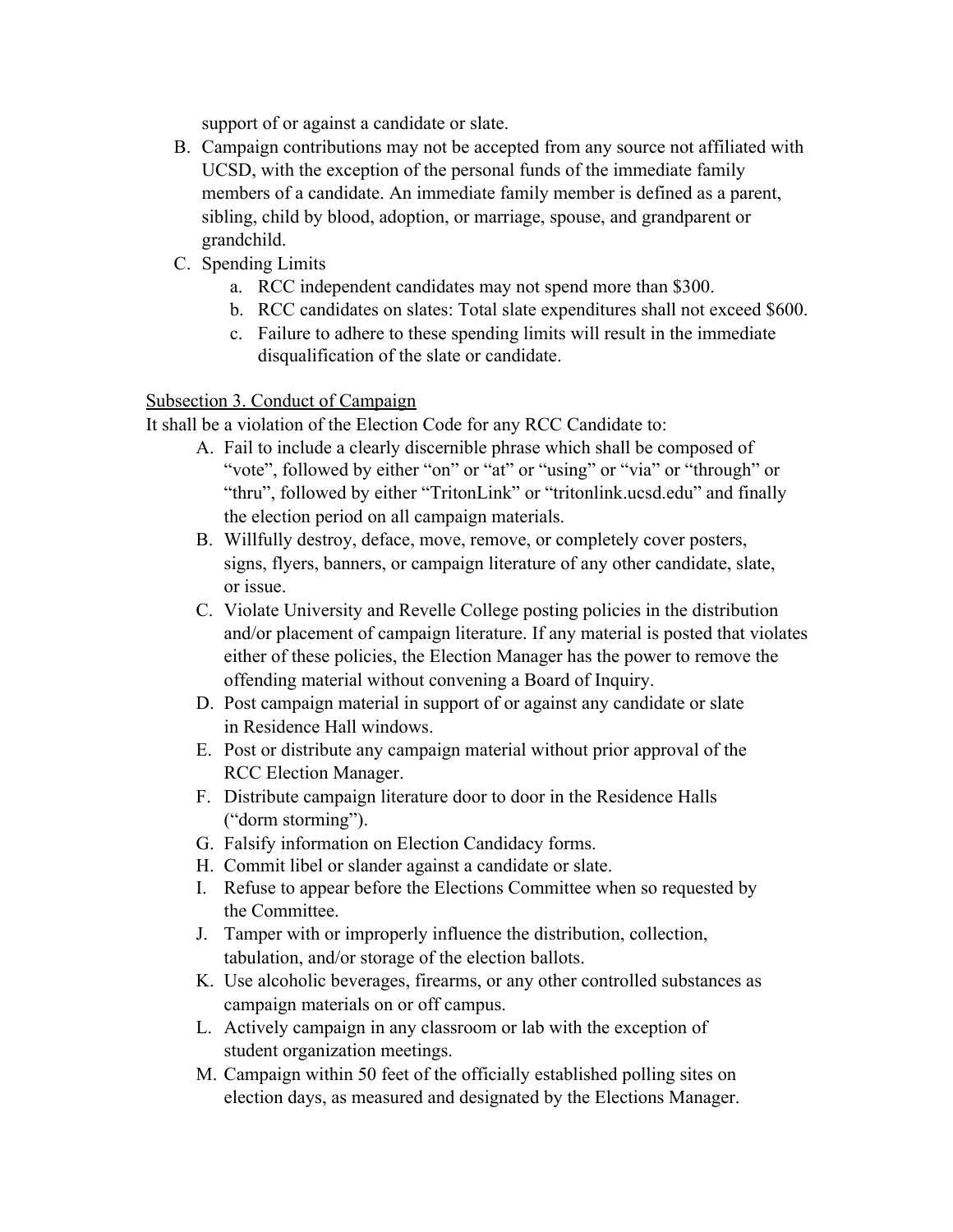- N. Use RCC and/or Associated Students offices, services, enterprises, or equipment including computers, paints, stationery, paper and/or logo for advocating candidate, slate, or issue at any time. University department phone numbers shall not appear on any campaign literature produced by the candidate
- O. Use any Residential Life Poster Room facilities and/or supplies.
- P. Use any form of electronic communication to send unsolicited or unwelcome messages with the intention of soliciting votes including listservs.
- Q. Use any position of authority to campaign for any election.

# Section 9. Mechanics of the Election

# Subsection 1. Qualification of Voters

All Revelle College students enrolled for the quarter of the election shall be eligible to vote.

# Subsection 2. Officially Established Polling Sites

- A. The location of the sites shall be well publicized before and during the Election. Polling sites must not be moved after they are announced. Sites shall be located to avoid congestion and provide easy access for voters. The opening and closing time of the polls shall be decided before the elections and no changes can be made except by the authorization of the Revelle Judicial Board.
- B. In the event of inclement weather or unforeseeable circumstances, polls may be moved to an alternate location. In this case, signs that indicate the new locations shall be clearly posted.
- C. At the designated poll closing time, any person in the process of voting or in line may cast a ballot. No person may join the line once the polls have closed.

# Subsection 3. Poll Workers

- A. The Election Manager shall be responsible for generating a sufficient number of poll workers necessary for the various polling places.
- B. All poll workers, including members of the Election Committee, must participate in non-partisan training organized by the Election Manager under the supervision of the Revelle Dean of Student Affairs.
- C. No person shall work at a polling place who has publicly declared their support of any candidate, slate, or issue(s)
- D. No person(s) sitting at a polling place shall solicit votes for any candidate(s) slate, or issue(s), nor disclose any personal opinion or choice in regard to the Election.

# Subsection 4. Ballot

The ballot shall be accessed through TritonLink, as indicated in the A.S. Election Code. If any issues arise regarding candidates or referendums listed on the ballot, the vote shall be invalidated. If the invalidated vote was for a position, then the vacancy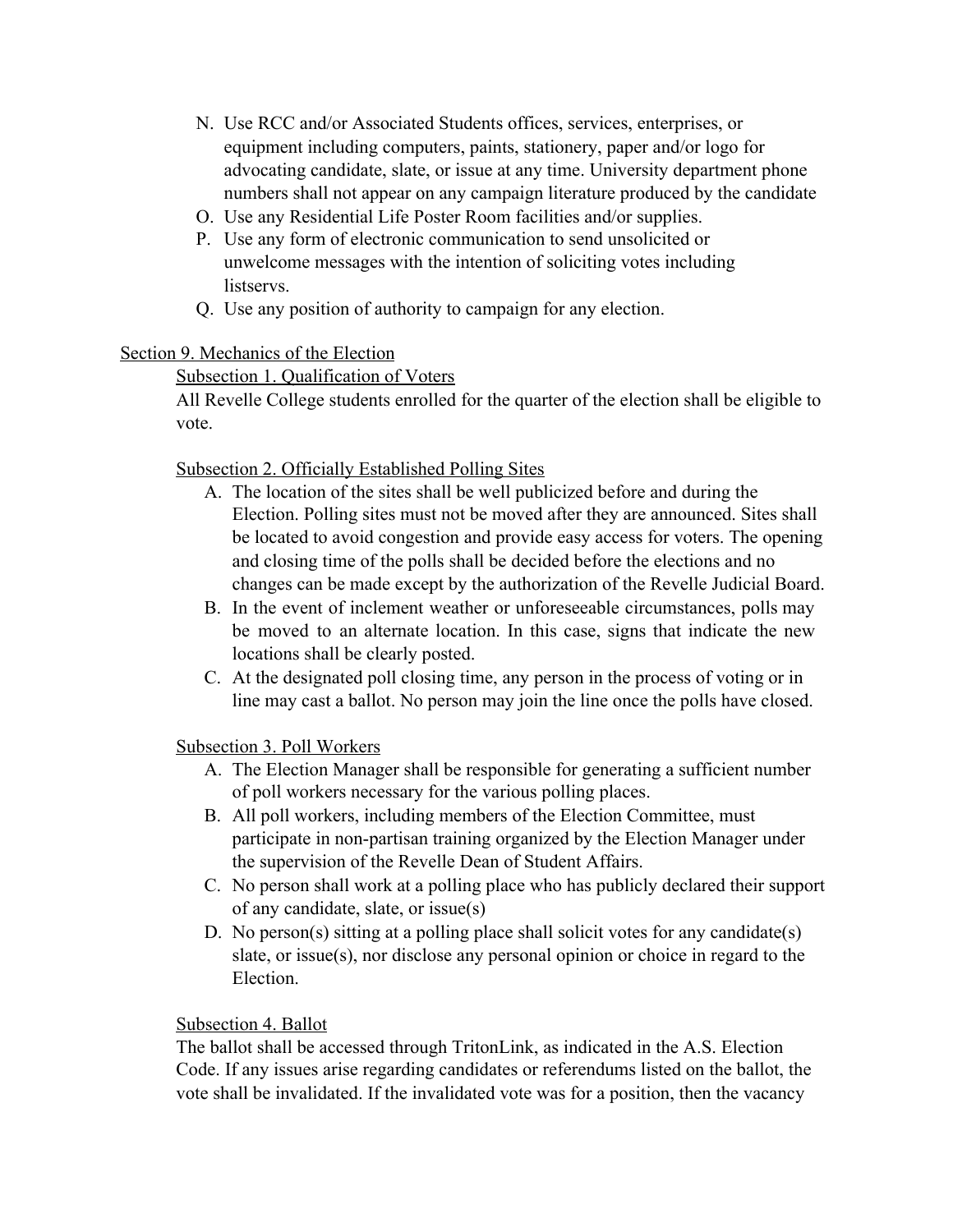will be filled through the appointments process.

# Section 10. Certification

# Subsection 1. Candidates

The candidates with the most votes win the election. The election results shall become official following certification by the Election Manager. For an election for a position with no candidate, the candidate shall not win the election if the number of abstentions are greater than the number of ballots cast for that candidate.

# Subsection 2. Referenda and Ballot Propositions

All referenda and/or ballot proposition(s) shall require a simple majority vote. All student fee referenda shall meet the requirements as set forth in the Guidelines for Student Fee Referenda, University of California, San Diego, as outlined in the ASUCSD Policies & Procedures Applying to Student Activities.

# Subsection 3. Voter Turnout

For a RCC Election to be considered valid, no less than 13 % of the general Revelle population must cast a ballot, unless there is a higher threshold listed elsewhere in the RCC Election Code.

# Section 11. Violations, Resolution of Grievances, and Sanctions

# Subsection 1. Board of Inquiry Meetings

To conduct any business, the Board of Inquiry must establish quorum, which shall be defined as the Election Manager and two members of the Election Committee. All proceedings of the Board of Inquiry shall be open unless the Election Manager mandates, for reasons of maintaining order and/or compliance with right to privacy regulations, a closed meeting. In the event of a closed meeting, only the following people may be present:

- A. The Election Manager
- B. Voting members of the Election Committee
- C. Defendant(s) and their counsel. The number of counsel is not to exceed three (3).
- D. One (1) witness at any given time
- E. One (1) Ex-Officio representative of the Revelle Judicial Board.

The Election Manager shall have the authority to exclude any and all disorderly person(s) from the hearing.

# Subsection 2. Board of Inquiry Agenda

The meeting shall consist of the following:

- A. Reading of the Violation Report by the Elections Manager.
- B. Statement of person filing allegation, including witnesses, not to exceed ten minutes.
- C. Cross-examination of witnesses by the defendant and/or their counsel, not to exceed five minutes.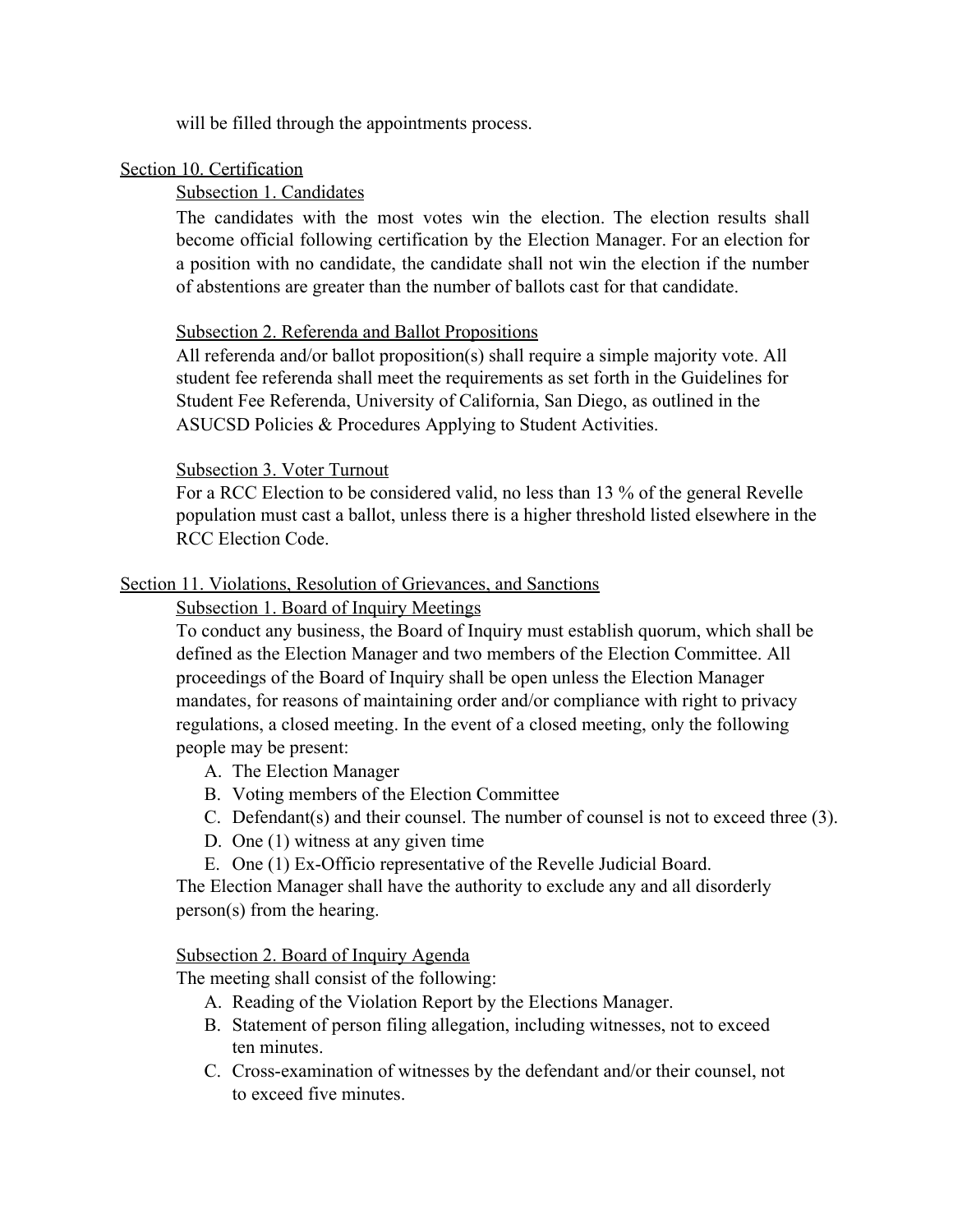- D. Statement of defendant(s), including witnesses, not to exceed ten minutes.
- E. Cross-examination of by the person filing the allegation and/or their counsel, not to exceed five minutes.
- F. Questioning of the witnesses by the Election Committee, not to exceed fifteen minute
- G. Closing statements of the person filing the allegations and/or their counsel and those of the defendant and/or their counsel, not to exceed five minutes each.

# Subsection 3. Board of Inquiry Decision

The Board of Inquiry shall, after consideration of all testimony and evidence, render its decision by a simple majority vote of those voting members present throughout the entire Board of Inquiry meeting within two (2) academic days after completion of the Board of Inquiry.

- A. The Election Manager shall vote only in the case of a tie.
- B. The decision shall be prepared in writing.
- C. The minority opinion, if any, shall be prepared in writing and attached to the case decision.
- D. A copy of the case decision and minority opinion shall be distributed to the defendant(s), person(s) filing the allegation, the RCC President, and the Revelle Dean of Student Affairs.
- E. If the Board of Inquiry finds a candidate or slate responsible for violating Bylaws during the Election period, they may be disqualified. This will be the maximum penalty, and may be imposed at the discretion of the Election Committee.

# Subsection 4. Filing Procedure

- A. Any currently enrolled student may file a Violation Report, available through the Revelle Dean of Students' Office.
- B. The Violation Report must be completed in full, detailing as much information about the alleged violation as possible, including the date, time, location, and specific information regarding the alleged violation(s). The Election Manager may refuse to accept the Violation Report as originally submitted if it does not contain adequate detail.
- C. All Election Violation Reports must be completed and filed with the Election Manager within two (2) academic days of the alleged violation and no later than the close of polls on the final day of the elections.
- D. The Election Committee shall conduct a Board of Inquiry meeting within two (2) academic days of the filing of a Violation Report form.
- E. The Elections Manager, with assistance from the Revelle Dean of Students' Office shall notify all involved parties, in writing, of the time, date, and place of the Board of Inquiry meeting. A copy of the Violation Report Form should be provided to all involved parties.
- F. The Elections Committee, with the Election Manager presiding, shall conduct all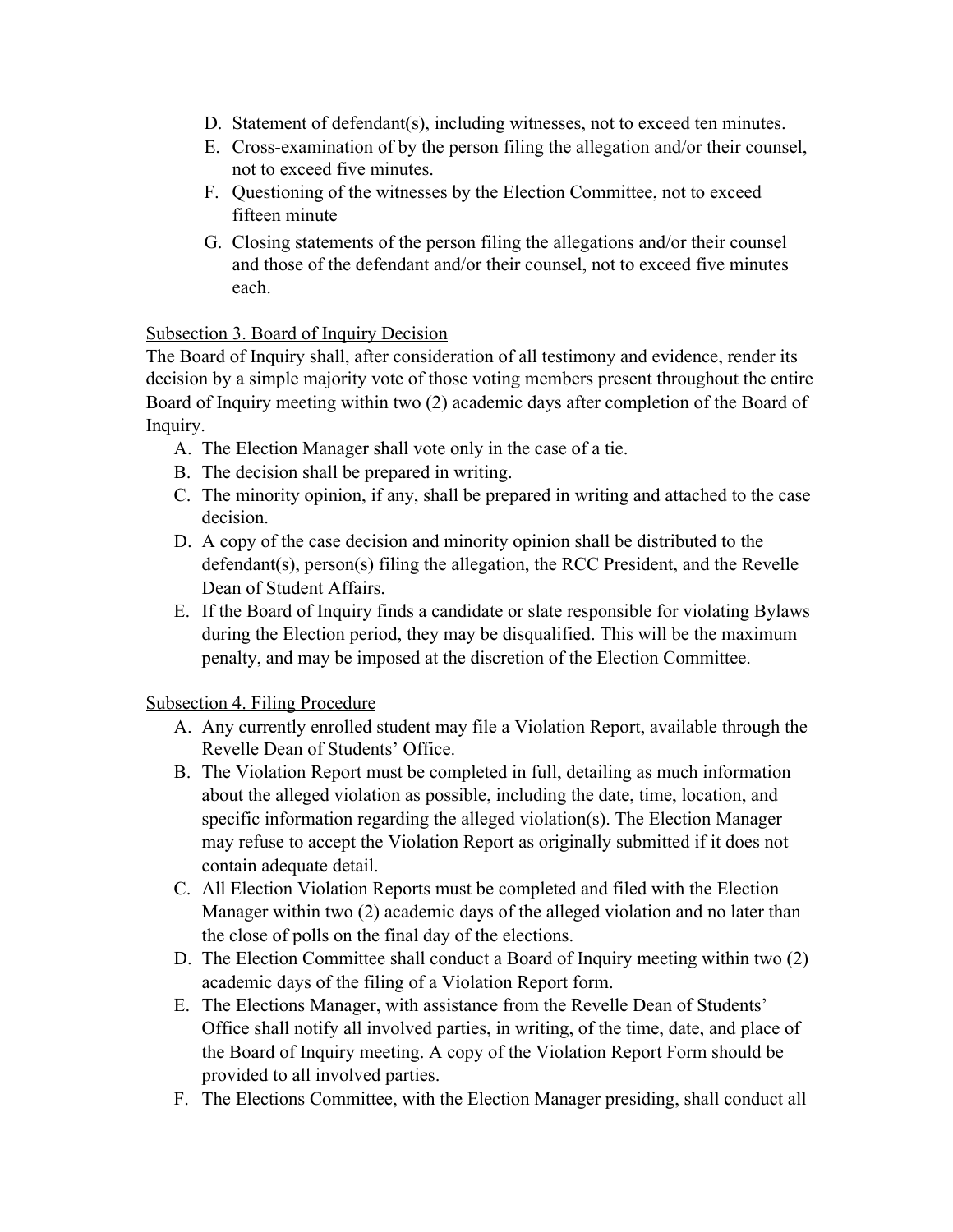Boards of Inquiry.

G. If a voting member of the Elections Committee is the person filing an allegation or a witness named in the Violation Report, they shall be required to waive all rights and responsibilities as a Committee member at the Board of Inquiry meeting.

# Subsection 5. Record

- A. Minutes shall be taken at all Board of Inquiry meetings.
	- B. Records of all proceedings including the minutes and copies of all relevant documents and other items submitted as evidence, shall be available to all involved parties upon request.
	- C. A tape recorder shall be used for recording all Board of Inquiry proceedings.

# Subsection 6. Rights of the Complainant(s)

The complainant shall be entitled to:

- A. Request and receive all evidence submitted by the defendant(s) from the Election Manager at least one (1) academic day prior to the Board of Inquiry meeting.
- B. Be assisted in the case by a representative of their choice. The A.S. Office of Student Advocacy shall not represent either party.
- C. Question all witnesses at the Board of Inquiry meeting.

# Subsection 7. Rights of the Defendant(s)

The defendant(s) shall be entitled to:

- A. Receive a copy of the completed violation report from the Election Manager at least one (1) academic day prior to the scheduled Board of Inquiry meeting.
- B. Request and receive all of the evidence against them at least one (1) academic day prior to the Board of Inquiry meeting. If the complainant refuses to comply with this request, the Election Manager may dismiss the case.
- C. Be assisted in the case by a representative of their choice. The A.S. Office of Student Advocacy shall not represent either party.
- D. Question all witnesses at the Board of Inquiry meeting.
- E. Refuse to answer any question(s).

# Subsection 8. Determination of Violation

In determining whether a violation occurred and in determining a penalty, the voting members of the Election Committee may choose to consider these points:

- A. Type of violation
- B. Degree of severity
- C. Knowledge of involvement of the person(s) accused
- D. Intent of the person(s)
- E. Prior violation(s) of election bylaws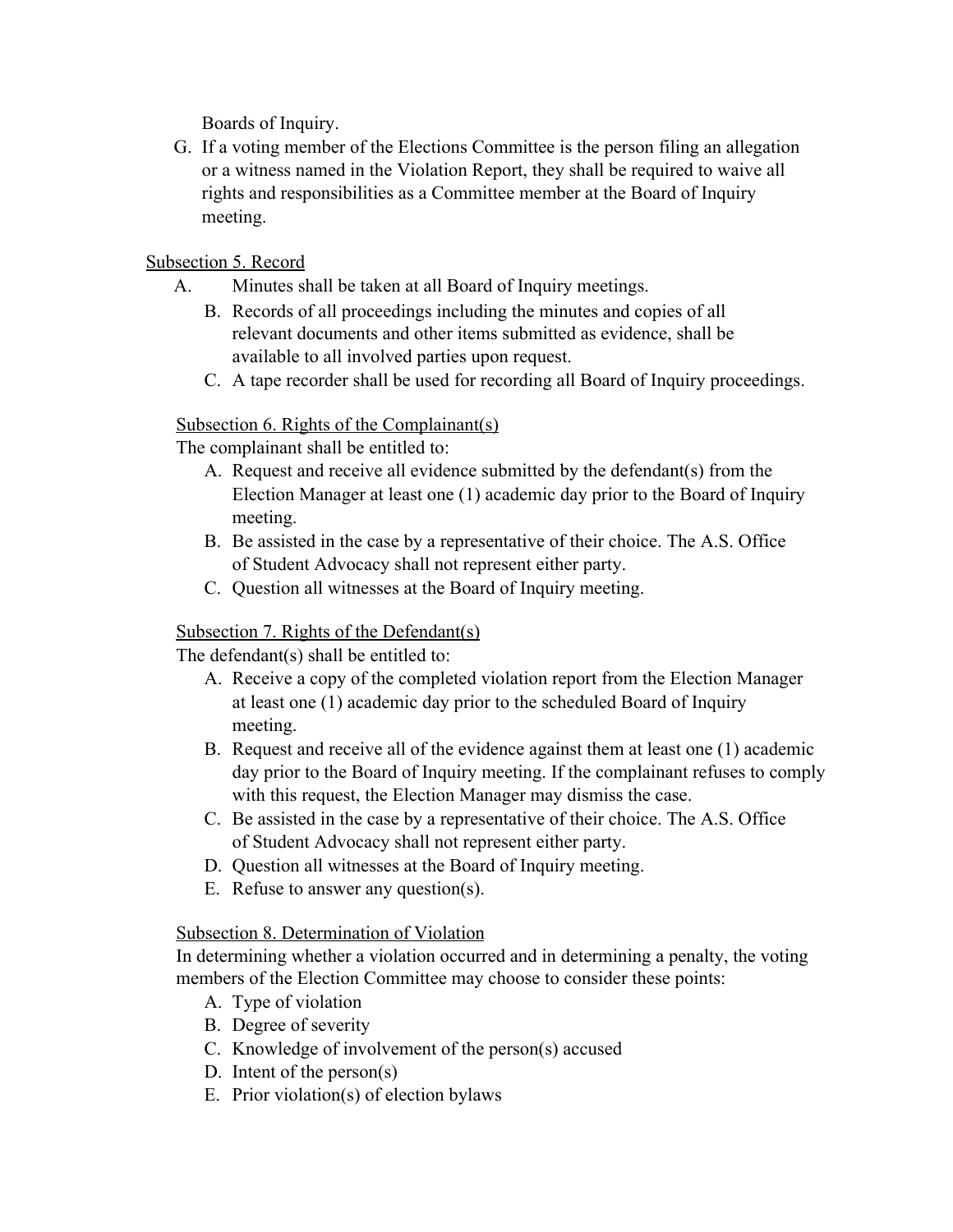- F. Acknowledgement of the violation by the person(s) accused
- G. Number of counts
- H. Precedent

# Section 12. Appeals

# Subsection 1. Procedure

- A. The Revelle Judicial Board shall serve as the hearing board for all appeals relating to decisions made by the Election Committee.
- B. Appeals shall only be considered on the grounds of demonstrated partiality by a member of the Election Committee, emergence of new evidence, or sanctions issued that were disproportionate to the violation.
- C. Appeals must be filed within two (2) academic days following the rendering of the written decision by the Board of Inquiry to the Revelle Judicial Board.
- D. The Revelle Judicial Board must agree to hear an appeal by a majority vote. If approved, the Revelle Judicial Board must hold a hearing within two (2) academic days.
- E. Should any vote of the Revelle Judicial Board result in a tie, the decision and sanctions of the Board of Inquiry shall stand.

# Subsection 2. Revelle Judicial Board Authority

The Revelle Judicial Board has the authority to:

- A. Issue new sanctions, overturn the decision of the Election Committee, or allow the decision and subsequent sanctions to stand.
- B. Void an election only if they find that the procedures governing the election were not followed and because of this, the outcome of the election was substantially affected.

# Section 13. Special Election Section

# Subsection 1. Definition

A Special Election shall be defined as any Election occurring outside the Spring General Election period.

# Subsection 2. Special Election Manager

The Special Election Manager shall be appointed by RCC through a two-thirds (2/3) vote at least four (4) weeks before the date of the Special Election. The Special Election Manager shall have all the duties and responsibilities of an Election Manager as outlined in Article V, Section 2.

# Subsection 3. Special Election Committee

The Special Election Committee shall be appointed by RCC through a simple majority vote at least three (3) weeks before the Special Election and shall consist of at least three (3) Revelle College students. The committee shall work with the Special Election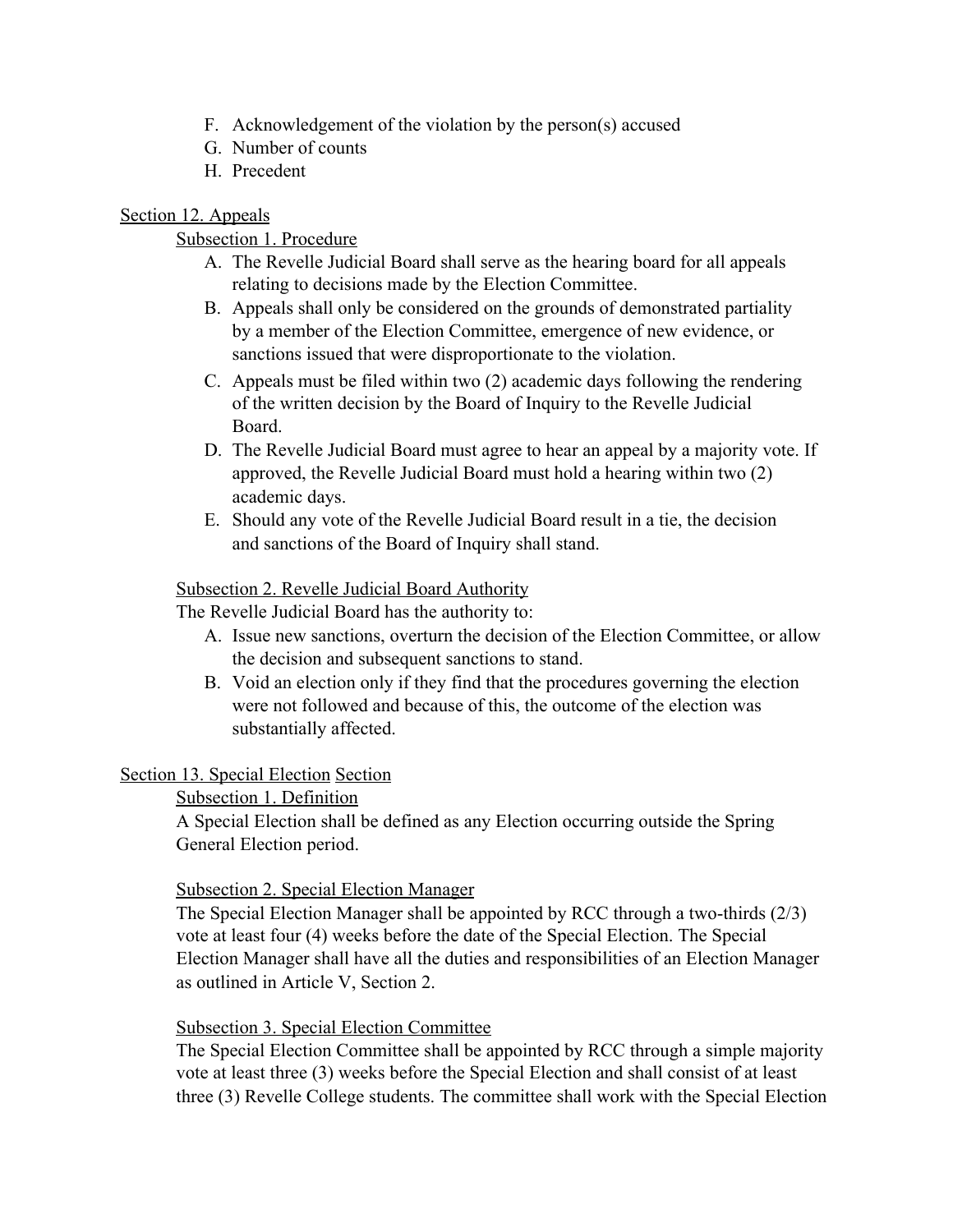Manager to plan, conduct, and coordinate any or all elections to be held during any academic quarter.

# Subsection 4. Voting Period

The voting period for any Special Election shall be at least five (5) consecutive academic days.

# Subsection 5. Procedure

The mechanics of the Special Election shall reflect those of a regular Election as outlined in Article V, Sections 5 through 11.

# Section 14. Definitions

Subsection 1. Academic Day

Academic days shall refer to days on which University academic classes are held.

# Subsection 2. Campaign Literature

Campaign Literature shall refer to any flyer, pamphlet, handout, A-frame, poster, button, clothing, sticker, advertisement, in campus or social media, websites, or other physical material, which displays the name of a candidate(s). Campaign literature may not include reports of the constituency unless such reports shall include advocacy of a candidate.

# Subsection 3. Campus-wide Slate

A campus-wide slate is any slate consisting of two or more candidates running for ASUCSD and RCC.

# Subsection 4. Cross-college Slate

A cross-college slate is any slate consisting of two or more candidates running for office in both Revelle and any additional college(s)

# **ARTICLE VI. Standing Committees**

# Section 1. Revelle Organizations

Subsection 1 Membership

The Revelle organizations shall be composed of the following organizations:

- A. Commuter Activities Board (CAB)
- B. Cultural Awareness Network (CAN)
- C. Revellations
- D. Revelle Community Outreach (RCO)
- E. Revelle Programming Board (RPB)
- F. Revelle Transfer Student Network (RTSN)
- G. Welcome Week Committee
- H. Revellution Concert Committee

# Section 2. Revelle Organizations Committee (ROC) Subsection 1.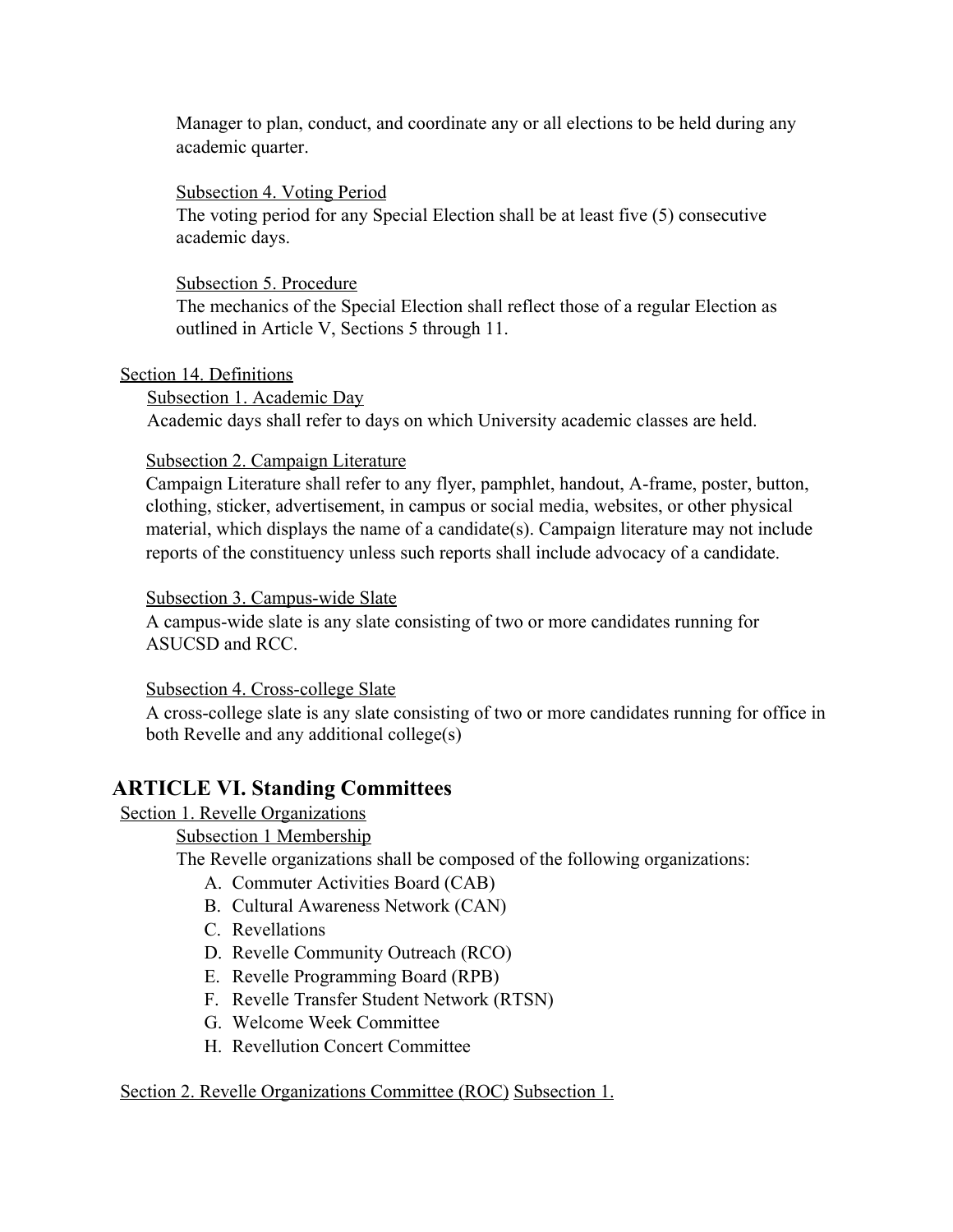# Purpose

The purpose of the Revelle Organizations Committee is to foster collaboration between the Revelle Standing Committees and to provide resources to assist each organization in achieving its mission statements.

# Subsection 2. Meetings

ROC shall meet twice a month at the discretion of the ROC chair.

# Subsection 3. Membership

ROC shall be composed of:

- A. The ROC Chairperson
- B. At least one chairperson from each Revelle Standing Committee:
	- a. Commuter Activities Board (CAB)
	- b. Cultural Awareness Network (CAN)
	- c. Revellations
	- d. Revelle Community Outreach (RCO)
	- e. Revelle Programming Board (RPB)
	- f. Revelle Transfer Student Network (RTSN)
	- g. Welcome Week Committee
	- h. Revellution Concert Committee

# Section 3. Rules of Order

Each Standing Committee shall determine its own rules of order and meeting times.

# Section 4. Creation of a Revelle Standing Committee

To create a new student organization at Revelle College, a Revelle Standing Committee Application must be submitted. The approval process shall consist of:

- A. A review of the application by the Revelle Organization Committee, followed by a recommendation from the ROC chair to RCC regarding whether the application should be approved.
- B. The approval of the application by RCC through a simple majority vote.
- C. A probationary period of two (2) full quarters, as set forth in the Revelle College Standing Committee Application Guidelines.
- D. A review by the ROC Chairperson at the end of the probationary period, including a recommendation to RCC regarding whether or not to officially adopt the organization. RCC will officially adopt the organization by two-thirds (2/3) majority vote.

# Section 5. Probationary Organizations

A student organization whose application has been approved by RCC, but has not yet completed its probationary period, may request funding from RCC as an Internal Committee.

Section 6. Inactive Organizations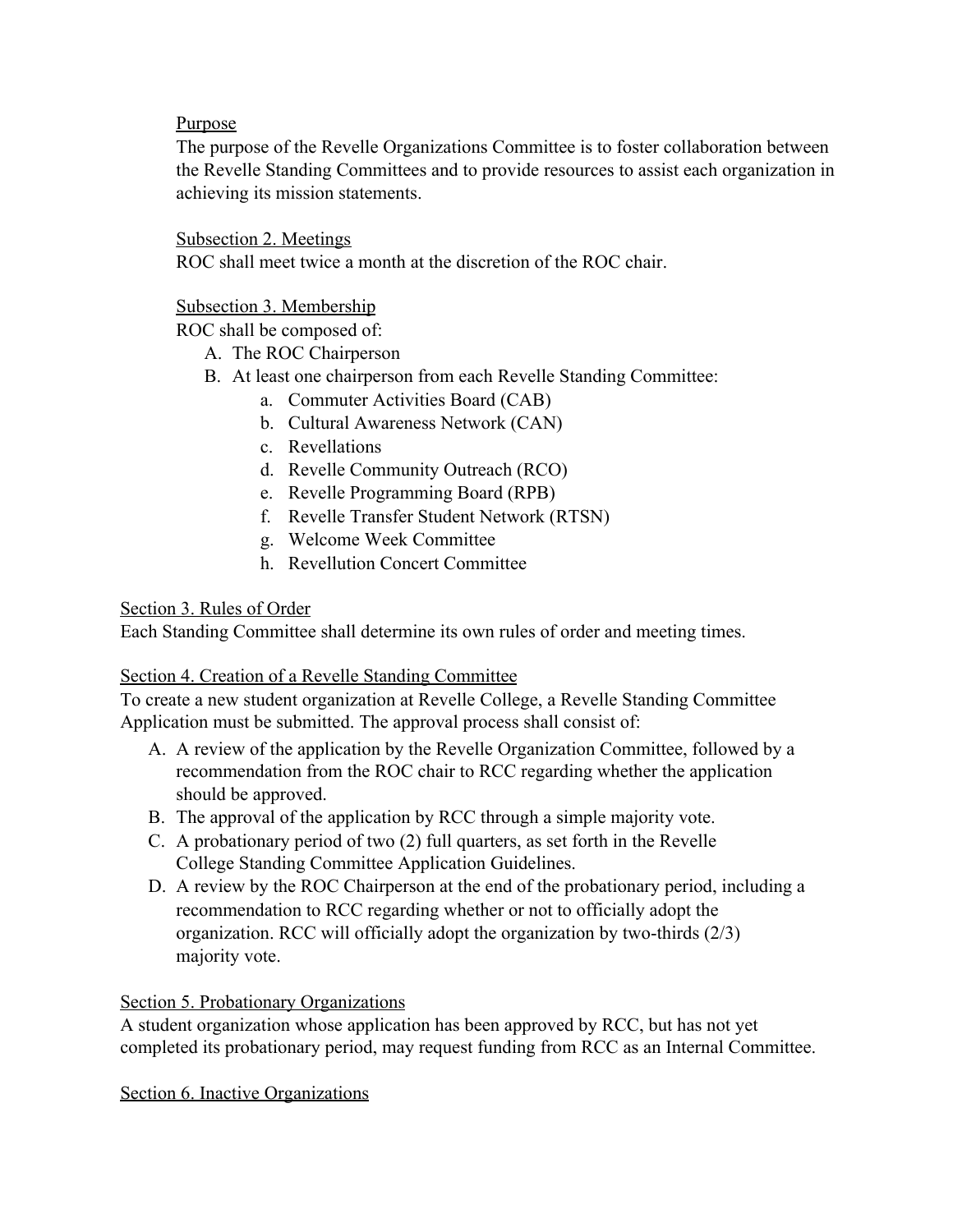A Revelle Standing Committee is inactive if it satisfies any of the following criteria:

- A. There are no principal members
- B. There is no advisor
- C. There have been no regular meetings, open to the Revelle Student Body, for one full year.
- D. The organization has not been officially adopted by RCC at the end of its two (2) quarter probationary period.

An inactive organization may not be funded by the RCC, nor shall it have any other privilege of an active and/or probationary organizations. An inactive organization may be reactivated through the same application process as a new organization. An inactive organization may be dissolved by a two-thirds (2/3) majority vote by RCC after a review and presentation by the ROC Chair.

# Section 7. Duties of Revelle Standing Committees

All Revelle Standing Committees:

- A. Shall submit funding requests for quarterly budget allocations as specified in Article IV.
- B. Shall have at least one Chair or appointed representative present at each ROC meeting.
- C. Shall advertise events to members of the Revelle Student Body via Infolink and any other means they deem appropriate.
- D. Shall make events open to all members of the Revelle Student Body.
- E. Shall update the Revelle Coordinator of Student Activities about any and all events.
- F. Shall keep events updated on the Revelle Events Calendar.
- G. Shall assess the organization's mission statement yearly and revise if necessary.
- H. Shall have a Chair or an appointed representative attend at least one RCC meeting per quarter to provide a committee update.
- I. Failure to adhere to any of the above duties may result in suspension of the organization or accounts by a two-thirds (2/3) majority vote of RCC.

# Section 2. Eligibility

All RCC members, as defined in Article II. Section 1, with the exception of the Revelle Resident Assistant Representative, must be a registered Revelle students at the time of filing or of application, as a candidate, and throughout their term. All RCC members must be in good academic standing at Revelle and the university regardless of pending appeals (2.0 GPA). No member may hold more than one (1) voting position on council. The class status of class representatives will be determined based upon years of attendance at UCSD. First year transfer students will be treated as third year students. Students who are in their fifth year or higher are eligible for the Fourth Year Representative position. Students who are elected or appointed to a position which sits on the Executive Committee may not hold any other position, except in the case of interim appointments.

# Section 3. Election

All members (excluding non-voting and appointed members) shall be elected in the Spring A.S. and College Council Elections. First Year, Transfer, International, and Out-of-State Representatives shall be appointed by the fifth week of Fall Quarter through the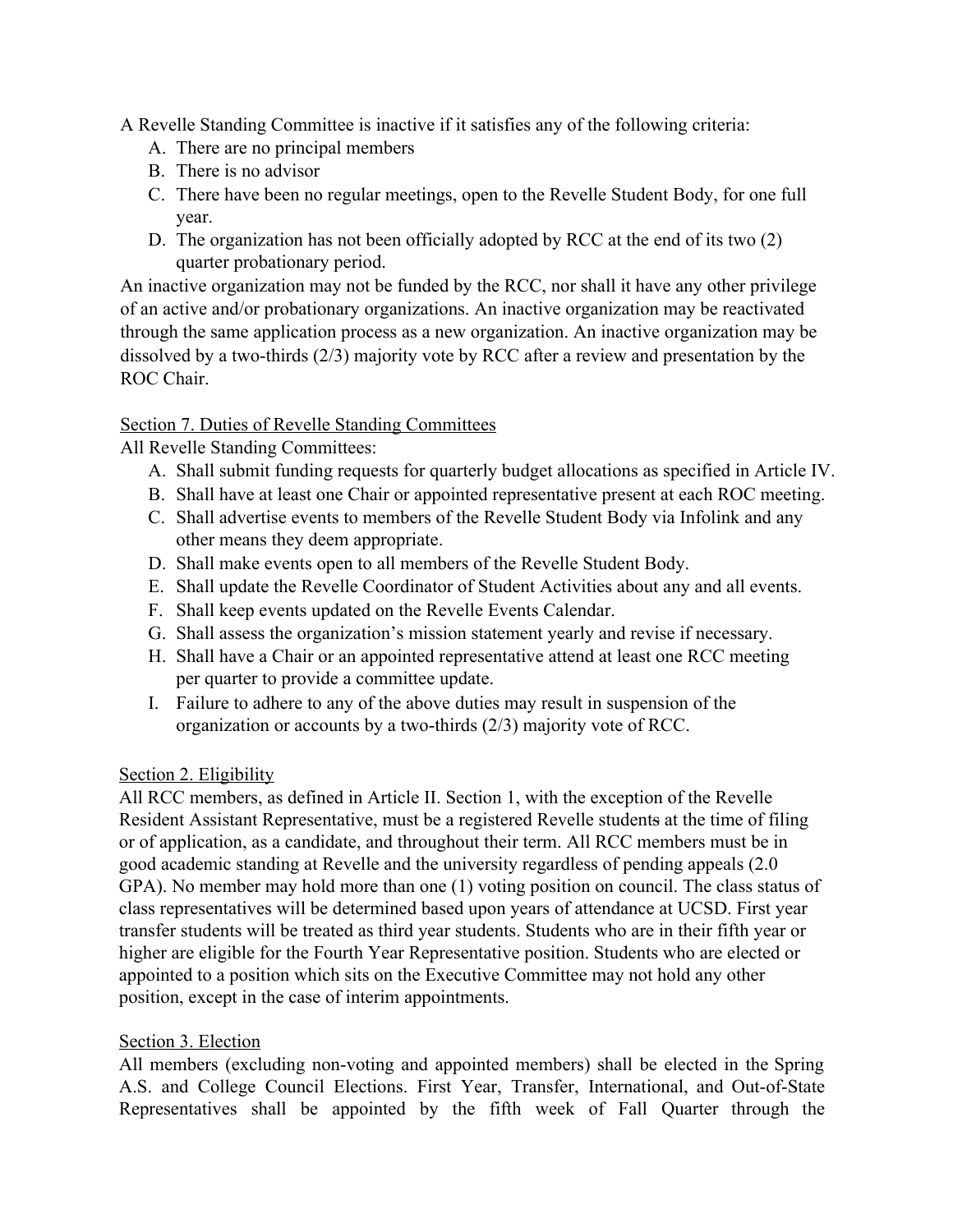Appointments Committee. The Elections Committee shall administer the election of members of RCC in accordance with the RCC Election Bylaws.

# Section 4. Tenure

An elected representative shall take office during the fifth week of Spring Quarter and shall serve until the fifth week of the subsequent Spring Quarter unless he or she resigns, leaves the college, or is removed from office for non-attendance or misconduct. First year, transfer and international and out-of-state representatives shall serve until the appointment of their successors. No position on RCC may be held for more than 2 academic years with the exception of the advisor.

# Section 5. Vacancy

Following the resignation or removal of a member, the vacancy must be announced during the next Council meeting. A vacancy must be filled within four weeks of the member's removal or resignation through the appointments process, as outlined in the Council Bylaws. Vacancies that arise from the Spring Elections shall be filled in this manner as well.

# **ARTICLE VII. Powers**

# Section 1. Revelle College Council

All legislative and administrative authorities of RCC shall be exercised according to appropriate rules and procedures. RCC shall:

- A. Develop, review, and approve a quarterly budget of RCC.
- B. Determine RCC policy.
- C. Appoint Revelle College Representatives to campus-wide committees and fill RCC vacancies.
- D. Create new boards or committees to deal with specific issues as needed.

# Section 2. Revelle Student Body

Members of the Revelle Student Body may override a decision by RCC to pass or fail a specific piece of legislation through a procedure of a petition and college vote.

- A. Proposed override of RCC's decision on legislation regarding budgets, appropriations, and/or expenditures of funds requires a petition signed by 20% of the members of the Revelle Student Body, followed by a simple majority vote by the Revelle Student Body.
- B. Proposed override of RCC's decision on all other legislation shall require a petition signed by 10% of the members of the Revelle Student Body, followed by a simple majority vote by the Revelle Student Body.
- C. The petitions required above shall include the intent to override RCC's decision, the specific legislation that RCC considered, and the fact that a Special Election may need to be called.
- D. Such petitions must be presented to the President within ten (10) academic days from the time of passage or failure of the legislation.
- E. If such a petition is received with the required number of signatures, the